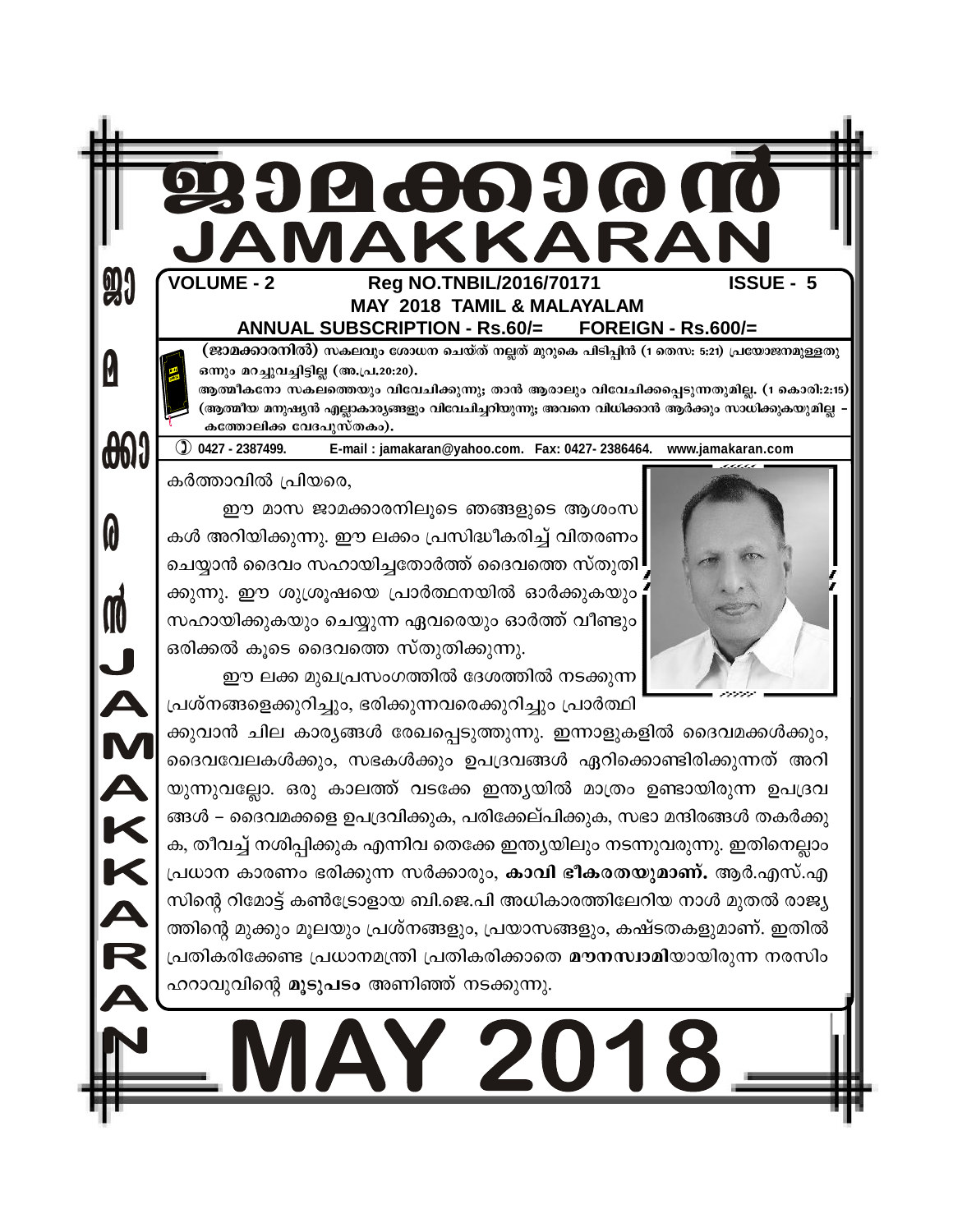നിലവിൽ 3 സർവ്വാധികാരികൾ ഉണ്ടെന്ന് പറയപ്പെടുന്നു. 1) വടക്കൻ കൊറിയ 2) ചൈന 3) റഷ്യ എന്നിവയാണത്. നാലാമതായി അക്കുട്ടത്തിൽ ഇന്ത്യയെയും ചേർത്ത് – സർവ്വാധികാരിയാകുവാൻ മോദി രഹസ്യ പദ്ധതിയിട്ടുള്ളതായി റിപ്പോർട്ടുകൾ പുറ ത്തുവരുന്നു.

എം.പിമാരുടെ എണ്ണം അധികമായതിനാൽ മോദി ഒരു മനുഷ്യനിൽ നിന്ന് ക്രൂര മൃഗത്തിന്റെ ഗണത്തിലേക്കു എത്തിച്ചേർന്നിരിക്കുന്നു. ദൈവസഭയെ കാവിഭീകരർ ആക്ര മിക്കുന്നത് മോദി കണ്ടിട്ടും കാണാത്തതുപോലെ അഭിനയിക്കുന്നു.

സുപ്രീംകോടതി എസ്.സി/എസ്.റ്റി നിയമത്തിൽ വരുത്തിയ ഭേദഗതികൾ ഇന്ത്യ മുഴുവൻ അശാന്തിയും അക്രമവും നിറഞ്ഞതാക്കി മാറ്റിയിരിക്കുന്നു. മതധർമ്മമനുസരി ച്ചുള്ള ജാതിശ്രേഷ്ഠർ ഒരു കാലത്ത് കൂലിവേല ചെയ്യുന്നവരെ അടിമകളാക്കി വച്ചിരി ക്കുന്നു. മിഷണറികൾ സുവിശേഷത്തിലൂടെ അവർക്ക് വിടുതലിന്റെ കാഹളമൂതി, ഇന്നും സുവിശേഷം കടന്നു ചെന്നിട്ടില്ലാത്ത ഇടങ്ങളിൽ അവർ ദാസ്യവേല ചെയ്യുന്നു. ഈ നിയമഭേദഗതിയിലൂടെ ഇന്ത്യ മുഴുവനുമുള്ള ഭൂരിപക്ഷത്തെ ദാസ്യത്തിൽ തളച്ചിടാനാണ് കേന്ദ്രസർക്കാർ വളഞ്ഞ വഴിയിലൂടെ ശ്രമിക്കുന്നത്.

കഴിഞ്ഞ ശ്രീ. വാജ്പെയ് സർക്കാരിന്റെ കാലത്ത് കാവിഭീകരർ കോടതികളിൽ ജഡ്ജുമാരായി കാവിഭക്തിയുള്ളവരെ ഒത്തിരി തിരുകി കയറ്റി. അക്കൂട്ടത്തിൽപ്പെടുന്ന കാവി ചെന്നായയാണ് ഇപ്പോഴത്തെ സുപ്രീംകോടതി ചീഫ് ജസ്റ്റിസ്. ലോക കോടതി കളുടെ ചരിത്രത്തിൽ ഒരു സുപ്രീംകോടതിയിലും അവിടുത്തെ ചീഫ് ജസ്റ്റിസിനെതിരെ മറ്റു ജഡ്ജുമാർ പരസ്യമായി രംഗത്തിനിറങ്ങിയിട്ടില്ല.

ആ റെക്കോർഡ് ഇന്ത്യ ഭേദിച്ചിരിക്കുന്നു. സുപ്രീംകോടതിയിൽ നടക്കുന്ന അനാ ശ്യാസം, വൃത്തികെട്ട, ചീഞ്ഞളിഞ്ഞ കാര്യങ്ങളെ 4 സുപ്രീംകോടതി ജഡ്ജുമാർ പത്ര സമ്മേളനം കൂട്ടി ലോകത്തോട് വിളിച്ചറിയിച്ചിരിക്കുന്നു. ചീഫ് ജസ്റ്റിനെതിരെ ഗുരുതര ആരോപണങ്ങളാണ് അവർ മുന്നോട്ടു വച്ചത്. അത് സ്വമേധയാ കേസായി. ആ കേസിനി 2 ജഡ്ജുകൾ അടങ്ങുന്ന ബെഞ്ച് വിധി പ്രഖ്യാപിച്ചു. ആ വിധി ചീഫ് ജസ്റ്റിസ് നിരോ ധിച്ചശേഷം ഇപ്രകാരം പറഞ്ഞു: ഇന്ത്യൻ ചീഫ് ജസ്റ്റിസിന് സർവ്വ അധികാരങ്ങളുമു ണ്ട്. അതിനെ ചോദ്യം ചെയ്യാനുള്ള അവകാശം ആർക്കുമില്ല" എന്നാണ്. ഇതിന്റെയെല്ലാം പിന്നിൽ കാവിഭീകരരെന്ന് രാഷ്ട്രീയ നിരീക്ഷകർ കരുതുന്നു.

സുപ്രീംകോടതി ജഡ്ജി നിയമനങ്ങളിൽ മാറ്റം വരുത്തുവാൻ – കൊളിജീയം നവീകരണം എന്ന പുതിയ വ്യവസ്ഥിതി നടപ്പിൽ വരുത്തുവാൻ കാവിതീവ്രവാദികൾ പദ്ധതിയിട്ടു. ഹൈക്കോർട്ട്, സുപ്രീംകോടതിയിലെ ജഡ്ജി നിയമനങ്ങളിൽ സർക്കാ രിന്റെ നേരിട്ടുള്ള ഇടപെടിലൂടെ കാവിഭീകരരെ അകത്തു കയറുവാൻ കാവികൾ പദ്ധ തിയിട്ടു.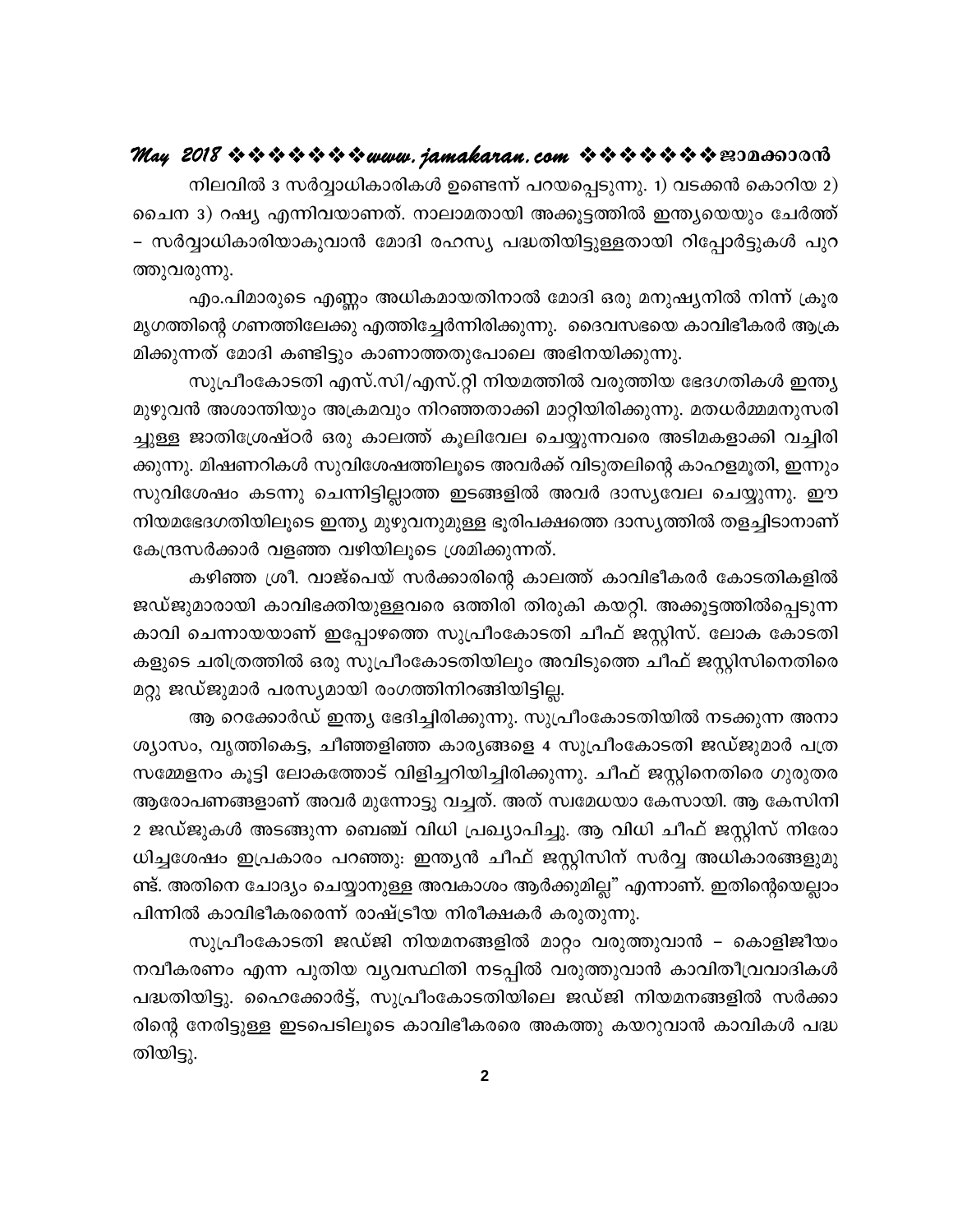ദൈവകൃപയാൽ കാവിഭീകരർ ആ പദ്ധതിയിൽ തോറ്റു.

കാവി ഭീകരത അടുത്ത് ലക്ഷ്യമിടുന്നത് ഒരൊറ്റ ഇന്ത്യ – ഒരൊറ്റ മതം – ഒരൊറ്റ ഭാഷ – ഒരൊറ്റ നിയമം – ഒരൊറ്റ നികുതി തുടങ്ങി അനേകം "ഒന്നു" കളാണ്.

യോഗയിലൂടെ, സൂര്യനമസ്കാരത്തിലൂടെ ഹിന്ദുത്വകാർഡ് ഇറക്കുവാൻ കാവി കൾ ശ്രമിച്ചു. സ്രഷ്ടാവിനെ മറന്ന് സൃഷ്ടിയെ നമസ്കരിക്കുന്ന അന്യാഗ്നിയാണ് സൂര്യ നമസ്കാരം.

ധാർമ്മികത തൊട്ടുതീണ്ടിയിട്ടില്ലാത്ത കാവി സന്യാസികളെയും, സന്യാസിനിക ളെയും എം.എൽ.എ, എം.പി, മന്ത്രിമാർ തുടങ്ങിയ പദവികൾ കൊടുത്ത് കാവിഭീകരത സർവ്വത്രമാക്കി. അതിൽ ഒരു വ്യക്തിയാണ് ഉത്തർപ്രദേശ് മുഖ്യമന്ത്രി ശ്രീ.യോഗി അവർകൾ. യോഗി ഭരിക്കുന്ന സംസ്ഥാനത്താണ് ഒരു ബാലികയെ കൂട്ട ബലാത്സംഗം ചെയ്ത് ക്രൂരമായി കൊലപ്പെടുത്തിയും ആ സംസ്ഥാനത്തു തന്നെ മറ്റൊരു പെൺകുട്ടി കാവി തീവ്രവാദിയായ ഒരു എം.എൽ.എയുടെ ബലാത്സംഗ ശ്രമത്തിൽ മരിക്കപ്പെട്ടു. പോസ്റ്റുമാർട്ടം റിപ്പോർട്ടിൽ എം.എൽ.എ തന്നെ ഉത്തരവാദി എന്ന് തെളിഞ്ഞിരിക്കുന്നു. യോഗി ആ എം.എൽ.എയെ അറസ്റ്റുചെയ്തില്ല. പ്രശ്നം രൂക്ഷമായപ്പോൾ കോടതി ഇട പെട്ടതിനാൽ വേറെ വഴിയില്ലാതെ അറസ്റ്റു ചെയ്തു.

അധോലോക നായകനും, മാഫിയാ തലവനും സമാന്തര ഗവ: നടത്തിയവനും ആയിരക്കണക്കിന് പെൺകുട്ടികളുടെ ചാരിത്ര്യം പിച്ചിച്ചീന്തിയവനുമായ അസറാം ബാപ്പുജി എന്ന കാവിതീവ്രവാദി അനുകൂലിയുടെ കപടസന്യാസിക്കു കാവി ഗവ: എല്ലാ ഒത്താശകളും ചെയ്തു കൊടുത്തിരുന്നു. കോടതിയുടെ ഇടപെടൽ കൊണ്ടാണ് വേറെ വഴിയില്ലെന്ന് കണ്ടിട്ട് അറസ്റ്റു ചെയ്തു.

8 വയസ്സു പെൺകുട്ടിയെ പിച്ചിച്ചീന്തി കൊലപ്പെടുത്തിയത് ലോകം കണ്ട് ഞെട്ടി. യു.എൻ.കൗൺസിലിന്റെ പ്രസിഡന്റ് ഈ സംഭവം കേട്ട് കരഞ്ഞത് ഞാൻ തന്നെ വാട്സ് ആപ്പിൽ കണ്ടു അയാൾ പറഞ്ഞത് "ഇന്ത്യയിൽ എന്ത് സംഭവിക്കുന്നു? ക്രമസമാധാനം എന്നൊന്ന് ഇന്ത്യയിലുണ്ടോ?" അദ്ദേഹം തുടർന്നു: "കഴിഞ്ഞ ഒരു വർഷം മാത്രം പത്താ യിരത്തിലധികം പെൺകുട്ടികൾ ബലാത്സംഗത്തിന് ഇരയായിരിക്കുന്നു. ഇത് ഏറ്റവും വലിയ ക്രൂരതയാണ്."

അമേരിക്കൻ പ്രസിഡന്റ് ട്രംപ് അവർകൾ ഇന്ത്യൻ കാവി പ്രധാനമന്ത്രിക്ക് ഒരു മുന്നറിയിപ്പ് കത്ത് നല്കിയിരിക്കുന്നു. "പെൺകുട്ടികളുടെ ജീവന് ഭീഷണിയും സഭാമ ന്ദിരങ്ങൾ നശിപ്പിക്കുന്നതും തുടർന്നാൽ ഞങ്ങളിടപെടേണ്ടി വരും." ബി.ബി.സി ഈ വാർത്ത റിപ്പോർട്ട് ചെയ്തിരിക്കുന്നു. അതിന് കാവി പ്രധാനമന്ത്രിയുടെ മറുപടി "മൗനം" എന്ന മുഖമൂടി ആണ്.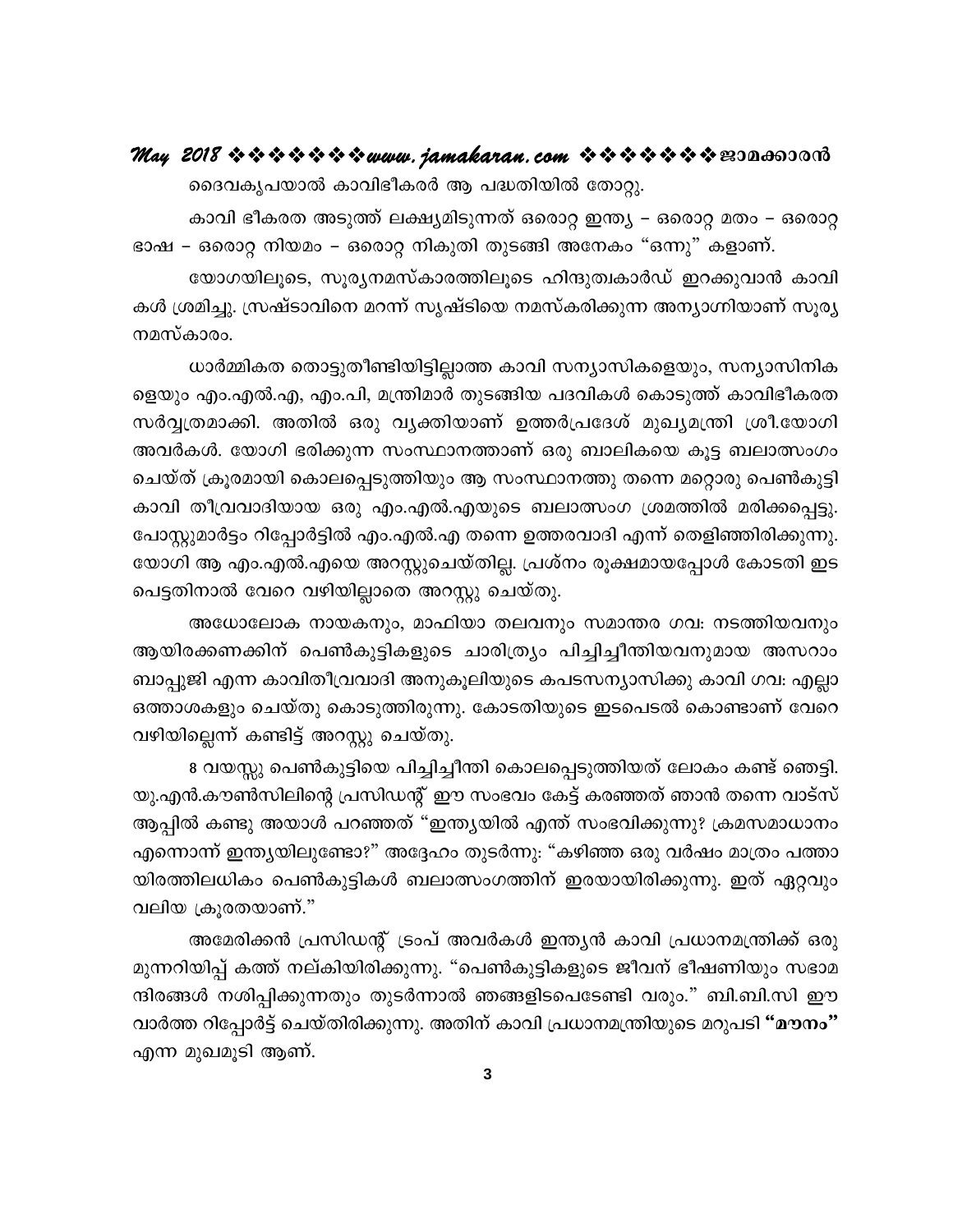## May 2018 \* \* \* \* \* \* \* www.jamakaran.com \* \* \* \* \* \* \* \* 2010 00000

കാവേരി നദി ട്രൈബ്യൂണൽ സ്ഥാപിക്കുന്ന വിഷയം കർണാടക സംസ്ഥാന നിയമ സഭാ തെരഞ്ഞെടുപ്പ് നടക്കുന്നതു വരെ പറയാനാകില്ല എന്ന് കാവി മോദി അറിയിച്ചിരി ക്കുന്നു. ഇന്ത്യയിൽ ഭൂരിപക്ഷ സംസ്ഥാനങ്ങളും കാവിയുടെ കരാളഹസ്തത്തിന്റെ അക ബാക്കിയുള്ള സംസ്ഥാനങ്ങളും കാവിമയമാക്കാൻ ഇലക്ഷൻ കമ്മീഷ ത്താക്കി. നിലും കാവി തീവ്രവാദികളെ കയറ്റിയിരിക്കുന്നു.

സാമ്പത്തിക കാര്യങ്ങൾ കാവി പദ്ധതികൾ നടപ്പിലാക്കാൻ കാവിതീവ്ര അനുഭാ വിയെ ആർ.ബി.ഐ ഗവർണറായി നിയമിച്ചിരിക്കുന്നു. ഇന്ത്യ മുഴുവൻ കാവി മയമാകു വാൻ അഭിനയത്തികവുള്ള വ്യക്തിയെ കാവി തീവ്രവാദികൾ പ്രതിഷ്ഠിച്ചിരിക്കുന്നു – അതാണ് മോദി.



ഈ ചിത്രത്തിൽ കാണുന്നത് ഒരു ക്രിസ്ത്യൻ ആശുപത്രിയെ തകർത്ത്, അവി ടെയുള്ളവരെ ഉപദ്രവിച്ചതുമാണ്. ഇപ്പോൾ തകർത്തുകൊണ്ടിരിക്കുന്നത് ചെറിയ സഭാ മന്ദിരങ്ങളെയുമാണ്. mainline സഭകളെ ഇവർ ആക്രമിക്കുകയില്ല എന്ന് അഹങ്കരിച്ചിരി ക്കരുത്. mainline സഭാ മന്ദിരങ്ങളെയും കാവി തീവ്രവാദികൾ ആക്രമിക്കുന്നത് അത്ര വിദുരത്തിലല്ല.

അധർമ്മത്തിലൂടെ പ്രത്യക്ഷത തുടങ്ങിയതിനാൽ അതിന്റെ തുടക്കമാണ് എവി ടെയും.

#### ഇക്കാലത്ത് നാം ചെയ്യേണ്ടത് എന്ത്?

ഭൂരിപക്ഷം പേരോട് ചേർന്ന് ഞാനും പറയുന്നു : "പ്രാർത്ഥിക്കാം, ഉപവസിച്ച് പ്രാർത്ഥിക്കാം." പല സ്ഥലങ്ങളിലും പ്രാർത്ഥനകൾ തുടങ്ങി. മൗനജാഥകൾ നടത്തി നിവേദനങ്ങൾ കളക്ടർക്കും മുഖ്യമന്ത്രിക്കും നല്കുന്നു. ഇന്ത്യയിലെ കത്തോലിക്കാ കർദ്ദിനാൾ സംഘം പ്രധാനമന്ത്രിയെ നേരിൽക്കണ്ട് നിവേദനം നല്കി. സി.എസ്.ഐ സഭകളെ പ്രതിനിധീകരിച്ച് മോഡറേറ്റർ അവർകൾ ഒരു തുറന്ന കത്ത് പ്രധാനമന്ത്രിക്കു നൽകി; അതിന്റെ കോപ്പികൾ മാധ്യമങ്ങൾക്കും നല്കി. ഇതിനു പ്രധാനമന്ത്രിയുടേത് – മൗനമുഖമൂടി – മറുപടിയാണ്.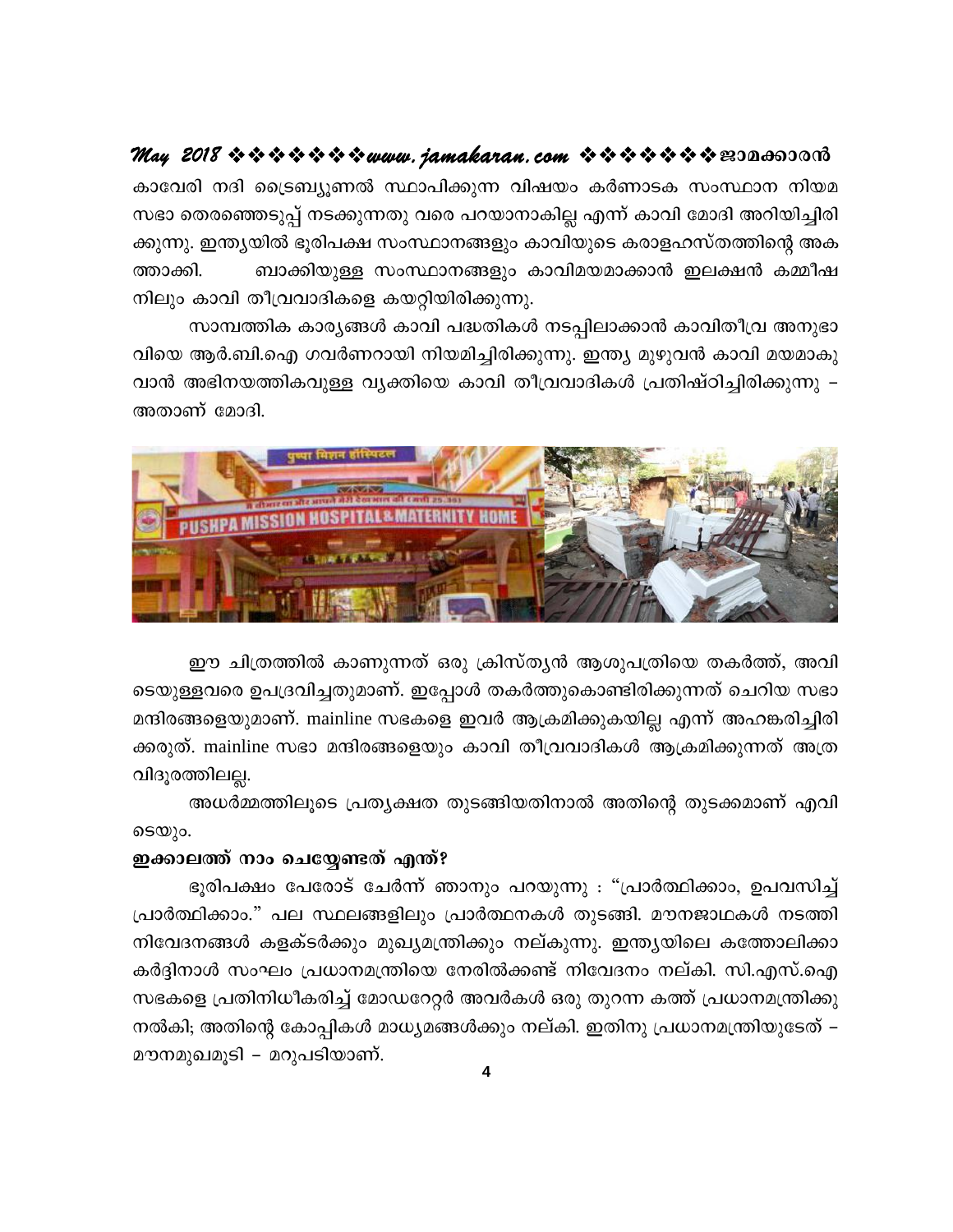## **May 2018 www.jamakaran.com Pma¡mc³**

C{]m-hiyw FUn -täm-dn -b hfsc \op-t]m-bn. Imc-W-ap-v. \½psS cmPy- ¯nsâ ØnXn A]-I-S-Øn -Xn -bn -te¡p s]mbvs¡m-n -cn -¡p-¶p. Cu A]-I-S-th -f-യിൽ ജാമക്കാരൻ നിങ്ങളോടറിയിക്കുന്നത്: കർദ്ദിനാൾ തിരുസംഘത്തിന് കത്ത് നല്കാം, tamU -täÀ¡v I¯v \evImw, Ahn -S-hn -sS-bmbn IqSn {]mÀ°n -¡mw. ]t£, adp-]Sn ഇപ്രാവശ്യം എഡിറ്റോറിയൽ വളരെ നീണ്ടുപോയി. കാരണമുണ്ട്. നമ്മുടെ രാജ്യ<br>ത്തിന്റെ സ്ഥിതി അപകടസ്ഥിതിയിലേക്കു പൊയ്ക്കൊണ്ടിരിക്കുന്നു. ഈ അപകടവേള<br>യിൽ ജാമക്കാരൻ നിങ്ങളോടറിയിക്കുന്നത്: കർദ്ദിനാൾ തിരുസംഘത്തിന് കത്ത് നല്കാം,<br>മോഡറ്റേർക്ക ത്തിന്റെ സ്ഥിതി അപകടസ്ഥിതിയിലേക്കു പൊയ്ക്കൊണ്ടിരിക്കുന്നു. ഈ അപകടവേള<br>യിൽ ജാമക്കാരൻ നിങ്ങളോടറിയിക്കുന്നത്: കർദ്ദിനാൾ തിരുസംഘത്തിന് കത്ത് നല്കാം,<br>മോഡറ്റേർക്ക് കത്ത് നല്കാം, അവിടവിടെയായി കൂടി പ്രാർത്ഥിക്കാം. പക്ഷേ, മറുപടി<br>വര ങ്കിൽ ദൈവം പ്രാർത്ഥന കേൾക്കും – മറുപടി നല്കും. ദുർക്ക് കത്ത് നല്കാം, അവിടവിടെയായി കൂടി പ്രാർത്ഥിക്കാം. പക്ഷേ, മറുപടി<br>ആദ്യം നിങ്ങൾ നിങ്ങളുടെ ദുഷ്പ്രവൃത്തികളിൽ മനംമാറി, ദൈവത്തിങ്കലേയ്ക്കു<br>ഞ് യഥാർത്ഥ അനുതാപമുള്ളവരായി ദൈവമക്കളായ ശേഷം പ്രാർത്ഥിക്കുമെ<br>ദൈവം പ്രാർത്ഥന കേൾക്കു

വരിച്ച ആദ്യം നിങ്ങൾ നിങ്ങളുടെ ദുഷ്പ്രവൃത്തികളിൽ മനംമാറി, ദൈവത്തിങ്കലേയ്ക്കു<br>തിരിഞ്ഞ് യഥാർത്ഥ അനുതാപമുള്ളവരായി ദൈവമക്കളായ ശേഷം പ്രാർത്ഥിക്കുമെ<br>ങിൽ ദൈവം പ്രാർത്ഥന കേൾക്കും – മറുപടി നല്കും.<br>\_\_\_\_\_\_\_\_\_\_\_\_\_\_\_\_\_\_\_\_\_\_\_\_\_\_\_\_\_ എന്തെല്ലാം അഭ്യാസങ്ങൾ നിങ്ങൾ കാണിച്ചാലും അതെല്ലാം വ്യർത്ഥം!! വ്യർത്ഥം!! കർദ്ദി \m-fm-bm-epw, tamU -td-ä-dm-bm-epw, \_nj -¸m-bm-epw, A¨-\m-bm-epw, ]mÌ -dm-bmepw രക്ഷിക്കപ്പെടാത്ത, മാനസാന്തരപ്പെടാത്ത, അനുതാപമില്ലാത്ത എല്ലാ ശ്രമങ്ങളും വൃർത്ഥം. സ പ്രാർത്ഥനകൾ, മുഴുരാത്രി പ്രാർത്ഥനകൾ, പ്രത്യേക പ്രാർത്ഥനകൾ തുടങ്ങി<br>ല്ലാം അഭ്യാസങ്ങൾ നിങ്ങൾ കാണിച്ചാലും അതെല്ലാം വ്യർത്ഥം!! വ്യർത്ഥം!! കർദ്ദി<br>മാലും, മോഡറേറ്ററായാലും, ബിഷപ്പായാലും, അച്ചനായാലും, പാസ്റ്ററായാലും<br>പ്പൈടാത്ത, മാ വും, കോടതിത്തർക്കങ്ങളും വച്ചുകൊണ്ട് പ്രാർത്ഥിക്കാൻ മാത്രം ഒത്തുകൂടിയാൽ ദൈവം നാളായാലും, മോഡറേറ്ററായാലും, ബിഷപ്പായാലും, അച്ചനായാലും, പാസ്റ്ററായാലും<br>രക്ഷിക്കപ്പെടാത്ത, മാനസാന്തരപ്പെടാത്ത, അനുതാപമില്ലാത്ത എല്ലാ ശ്രമങ്ങളും വൃർത്ഥം.<br>സഭകൾക്കകത്ത് – അഴിമതിക്കാരും, വിഭാഗീതകളും, ജാതികളുടെ കാളക്കൂട<br>വും, കോട സഭകൾക്കകത്ത് – അഴിമതിക്കാരും, വിഭാഗീതകളും, ജാതികളുടെ കാളക്കൂട<br>വും, കോടതിത്തർക്കങ്ങളും വച്ചുകൊണ്ട് പ്രാർത്ഥിക്കാൻ മാത്രം ഒത്തുകൂടിയാൽ ദൈവം<br>പ്രസാദിക്കുമോ? കേൾക്കുമോ? മറുപടി തരുമോ? സി.എസ്.ഐ. മാർത്തോമാ, ലൂഥ<br>റൻ, മെതഡിസറ്റ്, ആഗ സഭകൾക്കകത്ത് – അഴിമതിക്കാരും, വിഭാഗീതകളും, ജാതികളുടെ കാളക്കൂട<br>വും, കോടതിത്തർക്കങ്ങളും വച്ചുകൊണ്ട് പ്രാർത്ഥിക്കാൻ മാത്രം ഒത്തുകൂടിയാൽ ദൈവം<br>പ്രസാദിക്കുമോ? കേൾക്കുമോ? മറുപടി തരുമോ? സി.എസ്.ഐ. മാർത്തോമാ, ലൂഥ<br>റൻ, മെതഡിസറ്റ്, ആഗ വും, കോടതിത്തർക്കങ്ങളും വച്ചുകൊണ്ട് പ്രാർത്ഥിക്കാൻ മാത്രം ഒത്തുകൂടിയാൽ ദൈവം<br>പ്രസാദിക്കുമോ? കേൾക്കുമോ? മറുപടി തരുമോ? സി.എസ്.ഐ. മാർത്തോമാ, ലൂഥ<br>റൻ, മെതഡിസറ്റ്, ആഗ്ലേയൻ, പെന്തകോസ്ത് സഭകളുടെ ചീഞ്ഞളിഞ്ഞ സാമ്പത്തിക<br>ക്രമക്കേടുകളു പ്രസാദിക്കുമോ? കേൾക്കുമോ? മറുപടി തരുമോ? സി.എസ്.ഐ. മാർത്തോമാ, ലൂഥ<br>റൻ, മെതഡിസറ്റ്, ആഗ്ലേയൻ, പെന്തകോസ്ത് സഭകളുടെ ചീഞ്ഞളിഞ്ഞ സാമ്പത്തിക<br>ക്രമക്കേടുകളുടെ വലിയ ഭാണ്ഡക്കെട്ടുകൾ പ്രധാനമന്ത്രിയുടെ മേശപ്പുറത്തുണ്ട്!!<br>സുനാമി ഫണ്ട് ക് റൻ, മെതഡിസറ്റ്, ആഗ്ലേയൻ, പെന്തകോസ്ത് സഭകളുടെ ചീഞ്ഞളിഞ്ഞ സാമ്പത്തിക<br>ക്രമക്കേടുകളുടെ വലിയ ഭാണ്ഡക്കെട്ടുകൾ പ്രധാനമന്ത്രിയുടെ മേശപ്പുറത്തുണ്ട്!!<br>സുനാമി ഫണ്ട് ക്രമക്കേടുകൾ നടത്തിയ വീരന്മാർ ജയിലിൽ! ഫണ്ട് തിരിമറി നടത്തിയ<br>രണ്ടു ബ ക്രമക്കേടുകളുടെ വലിയ ഭാണ്ഡക്കെട്ടുകൾ പ്രധാനമന്ത്രിയുടെ മേശപ്പുറത്തുണ്ട്!!<br>സുനാമി ഫണ്ട് ക്രമക്കേടുകൾ നടത്തിയ വീരന്മാർ ജയിലിൽ! ഫണ്ട് തിരിമറി നടത്തിയ<br>രണ്ടു ബിഷപ്പുമാർ അഴിക്കുള്ളിൽ!! ദൈവത്തിന്റെ കണ്ണുകൾ ഇതെല്ലാം എത്തിക്കേണ്ട<br> സു**നാമി ഫണ്ട** ക്രമക്കേടുകൾ നടത്തിയ വീരന്മാർ ജയിലിൽ! ഫണ്ട തിരിമറി നടത്തിയ<br>രണ്ടു ബിഷപ്പുമാർ അഴിക്കുള്ളിൽ!! ദൈവത്തിന്റെ കണ്ണുകൾ ഇതെല്ലാം എത്തിക്കേണ്ട<br>സ്ഥലത്ത് എത്തിച്ചുകൊണ്ടിരിക്കുന്നു. കാവിതീവ്രവാദികളുടെ കയ്യിൽ ഇന്ത്യയി

കളെ സംരക്ഷിക്കാൻ പ്രധാനമന്ത്രി ഇറങ്ങി പുറപ്പെടണമോ? നാം ആരാധിക്കുന്ന ദൈവം സ്ഥലത്ത് എത്തിച്ചുകൊണ്ടിരിക്കുന്നു. കാവിതീവ്രവാദികളുടെ കയ്യിൽ ഇന്ത്യയിലെ<br>ഓരോ സഭകളുടെ കണക്കും, വിദേശ പണ വ്യവഹാരങ്ങളും സ്വരൂപിച്ചിട്ടുണ്ട്! വലിയ<br>ബലഹീനതകൾ കയ്യിൽപ്പേറിക്കൊണ്ടാണ് സഭകളുടെ നില്പ്. ഇത്രയേറെ ദുഷിച്ച സഭ<br>കളെ സംരക്ഷ

യെഹസ്കേൽ 18:22–എന്നാൽ ദുഷ്ടൻ താൻ ചെയ്തസകല പാപങ്ങളെയും വിട്ടു തിരിഞ്ഞ് എന്റെ ചട്ടങ്ങളെയൊക്കെയും പ്രമാണി ച്ച്, നീതിയും ന്യായവും പ്രവർത്തി ക്കുന്നു എങ്കിൽ, അവൻ മരിക്കാതെ ജീവിച്ചിരിക്കും. അവൻ ചെയ്ത അതിക്രമങ്ങ ളിൽ ഒന്നിനെയും അവനു കണക്കിടുകയില്ല; അവൻ ചെയ്ത നീതിയാൽ അവൻ ജീവിക്കും. തിരിഞ്ഞ് എന്റെ ചട്ടങ്ങളെയൊക്കെയും പ്രമാണി ച്ച്, നീതിയും ന്യായവും പ്രവർത്തി<br>ക്കുന്നു എങ്കിൽ, അവൻ മരിക്കാതെ ജീവിച്ചിരിക്കും. അവൻ ചെയ്ത അതിക്രമങ്ങ<br>ളിൽ ഒന്നിനെയും അവനു കണക്കിടുകയില്ല; അവൻ ചെയ്ത നീതിയാൽ അവൻ<br>ജീവിക്കും.<br>രാഴ്ത്തി

താഴ്ത്തി പ്രാർത്ഥിച്ച് എന്റെ മുഖം അന്വേഷിച്ചുതങ്ങളുടെ ദുർമാർഗ്ഗങ്ങളെ വിട്ടു ളിൽ ഒന്നിനെയും അവനു കണക്കിടുകയില്ല; അവൻ ചെയ്ത നീതിയാൽ അവൻ<br>ജീവിക്കും.<br>2 ദിന 7:14 എന്റെ നാമം വിളിക്കപ്പെട്ടിരിക്കുന്ന എന്റെ ജനംതങ്ങളെത്തന്നെ<br>താഴ്ത്തി പ്രാർത്ഥിച്ച് എന്റെ മുഖം അന്വേഷിച്ചുതങ്ങളുടെ ദുർമാർഗ്ഗങ്ങളെ വിട്ടു<br>തിരിയു 2 ദിന 7:14 എന്റെ നാമം വിളിക്കപ്പെട്ടിരിക്കുന്ന എന്റെ ജനംതങ്ങളെത്തന്നെ<br>താഴ്ത്തി പ്രാർത്ഥിച്ച് എന്റെ മുഖം അന്വേഷിച്ചുതങ്ങളുടെ ദുർമാർഗ്ഗങ്ങളെ വിട്ടു<br>തിരിയുമെങ്കിൽ, ഞാൻ സ്വർഗ്ഗത്തിക്കൊടുക്കും. **ഡോ.പുഷ്പരാജ്**<br>രുടെ ദേശത്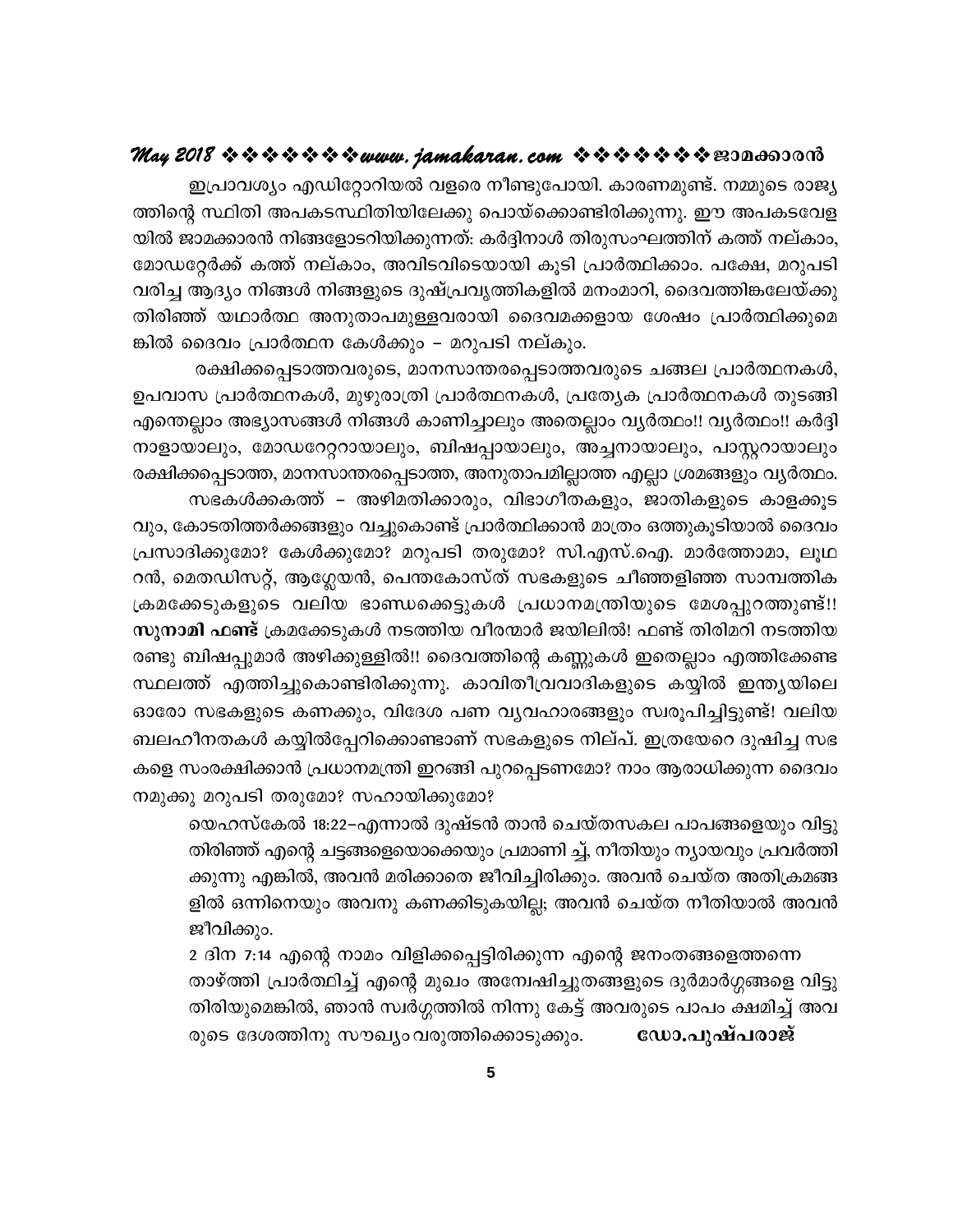# ബൈബിൾ പഠനം – ധ്യാനം

ശ്രദ്ധയ്ക്ക് : ജാമക്കാരൻ വായിക്കുവാൻ പോകുന്ന ഈ ലക്കം ബൈബിൾ പഠിക്കു ന്നതെങ്ങനെ എന്ന വിഷയമാകുന്നു കൈകാര്യം ചെയ്യുന്നത്. ബൈബിൾ പഠനം എല്ലാവരും ഇഷ്ടപെടുന്ന ഒന്നല. പ്രസംഗം കേൾക്കലാണ് ഭൂരിപക്ഷത്തിന്റെ ഇഷ്ടം. വീണ്ടും ജനിച്ച യഥാർത്ഥ ക്രിസ്ത്യാനിയുടെ അടിസ്ഥാനം ദൈവവചന പഠനമാ ണ്. ബൈബിളിനെക്കുറിച്ചോ, വായിക്കുന്നതെങ്ങനെയെന്നോ, പ്രയോഗമെങ്ങനെ യെന്നോ അറിയാതെ പോയാൽ ആത്മീയ ജീവിതം തന്നെ ഒന്ന് ഇല്ല എന്നർത്ഥം. ഈ ലക്കത്തിലെ വിഷയമായ ബൈബിൾ പഠനം എന്നത് വീണ്ടും ജനന അനുഭവ മില്ലാത്തവർക്ക്ക മടുപ്പ് (Bore) ഉളവാക്കും. ദൈവമക്കൾക്കോ ബൈബിൾ പഠനം സതോഷം, സമാധാനം, ആത്മീയ അഭിവൃദ്ധി എന്നിവ നല്കും. പരിശുദ്ധാത്മാവ് ഈ വിഷയത്തിൽ നിങ്ങളെ സഹായിക്കട്ടെ.

വീണ്ടും ജനിച്ച ഒരു ദൈവപൈതലിന്റെ രണ്ടു കാലുകൾക്കു സമാനമാണ് പ്രാർത്ഥ നയും, ദൈവവചനധ്യാനവും. ഇതിൽ ഏതെങ്കിലുമൊന്ന് കുറയുകയോ, അല്പം ന്യൂനത ഉണ്ടെങ്കിലുമോ നടത്തത്തിൽ പ്രതിഫലിക്കും. ഈ അവസ്ഥയെ അംഗവിഹീനത എന്ന് പറയുന്നു.

ആത്മീയ ജീവിതത്തിലും ഇരിപ്പും, നില്പും, നടത്തവും, ഓട്ടവും ഉണ്ട് (സങ്കീ 1:1,2 ദുഷ്ടന്മാരുടെ ആലോചനപ്രകാരം നടക്കാതെയും പാപികളുടെ വഴിയിൽ നിൽക്കാ തെയും, പരിഹാസികളുടെ ഇരിപ്പിടത്തിൽ ഇരിക്കാതെയും യഹോവയുടെ നൃായപ്രമാ ണത്തിൽ സന്തോഷിച്ച്, അവന്റെ ന്യായപ്രമാണത്തെ രാപ്പകൾ ധ്യാനിക്കുന്നവൻ ഭാഗ്യ വാൻ). എല്ലാ പ്രവൃത്തികൾക്കും ഊർജ്ജവും പ്രസരിപ്പും നല്കുന്നത് പ്രാർത്ഥനയും ദൈവവചന ധ്യാനവുമത്രേ! ഇതിൽ ഒന്നിൽ കുറവുവരുമ്പോൾ അവിടെ ന്യൂനതയും, വിഹീനതയും പ്രതൃക്ഷമാകുന്നു.

നമ്മിൽ പലരും പ്രാർത്ഥിക്കുന്നവരാണ്. തെറ്റാതെ ചെയ്യുന്നവരുമാണ്. പക്ഷേ ദൈവവചന ധ്യാനത്തിന്റെ കാര്യം വരുമ്പോൾ വല്ലായ്മയാണ്, ക്ഷീണമാണ്, മടിയാ ണ്, അലസതയാണ്. ഇത് നമ്മെ ആത്മീയരോഗികളും, കിടരോഗികളും ആക്കിത്തീർക്കും. നമുക്കു ഒരു തീരുമാനം എടുക്കാമോ? എന്റെ നടത്തം ശരിയാകാൻ, പ്രവൃത്തികൾ നേരെ ചൊവ്വേ ചെയ്യാൻ, ഫലം കൊയ്യാൻ, നന്മകൾ പ്രാപിക്കാൻ, തലമുറകൾ അനു ഗ്രഹം പ്രാപിക്കാൻ, നിതൃതയിൽ ലജ്ജിതനാകാതിരിക്കാൻ ദൈവവചനം ധ്യാനിക്കും ചെയ്യും. എന്റെ മക്കൾക്കു ചൊല്ലിക്കൊടുക്കുകയും അവരെ ഇതിനായി പരിശീലിപ്പി ക്കുക (ആവ 6:4–10 യിസ്രായേലേ, കേൾക്ക; യഹോവ നമ്മുടെ ദൈവമാകുന്നു; യഹോവ ഏകൻ തന്നെ. നിന്റെ ദൈവമായ യഹോവയെ നീ പൂർണ്ണഹൃദയത്തോടും പൂർണ്ണമന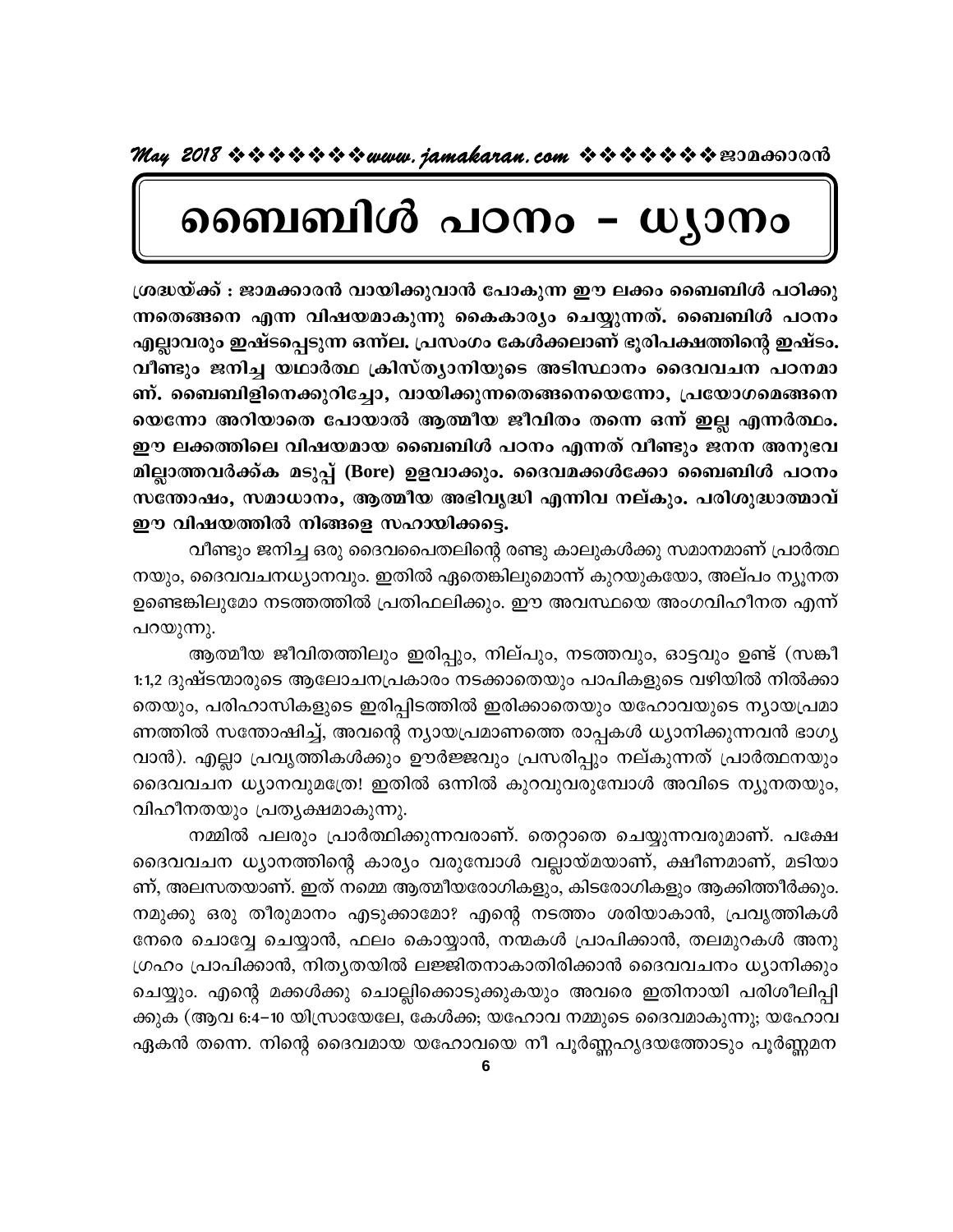സ്സോടും പൂർണ്ണശക്തിയോടും കൂടെ സ്നേഹിക്കണം. ഇന്നു ഞാൻ നിന്നോടു കല്പി ക്കുന്ന ഈ വചനങ്ങൾ നിന്റെ ഹൃദയത്തിൽ ഇരിക്കണം. നീ അവയെ നിന്റെ മക്കൾക്ക് ഉപദേശിച്ചു കൊടുക്കയും നീ വീട്ടിൽ ഇരിക്കുമ്പോഴും വഴിനടക്കുമ്പോഴും കിടക്കു മ്പോഴും എഴുലേ്ക്കുമ്പോഴും അവയെക്കുറിച്ചു സംസാരിക്കുമ്പോഴും വേണം. അവയെ അടയാളമായി നിന്റെ കൈമേൽ കെട്ടേണം; അവ നിന്റെ കണ്ണുകൾക്കു മധ്യേ പട്ടമായി ഇരിക്കണം. അവയെ നിന്റെ വീട്ടിൽ കട്ടിളകളിന്മേലും പടിവാതിലുകളിലും എഴുതേ ണം. നിന്റെ ദൈവമായ യഹോവ നിനക്കു തരുമെന്ന് അബ്രഹാം, യിസ്ഹാക്ക്, യാക്കോബ് എന്ന നിന്റെ പിതാക്കാന്മാരോടു സത്യം ചെയ്ത ദേശത്തേക്കു നിന്നെ കൊണ്ടുചെന്നു നീ പണിയാത്ത വലതും നല്ലതുമായ .......). നിങ്ങളെ അനുഗ്രഹിക്കുന്ന താണ് ദൈവവേഷ്ടം. അതിന് നിങ്ങൾ തന്നെ തടസ്സമാകാതെ, അനുഗ്രഹത്തിന്റെ ചാലു കളായ ദൈവവചനത്തിന്റെ തോട്, ഉറവ (സങ്കീ 1:3 അവൻ ആറ്റരികത്തു നട്ടിരിക്കു ന്നതും തക്കകാലത്തു ഫലം കായിക്കുന്നതും ഇല വാടാത്തതുമായ വൃക്ഷം പോലെ ഇരിക്കും; അവൻ ചെയ്യുന്നതൊക്കെയും സാധിക്കും) എന്നിവ നിങ്ങളുടെ ഹൃദയങ്ങ ളിലും ഭവനങ്ങളിലും ഉണ്ടാകട്ടെ.

#### ദൈവവചനം എന്നാൽ എന്ത്?

ദൈവവചനം ധ്യാനിക്കേണ്ടത് എങ്ങനെ? അതിന് കൈക്കൊള്ളേണ്ട കാര്യങ്ങൾ എന്തൊക്കെ?

ഇമ്മാതിരിയുള്ള നിങ്ങളുടെ ചോദൃങ്ങൾക്കുത്തരമാണ് ഈ ലക്കം. ദൈവം അനു വദിച്ചാൽ വരും നാളുകളിൽ ബൈബിളിന്റെ ചരിത്രം, സാംസ്ക്കാരിക പശ്ചാത്തലം എന്നിവ പ്രസിദ്ധീകരിക്കാം. അവ നിങ്ങൾക്കു ബൈബിളിന്റെ ആഴം, അകലം, ഉയരം എന്നിവ മനസ്സിലാക്കാൻ ഉപകരിക്കും. പ്രാർത്ഥനയോടെ വായിക്കുക. ദൈവത്തെയും, ബൈബിളിനെയും സ്നേഹിക്കുന്ന നിങ്ങളുടെ വേണ്ടപ്പെട്ടവർക്ക് വായിക്കുവാൻ നല്കു ക. സൂക്ഷിച്ച്വയ്ക്കുക. ആവശ്യപ്പെട്ടാൽ കോപ്പികൾ അയച്ചുതരാം. കമ്പ്യൂട്ടർ സൗക ര്യമുള്ളവർ PDF ൽ നിന്ന് പ്രിന്റ് എടുത്ത് വിതരണം ചെയ്യുക. തുടർന്ന് ലേഖനം വായി ച്ചാലും.

#### ബൈബിൾ

ക്രിസ്തുസഭ വിശ്വാസത്തിന്റെ മാനദണ്ഡമായി സ്വീകരിച്ചിട്ടുള്ള ദൈവശ്വാസീയ മായ തിരുവെഴുത്തുകൾക്കു നല്കിയിട്ടുള്ള പേരാണു ബൈബിൾ. പഴയനിയമവും പുതി യനിയമവും അതുൾക്കൊള്ളുന്നു. പുസ്തകങ്ങൾ എന്ന അർത്ഥത്തിൽ ഗ്രീക്കു ഭാഷ യിൽ ഉപയോഗിക്കുന്ന പദമാണു ബിബ്ളിയ. പഴയനിമയപ്രവചനങ്ങളെക്കുറിക്കുവാൻ പ്രസ്തുതപദം ദാനിയേൽ പ്രവചനത്തിൽ പ്രയോഗിച്ചിട്ടുണ്ട്. "ഒരു കാലസംഖ്യ പുസ്ത കങ്ങളിൽ നിന്നു (ബാസ്സ്ഫൊറീം) ഗ്രഹിച്ചൂ:" (ദാനി 9:2 അവന്റെ വാഴ്ചയുടെ ഒന്നാം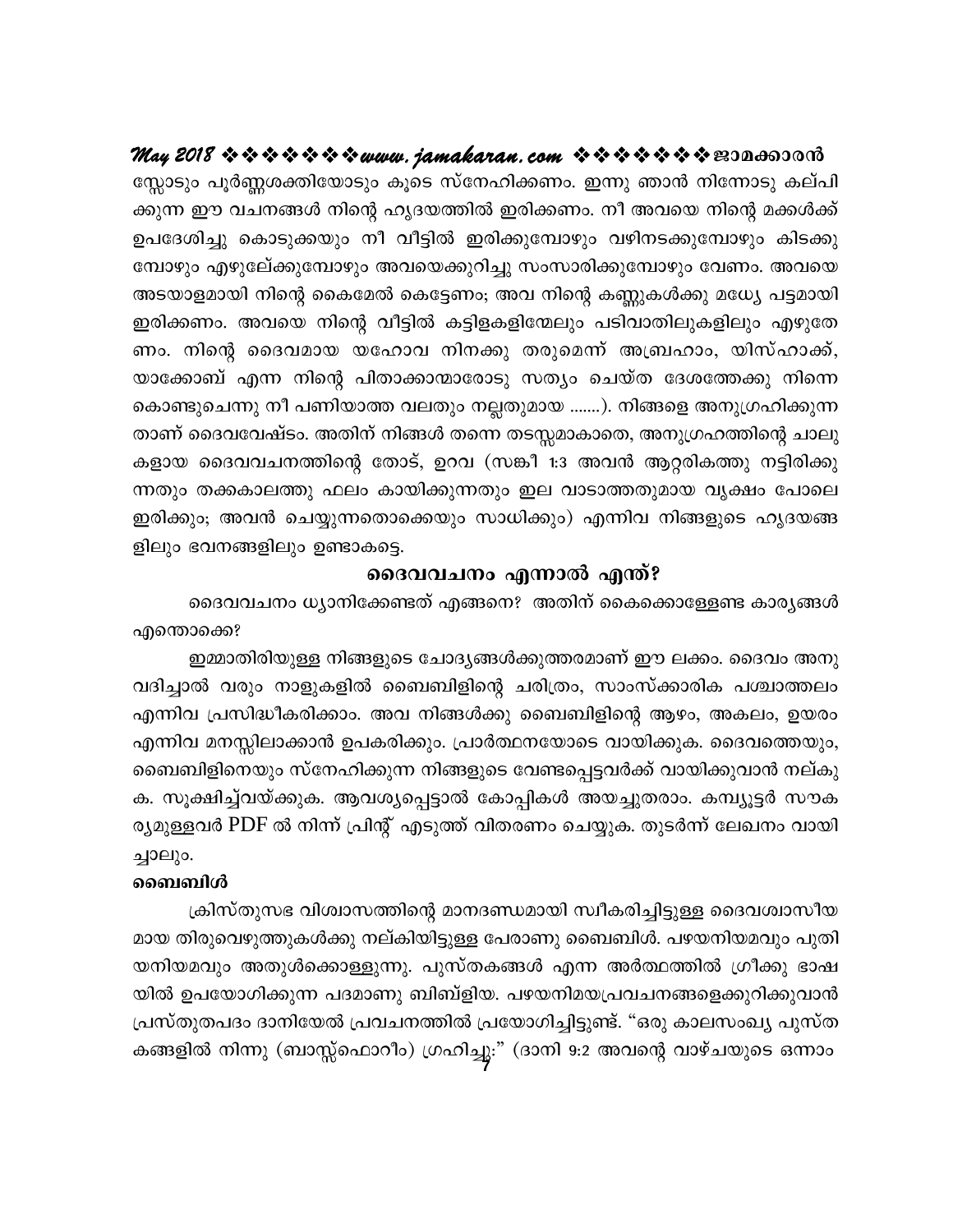ആണ്ടിൽ തന്നെ, ദാനിയേൽ എന്ന ഞാൻ: യെരുശലേമിന്റെ ശൂന്യാവസ്ഥ എഴുപതി സംവത്സരംകൊണ്ടു തീരും എന്നിങ്ങനെ യഹോവയുടെ അരുളപ്പാട് യിരെമ്യാപ്രവാച കനുണ്ടായ പ്രകാരം ഒരു കാലസംഖ്യ പുസ്തകങ്ങളിൽ നിന്നു ഗ്രഹിച്ചു) ഗ്രീക്കു സപ്ത തിയിൽ (സെപ്റ്റ്വജിന്റ്) പുസ്തകങ്ങൾ എന്ന സ്ഥാനത്തു റ്റാബിബ്ലിയ എന്നാണു ഭാഷാ ന്തരം ചെയ്തിട്ടുള്ളത്. റ്റാബിബ്ലിയ എന്ന പ്രയോഗം ബൈബിളിനെ മുഴുൻ കുറിക്കത്ത ക്കവണ്ണം ആദ്യം പ്രയോഗിച്ചിട്ടുള്ളത് (എ.ഡി.150–നടുപ്പിച്ചു) 2 ക്ലെമന്റ് 14:2–ലാണ്. എ. ഡി.അഞ്ചാം നൂറ്റാണ്ടോടുകൂടിയാണ് തിരുവെഴുത്തുകളെ മുഴുവൻ സൂചിപ്പിക്കുവാൻ ബൈബിൾ എന്ന പദം പരക്കെ പ്രയോഗിച്ചു തുടങ്ങിയത്. വിശുദ്ധ ജെറോം (എ.ഡി.400) ബൈബിളിനെ ബിബ്ലിയോതെക്കാദിവീനാ (ദൈവികഗ്രന്ഥാലയം) എന്നു വിളിച്ചു. എ. ഡി.പതിമൂന്നാം നൂറ്റാണ്ടോടുകൂടി പുസ്തകങ്ങൾ (ബിബ്ലിയ) എന്ന ബഹുവചനം പുസ്തകം എന്നു ഏകവചനത്തിൽ പ്രയോഗിക്കപ്പെട്ടു തുടങ്ങി. അറുപത്താറു പുസ്ത കങ്ങൾ അടങ്ങുന്ന ബൈബിളിന്റെ ഐക്യത്തെ വെളിപ്പെടുത്തുകയാണു അത്.

പേരുകൾ : തിരുവെഴുത്തുകളെക്കുറിക്കുന്ന പേരുകൾ ബൈബിളിൽ തന്നെ കൊടു ത്തിട്ടുണ്ട്.

#### തിരുവെഴുത്തുകൾ :

- 1) ബൈബിളിനു സമാനമായ പ്രയോഗമാണ് എഴുത്തുകൾ അഥവാ തിരുവെഴുത്തുകൾ (ഹായ്ഗ്രാഫായ്, റ്റാഗ്രമ്മറ്റാ). പുതിയനിയമത്തിലെ ഈ പ്രയോഗം പഴയനിയമരേഖ കളെ പൂർണ്ണമായോ ഭാഗികമായോ വിവക്ഷിക്കുന്നു. (മത്തായി 21:42 യേശു അവ രോട്: "വീടു പണിയുന്നവർ തള്ളിക്കളഞ്ഞ കല്ല് മൂലക്കല്ലായി തീർന്നിരിക്കുന്നു; ഇതു കർത്താവിനാൽ സംഭവിച്ചു നമ്മുടെ ദൃഷ്ടിയിൽ ആശ്ചര്യവുമായിരിക്കുന്നു എന്നു നിങ്ങൾ തിരുവെഴുത്തുകലിൽ ഒരിക്കലും വായിച്ചിട്ടില്ലയോ?) എന്നു ചോദിച്ചു. ഇതിനു സമാന്തരമായ (മർക്കൊ 12:11) ൽ ഉദ്ധൃതഭാഗത്തെ മാത്രം പരാമർശിച്ചു കൊണ്ടു ഏകവചനം പ്രയോഗിച്ചിട്ടുള്ളത് ശ്രദ്ധാർഹമാണ്. "എന്ന തിരുവെഴുത്തു (റ്റീൻ ഗ്രാഫീൻ ടൗട്ടീൻ) നിങ്ങൾ വായിച്ചിട്ടല്ലയോ? 1 തിമൊ 3:14– ഞാൻ വേഗത്തിൽ നിന്റെ അടുക്കൽ വരും എന്ന് ആശിക്കുന്നു എന്ന തിരുവെത്തുകൾ (റ്റാ ഹയെറാ ഗ്രമറ്റാ – വിശുദ്ധ ലിഖിതങ്ങൾ) എന്നും 1 തിമൊ 3:16–ൽ എല്ലാ തിരുവെഴുത്തും ദൈവശ്വാ സീയം (പാസാ ഗ്രാഫീതെയൊപ്ന്യൂസ്റ്റൊസ്) എന്നും ഉണ്ട്. 2 പത്രോ 3:16–ൽ പൗലൊ സിന്റെ സകല ലേഖനങ്ങളെയും ശേഷം തിരുവെഴുത്തുകളോടൊപ്പം ചേർത്തിരിക്കു ന്നു. ഇവിടെ 'ശേഷം തിരുവെഴുത്തു' കളിൽ പഴയനിയമ എഴുത്തുകളും സുവിശേഷ ങ്ങളും ഉൾപ്പെടുന്നു.
- 2) സത്യംഗ്രന്ഥം (ദാനീ 10:21 ഞാൻ സത്യഗ്രന്ഥത്തിൽ എഴുതിയിരിക്കുന്നത് ഞാൻ നിന്നെ അറിയിക്കാം: നിങ്ങളുടെ പ്രഭുവായ മീഖായേൽ അല്ലാതെ ഈ കാര്യങ്ങളിൽ എന്നോടുകൂടെ ഉറച്ചുനില്ക്കുന്നവൻ ആരും ഇല്ല).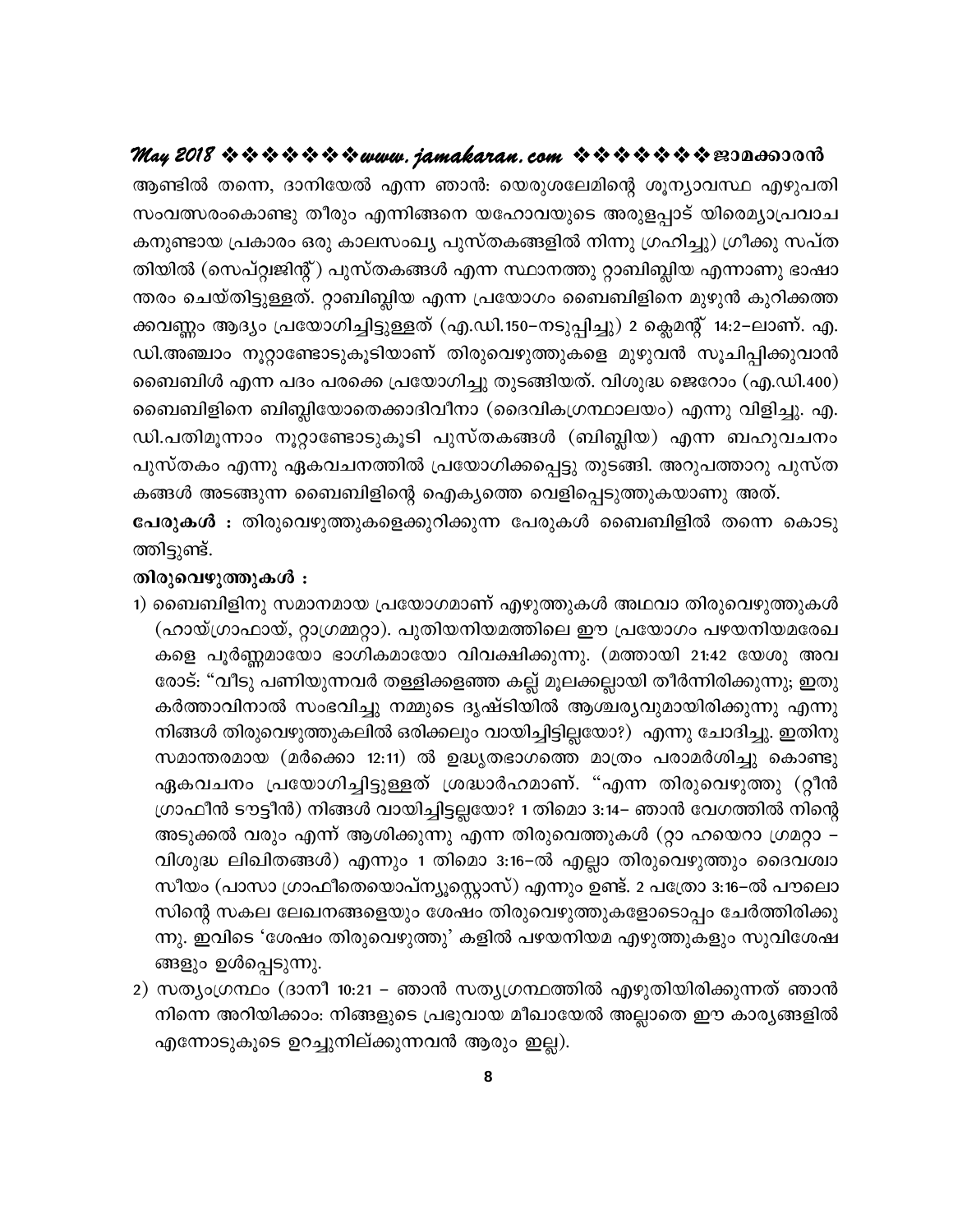- 3) യഹോവയുടെ പുസ്തകം (യെശ 34:16 യഹോവയുടെ പുസ്തകങ്ങളിൽ അന്വേ ഷിച്ചു വായിച്ചു നോക്കുവിൻ; അവയിൽ ഒന്നും കാണാതിരിക്കയില്ല; ഒന്നിനും ഇണ ഇല്ലാതിരിക്കയുമില്ല; അവന്റെ വായല്ലോ കല്പിച്ചത്; അവന്റെ ആത്മാവത്രേ അവയെ കൂട്ടിവരുത്തിയത്).
- 4) ദൈവവചനം (എഫെ 6:17 രക്ഷ എന്ന ശിരസ്ത്രവും ദൈവവചനം എന്ന ആത്മാ വിന്റെ വാളും കൈക്കൊൾവിൻ).
- 5) ദൈവത്തിന്റെ അരുളപ്പാടുകൾ (റോമർ 3:2 സകലവിധത്തിലും വളരെ ഉണ്ട്. ഒന്നാ മത് ദൈവത്തിന്റെ അരുളപ്പാടുകൾ അവരുടെ പക്കൽ സമർപ്പിച്ചിരുന്നതുതന്നെ).
- 6) പുസ്തകങ്ങൾ (ദാനിയേൽ 9:2 അവന്റെ വാഴ്ചയുടെ ആണ്ടിൽതന്നെ, ദാനീയേൽ എന്ന ഞാൻ: യെരുശലേമിന്റെ ശൂന്യാവസ്ഥ എഴുപതു സംവത്സരം തീരും എന്നി ങ്ങനെ യഹോവയുടെ അരള്ളപ്പാട് യിരെമ്യാപ്രവാചകനുണ്ടായ പ്രകാരം ഒരു കാല സംഖ്യ പുസ്തകങ്ങളിൽ നിന്നു ഗ്രഹിച്ചു)
- 7) പുസ്തകച്ചുരുൾ (സങ്കീ 40:7 അപ്പോൾ ഞാൻ പറഞ്ഞു; ഇതാ, ഞാൻ വരുന്നു; പുസ്ത കച്ചുരുളിൽ എന്നെക്കുറിച്ച് എഴുതിയിരിക്കുന്നു.) എന്നിവ.

പ്രാചീനകാലത്ത് മൃഗങ്ങളുടെ തോൽ സംസ്ക്കരിച്ചെടുത്താണ് എഴുതാൻ ഉപ യോഗിച്ചിരുന്നത്. അവ ചുരുളുകളായി സൂക്ഷിച്ചിരുന്നു.

കാലവും എഴുത്തുകാരും : ബി.സി.1492–നും എ.ഡി.100–നും മദ്ധ്യേയുള്ള 1600 വർഷ ങ്ങളുടെ നീണ്ട കാലയളവിനുള്ളിലാണ് ബൈബിളിലെ പുസ്തകങ്ങളെല്ലാം എഴുതപ്പെ ട്ടത്. പഴയനിയമം ആയിരം വർഷംകൊണ്ടാണ് പൂർത്തിയായതെങ്കിൽ പുതിയനിയമം വെറും അമ്പതുവർഷം കൊണ്ട് പൂർത്തിയായി. പുതിയനിയമഗ്രന്ഥങ്ങളിൽ ആദ്യം എഴു തപ്പെട്ടവ വിശുദ്ധപൗലൊസിന്റെ ലേഖനങ്ങളാണ്. അവയുടെ രചനാകാലം എ.

ഡി.48–66 ആണ്. നാലു സുവിശേഷങ്ങളും എ.ഡി.56 നും 100 നും മദ്ധ്യേ രചിക്കപ്പെട്ടു. തിരുവെഴുത്തും പരിശുദ്ധാത്മാവും

ദൈവകല്പനയാൽ നാല്പതോളം പേർ പരിശുദ്ധാത്മനിയോഗം പ്രാപിച്ചു രേഖ പ്പെടുത്തിയതത്രേ തിരുവെഴുത്തുകൾ. എഴുത്തുകാർ വിഭിന്നരും വൃതൃസ്ത ചുറ്റുപാടു കളിൽ വിവിധ നിലകളിൽ കഴിഞ്ഞവരുമായിരുന്നു. ദാവീദും ശലോമോനും രാജാക്ക ന്മാരായിരുന്നു. ദാനീയേലും നെഹെമ്യാവും ഭരണതന്ത്രജ്ഞന്മാരായിരുന്നു. എസ്രായെ പ്പോലുള്ള പുരോഹിതന്മാർ എഴുത്തുകാരുടെ പട്ടികയിലുണ്ട്. മിസ്രയീമിലെ സകലജ്ഞാ നവും അഭൃസിച്ചവനാണ് മോശെ. ന്യായപ്രമാണത്തിൽ അവഗാഹം നേടിയ വൃക്തി യാണ് പതിമൂന്നു ലേഖനങ്ങളുടെ കർത്താവായ പൗലൊസപ്പൊസ്തലൻ. ആദ്യമായി പ്രവചനം എഴുതി സൂക്ഷിച്ച പ്രവാചകനായ ആമോസ് ആട്ടിടയനായിരുന്നു മത്തായി ചുങ്കക്കാരനും, പത്രൊസ്, യാക്കോബ്, യോഹന്നാൻ എന്നിവർ അനഭൃസ്തരായ മീൻപി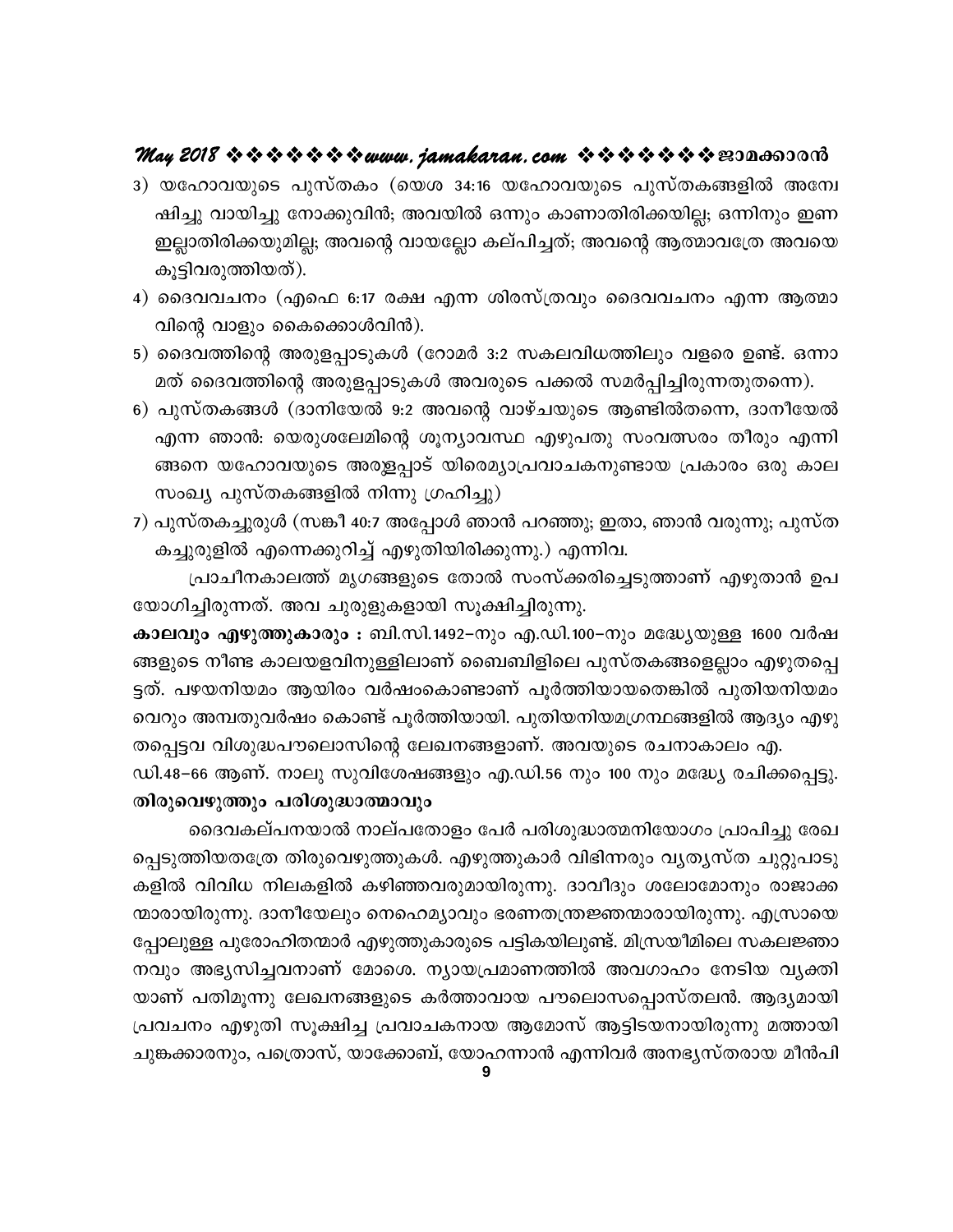$M$ ay 2018  $\Leftrightarrow$   $\Leftrightarrow$   $\Leftrightarrow$   $\Leftrightarrow$   $\Leftrightarrow$  www.jamakaran.com  $\Leftrightarrow$   $\Leftrightarrow$   $\Leftrightarrow$   $\Leftrightarrow$   $\Leftrightarrow$   $\cong$   $\cong$   $\Box$   $\Box$   $\Box$   $\Box$   $\Box$   $\Box$ ടിത്തക്കാരും ആണ്. വൈദ്യനായ ലൂക്കോസാണ് പ്രസ്തുത നാമത്തിലുള്ള സുവിശേ<br>ഷത്തിന്റെയും അപ്പൊസ്തലപ്രവൃത്തികളുടെയും കർത്താവ്. യോശുവ വീരനും വിശ്വ<br>സ്തനുമായ സർവ്വസൈന്യാധിപനായിരുന്നു. ശമുവേൽ പ്രവാചകനും പുരോഹിതനു j -¯n -sâbpw As¸m-kvX -e -{]-hr -¯n -I-fp-sSbpw IÀ¯m-hv. tbmiph hoc\pw hnizkvX -\p-amb kÀÆ -ssk -\ym-[n -]-\m-bn -cp-¶p. iap-th {]hm-N-I\pw ]ptcm-ln -X -\pam-bn -cp-¶p. sbi-¿m-hv, bnsc -aym-hv, sbsl-kvtIÂ XpS-§n -b -hÀ [oc -·m-cmb {]hm-ടത്തക്കാരും ആണ. വൈദ്യനായ ലൂക്കോസാണ പ്രസതുത നാമത്തിലുള്ള സുവിശേ<br>ഷത്തിന്റെയും അപ്പൊസ്തലപ്രവൃത്തികളുടെയും കർത്താവ്. യോശുവ വീരനും വിശ്വ<br>സ്തനുമായ സർവ്വസൈന്യാധിപനായിരുന്നു. ശമുവേൽ പ്രവാചകനും പുരോഹിതനു<br>മായിരുന്നു. യെശയ്യാവ്, യിര ഷരത്തര്യയും അപ്പൊസതലപ്രവൃരത്തകളുടെയും കരര്താവ്. യോശുവ വിരനും വിശ<br>സ്തനുമായ സർവ്വസൈന്യാധിപനായിരുന്നു. ശമുവേൽ പ്രവാചകനും പുരോഹിതനു<br>മായിരുന്നു. യെശയ്യാവ്, യിരെമ്യാവ്, യെഹെസ്കേൽ തുടങ്ങിയവർ ധീരന്മാരായ പ്രവാ<br>ചകന്മാരത്രേ. കൊട്ടാര സതനുമായ സരവ്വസൈന്യാധിപനായിരുന്നു. ശമുവേരാ പ്രവാചകനും പുരോഹിതനു<br>മായിരുന്നു. യെശയ്യാവ്, യിരെമ്യാവ്, യെഹെസ്കേൽ തുടങ്ങിയവർ ധീരന്മാരായ പ്രവാ<br>ചകന്മാരത്രേ. കൊട്ടാരം മുതൽ കുടിൽ വരെ വ്യത്യസ്ത തലങ്ങളിലും നിലകളിലും<br>ഉള്ളവർ വിശുദ്ധഗ്ര മായരുന്നു. യെശയ്യാവ, യരെമ്യാവ, യെഹെസകേരാ തുടങ്ങിയവര ധിരന്മാരായ പ്രവാ<br>ചകന്മാരത്രേ. കൊട്ടാരം മുതൽ കുടിൽ വരെ വ്യത്യസ്ത തലങ്ങളിലും നിലകളിലും<br>ഉള്ളവർ വിശുദ്ധഗ്രന്ഥത്തിന്റെ എഴുത്തുകാരുടെ പട്ടികയിലുണ്ട്. അവർ എല്ലാവരിലും<br>വ്യാപരിച് സ്, പൗലൊസ് എന്നിവർ അപ്പോസ്തലന്മാരായിരുന്നു. മർക്കൊസും ലൂക്കൊസും അപ്പോ ഉള്ളവര വിശുദ്ധഗ്രസ്ഥര്തിന്റെ എഴുര്തുകാരുടെ പട്ടികയിലുണ്ട്. അവര എല്ലാവരിലും<br>വ്യാപരിച്ചിരുന്നത് ദൈവത്തിന്റെ ആത്മാവും അവർ രേഖപ്പെടുത്തിയത് ദൈവത്തിന്റെ<br>അരുളപ്പാടുമായിരുന്നു. പുതിയനിയമ എഴുത്തുകാരിൽ മത്തായി, യോഹന്നാൻ, പത്രൊ<br>സ്, വ്യാപരിച്ചിരുന്നത ദൈവത്തിന്റെ ആര്മാവും അവര് രേഖപ്പെടുത്തിയത ദൈവത്തിന്റെ<br>അരുളപ്പാടുമായിരുന്നു. പുതിയനിയമ എഴുത്തുകാരിൽ മത്തായി, യോഹന്നാൻ, പത്രൊ<br>സ്, പൗലൊസ് എന്നിവർ അപ്പോസ്തലന്മാരായിരുന്നു. മർക്കൊസും ലൂക്കൊസും അപ്പോ<br>സ്തലന്മാര അരുളപ്പാടുമായരുന്നു. പുത്വയനിയമ എഴുത്തുകാത്ത മത്തായി, യോഹന്നാര, പത്രൊ<br>സ്, പൗലൊസ് എന്നിവർ അപ്പോസ്തലന്മാരായിരുന്നു. മർക്കൊസും ലൂക്കൊസും അപ്പോ<br>സ്തലന്മാരുടെ കൂട്ടാളികളും. യാക്കോബും യൂദയും യേശുവിന്റെ സഹോദരന്മാരത്രേ.<br>സീനായി മരു സ, പൗലൊസ എന്നവര അപ്പോസരലന്മാരായതുന്നു. മരക്കൊസും ലൂക്കൊസും അപ്പോ<br>സ്തലന്മാരുടെ കൂട്ടാളികളും. യാക്കോബും യൂദയും യേശുവിന്റെ സഹോദരന്മാരത്രേ.<br>സീനായി മരുഭൂമിയും അറേബ്യയിലെ കുന്നുകളും പലസ്തീനിലെ മലകളും പട്ടണ<br>ങ്ങളും ദൈവാലയത്തിന്റെ സതലന്മാരുടെ കൂട്ടാളികളും. യാക്കോബും യൂദയും യേശുവിന്റെ സഹോദരന്മാരത്രേ.<br>സീനായി മരുഭൂമിയും അറേബ്യയിലെ കുന്നുകളും പലസ്തീനിലെ മലകളും പട്ടണ<br>ങ്ങളും ദൈവാലയത്തിന്റെ പ്രാകാരവും പേർഷ്യയുടെ തലസ്ഥാനങ്ങളായ ശൂശനും,<br>ബാബിലോണിലെ കേബാർ നദീത സ്ഥായി മരുഭൂമിയും അറേബൃയിലെ കുന്നുകളും പലസത്വനിലെ മലകളും പട്ടണ<br>ങ്ങളും ദൈവാലയത്തിന്റെ പ്രാകാരവും പേർഷ്യയുടെ തലസ്ഥാനങ്ങളായ ശൂശനും,<br>ബാബിലോണിലെ കേബാർ നദീതടവും റോമിലെ കൽത്തൂറുങ്കുകളും ഏകാന്തമായ<br>പത്മൊസ് ദീപും ഒക്കെയായിരുന്നു തി

**10** ങ്ങളും ദൈവാലയത്തിന്റെ പ്രാകാരവും പേര്ഷ്യയുടെ തലസ്ഥാനങ്ങളായ ശൂശനും,<br>ബാബിലോണിലെ കേബാർ നദീതടവും റോമിലെ കൽത്തൂറുങ്കുകളും ഏകാന്തമായ<br>പത്മൊസ് ദ്വീപും ഒക്കെയായിരുന്നു തിരുവെഴുത്തുകളുടെ ഈറ്റില്ലം.<br>മൂലഭാഷകൾ : പഴയനിയമം എബ്രായയിലും പ ലാബാൻ അതിന് യെഗർ – സാഹദൂഥാ സാക്ഷ്യത്തിന്റെ കൂമ്പാരം എന്നു പേരിട്ടു; യാക്കോബ് അതിനു ഗലേദ് സാക്ഷ്യത്തിന്റെ കൂമ്പാരം എന്നു പേരിട്ടു). പ്രവാചക പുസ്ത മൂലഭാഷകശ : പഴയനിയമം എബ്രായയിലും പുതിയനിയമം മുഴുവൻ ഗ്രിക്കിലുമാണ<br>എഴുതപ്പെട്ടത്. ന്യായപ്രമാണ പുസ്തകങ്ങളിൽ ഒരു സ്ഥലനാമവും (ഉല്പത്തി 31:47<br>ലാബാൻ അതിന് യെഗർ – സാഹദൂഥാ സാക്ഷ്യത്തിന്റെ കൂമ്പാരം എന്നു പേരിട്ടു;<br>യാക്കോബ് അതിനു ഗലേ എഴുതപ്പെട്ടത. ന്യായപ്രമാണ പുസ്തകങ്ങളിൽ ഒരു സ്ഥലനാമവും (ഉലപത്തി 31:47<br>ലാബാൻ അതിന് യെഗർ – സാഹദൂഥാ സാക്ഷ്യത്തിന്റെ കൂമ്പാരം എന്നു പേരിട്ടു;<br>യാക്കോബ് അതിനു ഗലേദ് സാക്ഷ്യത്തിന്റെ കൂമ്പാരം എന്നു പേരിട്ടു). പ്രവാചക പുസ്ത<br>ങ്ങളിൽ ലാബാന അതിന യെഗര – സാഹദൃഥാ സാക്ഷ്യത്തന്റെ കൂമ്പാരാ എന്നു പേരിട്ടു;<br>യാക്കോബ് അതിനു ഗലേദ് സാക്ഷ്യത്തിന്റെ കൂമ്പാരാ എന്നു പേരിട്ടു). പ്രവാചക പുസ്ത<br>ങ്ങളിൽ ഒരു വാക്യവും (യിരെ 10:11 ആകാശത്തെയും ഭൂമിയെയും നിർമ്മിക്കാത്ത ദേവ<br>ന്മാര യാക്കോബ അതിനു ഗലേദ സാക്ഷ്യത്തിന്റെ കൂമ്പാരം എന്നു പേരിട്ടു). പ്രവാചക പുസത<br>ങ്ങളിൽ ഒരു വാക്യവും (യിരെ 10:11 ആകാശത്തെയും ഭൂമിയെയും നിർമ്മിക്കാത്ത ദേവ<br>ന്മാരോ ഭൂമിയിൽനിന്നും ആകാശത്തിൽ കീഴിൽനിന്നും നശിച്ചുപോകും എന്നിങ്ങനെ<br>അവരോട ങ്ങളിരാ ഒരു വാകൃവും (യിരെ 10:11 ആകാശത്തെയും ഭൂമിയെയും നിരമ്മിക്കാരത ദേവ<br>ന്മാരോ ഭൂമിയിൽനിന്നും ആകാശത്തിൽ കീഴിൽനിന്നും നശിച്ചുപോകും എന്നിങ്ങനെ<br>അവരോടു പറവിൻ). എഴുത്തുകളിൽ (കെത്തുവീം) രണ്ടു പ്രധാനഭാഗങ്ങളും അരാമൃ<br>ഭാഷയിലാണ്. യേ ന്മാരോ ഭൂമയത്തന്നും ആകാശത്തത കിഴിതനിനും നശിച്ചുപോകും എന്നിങ്ങനെ<br>അവരോടു പറവിൻ). എഴുത്തുകളിൽ (കെത്തുവീം) രണ്ടു പ്രധാനഭാഗങ്ങളും അരാമൃ<br>ഭാഷയിലാണ്. യേശു ക്രിസ്തുവും അപ്പൊസ്തലന്മാരും സംസാരിച്ചത് അരാമൃഭാഷ<br>യായിരുന്നു. അമ്പതോളം അരാ അവരോടു പറവിന്ത). എഴുത്തുകളിത്ര (കെത്തുവിറ) രണ്ടു പ്രധാനഭാഗങ്ങളും അരാമൃ<br>ഭാഷയിലാണ്. യേശു ക്രിസ്തുവും അപ്പൊസ്തലന്മാരും സംസാരിച്ചത് അരാമൃഭാഷ<br>യായിരുന്നു. അമ്പതോളം അരാമൃപദങ്ങൾ ഗ്രീക്കിന്റെ രൂപത്തിൽ പുതിയനിയമത്തിൽ<br>പ്രതൃക്ഷപ്പെട് ഭാഷയലാണ. യേശു ക്രസ്തുവും അപ്പൊസ്തലയാരും സംസാരിച്ചത അാമൃദോഷ<br>യായിരുന്നു. അമ്പതോളം അരാമൃപദങ്ങൾ ഗ്രീക്കിന്റെ രൂപത്തിൽ പുതിയനിയമത്തിൽ<br>പ്രതൃക്ഷപ്പെട്ടിട്ടുണ്ട്. തലീഥാ കൂമി (മർക്കൊസ് 5:41 ബാലേ, എഴുന്നേല്ക്ക എന്നു<br>നിന്നോടു കല്പിക യായിരുന്നു. അമ്പതോളം അരാമൃപദങ്ങൾ ഗ്രീക്കിന്റെ രൂപത്തിൽ പുതിയനിയമത്തിൽ<br>പ്രതൃക്ഷപ്പെട്ടിട്ടുണ്ട്. തലീഥാ കൂമി (മർക്കൊസ് 5:41 ബാലേ, എഴുന്നേല്ക്ക എന്നു<br>നിന്നോടു കല്പിക്കുന്നു എന്ന അർത്ഥത്തോടെ തലീഥാ കൂമി എന്ന് അവളോടു പറ<br>ഞ്ഞു), പ്രത്യക്ഷപ്പെട്ടുട്ടുണ്ട. തലസാ കൂമ്പ (മരക്കൊസ 5:41 ബാലേ, എഴുന്നേലക്ക എന്നു<br>നിന്നോടു കല്പിക്കുന്നു എന്ന അർത്ഥത്തോടെ തലീഥാ കൂമി എന്ന് അവളോടു പറ<br>ഞ്ഞു), എഫഥാ (മർക്കൊസ് 7:34 സ്വർഗ്ഗത്തേക്കു നോക്കി നെടുവീർപ്പിട്ട് അവനോട്:<br>തുറന് നിന്നോടു കല്പിക്കുന്നു എന്ന അരത്ഥത്തോടെ തലിഥാ കൂമി എന്ന അവളോടു പറ<br>ഞ്ഞു), എഫഥാ (മർക്കൊസ് 7:34 സ്വർഗ്ഗത്തേക്കു നോക്കി നെടുവീർപ്പിട്ട് അവനോട്:<br>തുറന്നുവരിക എന്ന് അർത്ഥമുള്ള എഫഥാ എന്നു പറഞ്ഞു. എലോഹീ എലോഹീ<br>ലമ്മാ ശബക്താനീ (മർക്ക ഞ്ഞു), എഫ്ഥാ (മരക്കൊസ 7:34 സ്വര്ഗ്ഗത്തേക്കു നോക്കി നെടുവിരപ്പിട്ട അവനോട:<br>തുറന്നുവരിക എന്ന് അർത്ഥമുള്ള എഫ്ഥാ എന്നു പറഞ്ഞു. എലോഹീ എലോഹീ<br>ലമ്മാ ശബക്താനീ (മർക്കൊ 15:34 ഒമ്പതാം മണിനേരത്ത് യേശു: എന്റെ ദൈവമേ,<br>എന്റെ ദൈവമേ, നീ എന്ന തുറന്നുവരിക എന്ന അരത്ഥമുള്ള എഫ്ഥാ എന്നു പറഞ്ഞു. എലോഹി എലോഹി<br>ലമ്മാ ശബക്താനീ (മർക്കൊ 15:34 ഒമ്പതാം മണിനേരത്ത് യേശു: എന്റെ ദൈവമേ,<br>എന്റെ ദൈവമേ, നീ എന്നെ കൈവിട്ടത് എന്ത് എന്ന് അർത്ഥമുള്ള എലോഹി, എലോ<br>ഹി, ലമ്മാ ശബ്ബക്താനി എന്ന് അ ലമ്മാ ശബക്താന് (മരക്കൊ 15:34 ഒമ്പരാം മണഭനരത്ത യേശു: എന്റെ ദൈവമേ,<br>എന്റെ ദൈവമേ, നീ എന്നെ കൈവിട്ടത് എന്ത് എന്ന് അർത്ഥമുള്ള എലോഹി, എലോ<br>ഹി, ലമ്മാ ശബ്ബക്താനി എന്ന് അത്യുച്ചത്തിൽ നിലവിളിച്ചു) എന്നീ വാകൃശകലങ്ങൾ<br>ക്രിസ്തുവിന്റെ അധര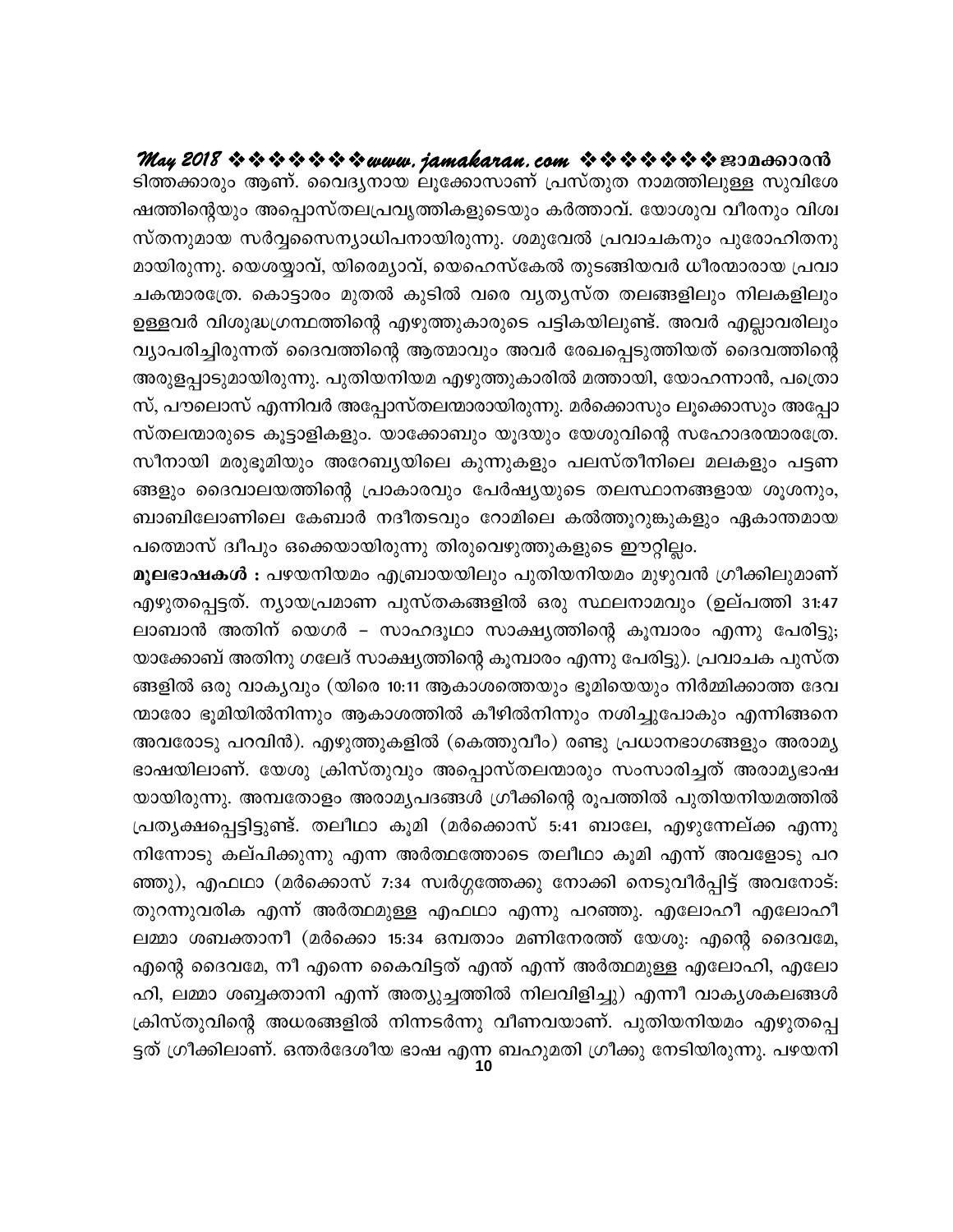**May 2018 www.jamakaran.com Pma¡mc³** baw {][m-\ -ambpw Hcp PmXn¡p thn -bpÅ shfn -¸m-Sm-I-bm AXp Ah -cpsS `mj -bmb F{\_m-b -bn Fgp-X -s¸-«p. F¶m {InkvXp-hn -eq-sS-bpÅ ]qÀ®-amb shfn -¸mSv kIePmXn -IÄ¡pw (eqs¡m 2:31 bn{km-tb -ensâ al-¯z-hp-ambn \o സകല ജാതികളുടെയും മുമ്പിൽ ഒരുക്കിയിരിക്കുന്ന നിന്റെ രക്ഷയെ എന്റെ കണ്ണു കണ്ടു യമം പ്രധാനമായും ഒരു ജാതിക്കു വേണ്ടിയുള്ള വെളിപ്പാടാകയാൽ അതു അവരുടെ<br>ഭാഷയായ എബ്രായയിൽ എഴുതപ്പെട്ടു. എന്നാൽ ക്രിസ്തുവിലൂടെയുള്ള പൂർണ്ണമായ<br>വെളിപ്പാട് സകലജാതികൾക്കും (ലൂക്കൊ 2:31 യിസ്രായേലിന്റെ മഹത്തിവുമായി നീ<br>സകല ജാതികളുടെയു രവും പാപമോചനവും യെരുശലേമിൽ തുടങ്ങി സകല ജാതികളിലും പ്രസംഗിക്കുകയും വെളിപ്പാട" സകലജാതികശക്കും (ലൂക്കൊ 2:31 യിസ്രായേലിന്റെ മഹത്തിവുമായി നി<br>സകല ജാതികളുടെയും മുമ്പിൽ ഒരുക്കിയിരിക്കുന്ന നിന്റെ രക്ഷയെ എന്റെ കണ്ണു കണ്ടു<br>വല്ലോ" എന്നു പറഞ്ഞു) വേണ്ടിയുള്ളതാകയാലും അവന്റെ നാമത്തിൽ മാനസാന്ത<br>രവും പാപമ സകല ജാതികളുടെയും മുമ്പിത ഒരുക്കിയിരിക്കുന്ന നിന്റെ രക്ഷയെ എന്റെ കണ്ണു കണ്ടു<br>വല്ലോ" എന്നു പറഞ്ഞു) വേണ്ടിയുള്ളതാകയാലും അവന്റെ നാമത്തിൽ മാനസാന്ത<br>രവും പാപമോചനവും യെരുശലേമിൽ തുടങ്ങി സകല ജാതികളിലും പ്രസംഗിക്കുകയും<br>വേണ്ടതാക വല്ലോ എന്നു പറഞ്ഞു) വേണ്ടിയുള്ളതാകയാലും അവന്റെ നാമത്തിരാ മാനസാന്ത<br>രവും പാപമോചനവും യെരുശലേമിൽ തുടങ്ങി സകല ജാതികളിലും പ്രസംഗിക്കുകയും<br>വേണ്ടതാകയാലും (ലൂക്കൊ 24:47 അവന്റെ നാമത്തിൽ മാനസാന്തരവും പാപമോച<br>നവും യെരുശലേമിൽ തുടങ്ങി സ രവും പാപമോചനവും യെരുശലേമിരാ തുടങ്ങി സകല ജാതികളിലും പ്രസംഗിക്കുകയും<br>വേണ്ടതാകയാലും (ലൂക്കൊ 24:47 അവന്റെ നാമത്തിൽ മാനസാന്തരവും പാപമോച<br>നവും യെരുശലേമിൽ തുടങ്ങി സകല ജാതികളിലും പ്രസംഗിക്കുകയും വേണം എന്നി<br>ങ്ങനെ എഴുതിയിരിക്കുന്നു) വേണ്ടതാകയാലും (ലൂക്കൊ 24:47 അവന്റെ നാമത്തിരാ മാനസാന്തരവും പാപമോച<br>നവും യെരുശലേമിൽ തുടങ്ങി സകല ജാതികളിലും പ്രസംഗിക്കുകയും വേണം എന്നി<br>ങ്ങനെ എഴുതിയിരിക്കുന്നു). ക്രിസ്തുവിന്റെ രക്തത്തിലൂടെ സ്ഥാപിക്കപ്പെട്ട പുതിയനി<br>യമം അന്നത് ണ്. സാപ്നത്ത് പനേഹ്, അബ്രേക് എന്നിവ ഈജിപ്ഷ്യൻ ഭാഷാപദങ്ങളാണ്. ബേല്ത്ത് ങ്ങനെ എഴുതിയിരിക്കുന്നു). ക്രിസ്തുവിന്റെ രക്തത്തിലൂടെ സ്ഥാപിക്കപ്പെട്ട പുതിയനി<br>യമം അന്നത്തെ അന്തർദേശീയ ഭാഷയായ ഗ്രീക്കിലെഴുതി. പുതിയനിയമ ഗ്രീക്ക്<br>കൊയ്നീ (നാടോടിഭാഷ)യാണ്. മറ്റുഭാഷകളുടെ സ്വാധീനവും ബൈബിളിൽ ദൃശ്യമാ<br>ണ്. സ യമം അന്നത്തെ അന്തരദേശിയ ഭാഷയായ ഗ്രിക്കിലെഴുതി. പുതിയനിയമ ഗ്രിക്ക<br>കൊയ്നീ (നാടോടിഭാഷ)യാണ്. മറ്റുഭാഷകളുടെ സ്വാധീനവും ബൈബിളിൽ ദൃശ്യമാ<br>ണ്. സാപ്നത്ത് പനേഹ്, അബ്രേക് എന്നിവ ഈജിപ്ഷൃൻ ഭാഷാപദങ്ങളാണ്. ബേല്ത്ത്<br>–ശസ്സർ, തർത്ഥാൻ, രാബ്സ കൊയന് (നാടോടിഭാഷ്)യാണ. മറ്റുഭാഷകളുടെ സാധിനവും ബൈബ്ല്വരാ ദൃശ്യമാ<br>ണ്. സാപ്നത്ത് പനേഹ്, അബ്രേക് എന്നിവ ഈജിപ്ഷ്യൻ ഭാഷാപദങ്ങളാണ്. ബേല്ത്ത്<br>–ശസ്സർ, തർത്ഥാൻ, രാബ്സാരീസ്, റാബ്ശാക്കേ (ദാനി 1:7 ഷണ്ഡാധിപൻ അവർക്കു<br>പേരിട്ടു; ദാനിയേലി ണ. സാപനത്ത പനേഹ, അബ്രേക എന്നിവ ഈജിപ്ഷ്യൻ ഭാഷാപദങ്ങളാണ. ബേലത്ത<br>–ശസ്സർ, തർത്ഥാൻ, രാബ്സാരീസ്, റാബ്ശാക്കേ (ദാനി 1:7 ഷണ്ഡാധിപൻ അവർക്കു<br>പേരിട്ടു; ദാനിയേലിന് അവൻ ബേൽത്തശസ്സർ എന്നും ഹനന്യാവിന് ശദ്രക് എന്നും<br>മീശായേലിനു മേശക് എന്നു ശാക്കേയെയും ലാഖീശിൽ നിന്നു ഹിസ്ക്കിയാ രാജാവിന്റെ അടുക്കൽ ഒരു വലിയ സൈന്യവുമായി യെരുശലേമിന്റെ നേരേ അയച്ചു; അവർ പുറപ്പെട്ട് യെരുശേലിൽ വന്നു. മിശായേലിനു മേശക എന്നും അസര്യാവിന അബേദ–നെഗോ എന്നും പേരുവിളിച്ചു)<br>- 2 രാജാ 18:17 എങ്കിലും അശ്ശൂർരാജാവ് തർത്ഥാനെയും റബ്–സാരീസിനെയും റബ്–<br>ശാക്കേയെയും ലാഖീശിൽ നിന്നു ഹിസ്ക്കിയാ രാജാവിന്റെ അടുക്കൽ ഒരു വലിയ<br>സൈന്യവുമായി യെരുശലേമി 2 രാജാ 18:17 എങ്കിലും അശ്ശൂരരാജാവ തരത്ഥാനെയും റബ–സാരിസിനെയും റബ–<br>ശാക്കേയെയും ലാഖീശിൽ നിന്നു ഹിസ്ക്കിയാ രാജാവിന്റെ അടുക്കൽ ഒരു വലിയ<br>സൈന്യവുമായി യെരുശലേമിന്റെ നേരേ അയച്ചു; അവർ പുറപ്പെട്ട് യെരുശേലിൽ വന്നു.<br>അവിടെ എത്തിയപ്പോൾ ങ്ങൾ പലഭാഷകളിൽ നിന്നുളളവയാണ്. അനേകം സ്ഥലനാമങ്ങളുടെ നിഷ്പത്തി ഇന്നും സൈനൃവുമായി യെരുശലേമിന്റെ<br>അവിടെ എത്തിയപ്പോൾ അവർ അ<br>നിന്നു) എന്നിവ ബാബിലോനൃ<br>ങ്ങൾ പലഭാഷകളിൽ നിന്നുളളവര<br>അജ്ഞാതമാണ്.<br>പഴയനിയമവും പുതിയനിയമം<br>പഴയനിയമം പുതിയനിയമം എന്ന അവടെ എത്തിയപ്പോശ അവര അലക്കുകാരന്റെ വയലിലെ കലപത്തിക്കരികെ ചെന്നു<br>നിന്നു) എന്നിവ ബാബിലോന്യ അസ്സീറിയൻ പദങ്ങളാണ്. ബൈബിളിലെ സ്ഥലനാമ<br>ങ്ങൾ പലഭാഷകളിൽ നിന്നുളളവയാണ്. അനേകം സ്ഥലനാമങ്ങളുടെ നിഷ്പത്തി ഇന്നും<br>അജ്ഞാതമാണ്.<br>പ**ഴയനിയമവും പു** 

പഴയനിയമം പുതിയനിയമം എന്നീ പ്രയോഗങ്ങൾ നിലവിൽ വന്നു. എബ്രായ ക്രൈസ്ത ങ്ങശ പലഭാഷകളിരാ നിന്നുളളവയാണ. അനേകം സ്ഥലനാമങ്ങളുടെ നിഷ്പത്തി ഇന്നും<br>അജ്ഞാതമാണ്.<br>**പഴയനിയമവും പുതിയനിയമവും :** എ.ഡി.രണ്ടാം നൂറ്റാണ്ടിന്റെ അവസാനം മുതൽ<br>പഴയനിയമം പുതിയനിയമം എന്നീ പ്രയോഗങ്ങൾ നിലവിൽ വന്നു. എബ്രായ ക്രൈസ്ത<br>വതിരുവെഴ അജ്ഞാതമാണ്.<br>**പഴയനിയമവും പുതിയനിയമവും :** എ.ഡി.രണ്ടാം നൂറ്റാണ്ടിന്റെ അവസാനം മുതൽ<br>പഴയനിയമം പുതിയനിയമം എന്നീ പ്രയോഗങ്ങൾ നിലവിൽ വന്നു. എബ്രായ ക്രൈസ്ത<br>വതിരുവെഴുത്തുകളെ വ്യവഛേദിക്കുവാനായിരുന്നു പ്രസ്തുത നാമങ്ങൾ നല്കിയത്.<br>പുതിയനി പഴയനിയമവും പുതിയനിയമവും : എ.ഡി.രണ്ടാം നൂറ്റാണ്ടിന്റെ അവസാനം മുതരം<br>പഴയനിയമം പുതിയനിയമം എന്നീ പ്രയോഗങ്ങൾ നിലവിൽ വന്നു. എബ്രായ ക്രൈസ്ത<br>വതിരുവെഴുത്തുകളെ വൃവഛേദിക്കുവാനായിരുന്നു പ്രസ്തുത നാമങ്ങൾ നല്കിയത്.<br>പുതിയനിയമം എന്ന പേര് പഴയനിയമാ പുതിയനിയമാ എന്നി പ്രയോഗങ്ങൾ നിലവിരാ വന്നു. എബ്രായ ക്രൈസത<br>വതിരുവെഴുത്തുകളെ വ്യവഛേദിക്കുവാനായിരുന്നു പ്രസ്തുത നാമങ്ങൾ നല്കിയത്.<br>പുതിയനിയമാ എന്ന പേര് ആദ്യം പ്രയോഗിച്ചത് തെർത്തുല്യനാണ്. എബ്രായ തിരു<br>വെഴുത്തുകളെ പഴയനിയ വതിരുവെഴുത്തുകളെ വൃവഛേദിക്കുവാനായിരുന്നു പ്രസതുത നാമങ്ങശ നല്കിയത.<br>പുതിയനിയമം എന്ന പേര് ആദ്യം പ്രയോഗിച്ചത് തെർത്തുല്യനാണ്. എബ്രായ തിരു<br>വെഴുത്തുകളെ പഴയനിയമം എന്നു വിളിച്ചു. നിയമം ഉടമ്പടിയെ സൂചിപ്പിക്കുന്നു. മോശ<br>യുടെ ന്യായപ് പുതിയനിയമം എന്ന പേര ആദ്യം പ്രയോഗിച്ചത തെരത്തുല്യനാണ. എബ്രായ തിരു<br>വെഴുത്തുകളെ പഴയനിയമം എന്നു വിളിച്ചു. നിയമം ഉടമ്പടിയെ സൂചിപ്പിക്കുന്നു. മോശ<br>യുടെ ന്യായപ്രമാണത്തിന്റെയും ഉടമ്പടികളുടെ പുസ്തകത്തിന്റെയും (നിയമപുസ്തകം<br>2 രാജാ 23 വയുടെ ആലയത്തിലേക്കു ചെന്നു; യഹോവയുടെ ആലയത്തിൽവച്ചു കണ്ടുകിട്ടിയ നിയ 2 രാജാ 23:2 രാജാവും സകല യെഹൂദാപുരുഷന്മാരും യെരുശലേമിലെ സകല നിവാ<br>സികളും പുരോഹിതന്മാരും പ്രവാചകന്മാരും ആബാലവൃദ്ധം ജനമൊക്കെയും യഹോ<br>വയുടെ ആലയത്തിലേക്കു ചെന്നു; യഹോവയുടെ ആലയത്തിൽവച്ചു കണ്ടുകിട്ടിയ നിയ<br>മപുസ്തകത്തിലെ വാകൃങ്ങളെയെ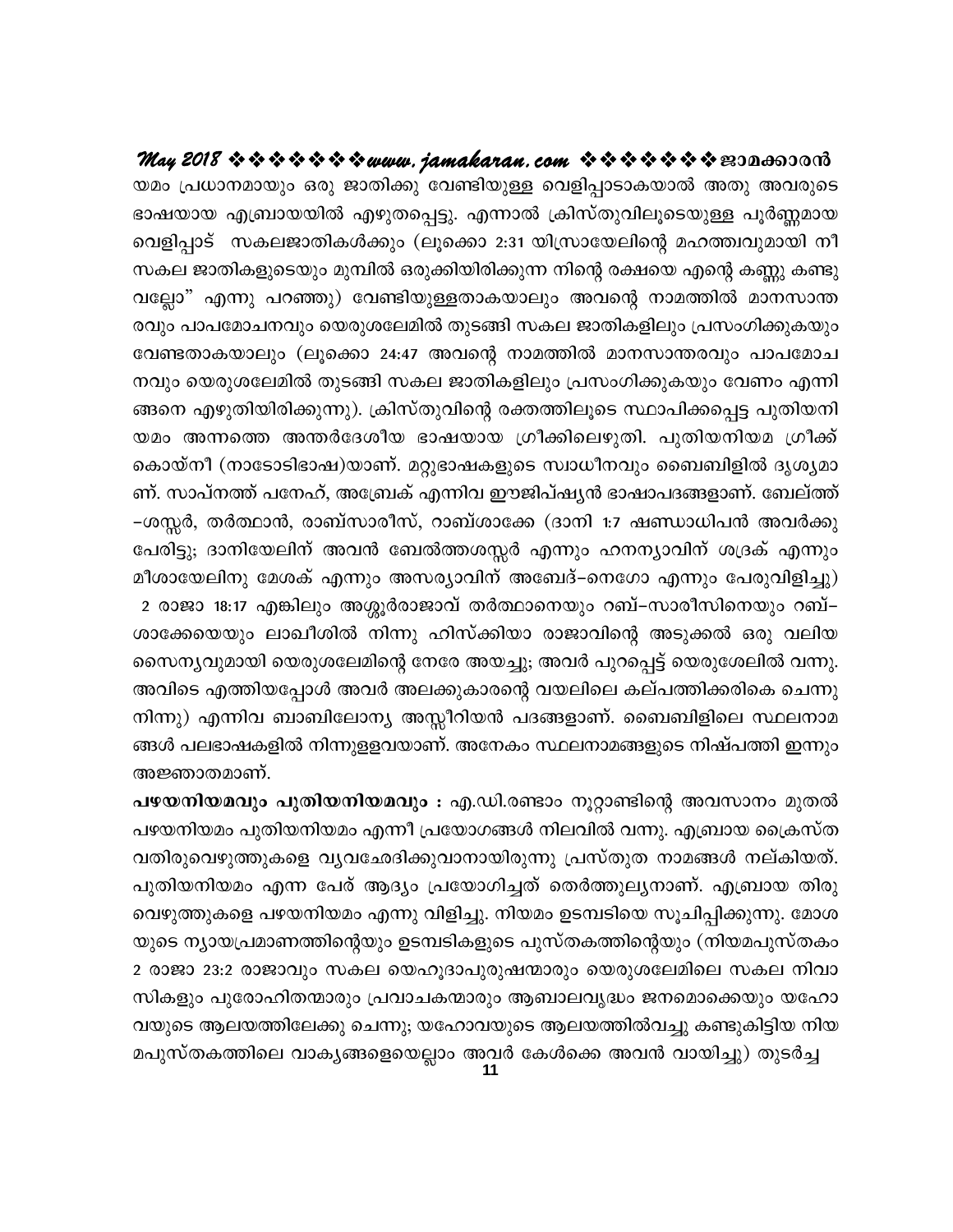യാണീ നാമം. ഉടമ്പടി അഥവാ നിയമം മോശെ സീനായിയിൽ ചെയ്ത ഉടമ്പടിയെ കാണുക്കുന്നു.

എന്നാൽ യിസ്രായേൽ ജനം ഒരു പുതിയനിയമം പ്രതീക്ഷിക്കുകയായിരുന്നു. (യിരെ 31:33,34 എന്നാൽ ഈ കാലം കഴിഞ്ഞശേഷം ഞാൻ യിസ്രായേൽ ഗൃഹത്തോടു ചെയ്വാനിരിക്കുന്ന നിയമം ഇങ്ങനെയാകുന്നു: ഞാൻ എന്റെ ന്യായപ്രമാണം അവ രുടെ ഉളളിലാക്കി അവരുടെ ഹൃദയങ്ങളിൽ എഴുതും; ഞാൻ അവർക്കു ദൈവമായും അവർ എനിക്കു ജനമായും ഇരിക്കും എന്നു യഹോവയുടെ അരുളപ്പാട്. ഇനി അവരിൽ ആരും തന്റെ കൂട്ടുകാരനെയും തന്റെ സഹോദരനെയും യഹോവയെ അറിക എന്ന് ഉപദേശിക്കയില്ല; അവർ ആബാലവൃദ്ധം എല്ലാവരും എന്നെ അറിയും; ഞാൻ അവ രുടെ അകൃത്യം മോചിക്കും; അവരുടെ പാപം ഇനി ഓർക്കയും ഇല്ല എന്നു യഹോവ യുടെ അരുളപ്പാട്). ഇതു അനേകർക്കുവേണ്ടി പാപമോചനത്തിനായി ചൊരിയുന്ന പുതി യനിയമത്തിനുളള എന്റെ രക്തം എന്നു ക്രിസ്തു പുതിയനിയമം സ്ഥാപിച്ചു. (മത്തായി 26:28 ഇത് അനേകർക്കുവേണ്ടി പാപമോചനത്തിനായി ചൊരിയുന്ന പുതിയനിയമത്തി നുള്ള എന്റെ രക്തം).

പഴയനിയമം വാഗ്ദത്തവും പുതിയനിയമം നിറവേറൽ അഥവാ പൂർത്തീകരണ വുമാണ്. ദൈവം പണ്ടു ഭാഗംഭാഗമായിട്ടും വിവിധമായിട്ടും പ്രവാചകന്മാർ മുഖാന്തരം പിതാക്കന്മാരോടു അരുളിച്ചെയ്തതാണു പുതിയനിയമത്തിൽ : (എബ്രാ 8:1 നാം ഈ പറയുന്നതിന്റെ സാരം എന്തെന്നാൽ; സ്വർഗ്ഗത്തിൽ മഹിമാസനത്തിന്റെ വലത്തുഭാഗത്ത് ഇരിക്കുന്നവനായി) ഈ അന്ത്യകാലത്തു പുത്രൻ മുഖാന്തരം നമ്മോടരുളിച്ചെയ്തതാണ് പുതിയനിയമത്തിൽ. പഴയനിയമ പ്രവചനങ്ങളെല്ലാം നിറവേറുന്നതു ക്രിസ്തുവിലാണ്. ക്രിസ്തുവിന്റെ ജഡധാരണകാലയളവിൽ അവനെ കാണുകയും കേൾക്കുകയും ചെയ്ത വരുടെ സാക്ഷ്യമാണ് പുതിയനിയമം.

രചനാകാലത്തു ബൈബിളിൽ അദ്ധ്യായം, വാക്യ വിഭജനം ചെയ്തിരുന്നില്ല. തല്മൂ ദുകളുടെ കാലത്തിനു മുമ്പു യെഹൂദന്മാർ പഴയനിയമത്തെ സൗകര്യാർത്ഥം ഭാഗങ്ങ ളായി തിരിച്ചു. ഈ ഭാഗങ്ങൾ നമ്മുടെ ബൈബിളിലെ അദ്ധ്യായങ്ങൾക്കും വാക്യ ങ്ങൾക്കും സമാനമായിരുന്നു. ഇന്നു നാം ഉപയോഗിക്കുന്ന അദ്ധ്യായ വിഭജനം സ്റ്റീഫൻ ലാങ്ടന്റേതാണെന്നു പറയപ്പെടുന്നു. കാന്റർബറിയിലെ ആർച്ചുബിഷപ്പായിരുന്ന അദ്ദേഹം 1228–ൽ മരിച്ചു. റോബർട്ടു സ്റ്റീഫൻസ് 1551–ൽ പ്രസിദ്ധപ്പെടുത്തിയ ഗ്രീക്കു പുതിയനിയ മത്തിലാണ് ഇന്നു പുതിയനിയമത്തിൽ ഉപയോഗിച്ചിട്ടുള്ള വാകൃവിഭജനം ആദ്യം പ്രത്യ ക്ഷപ്പെട്ടത്. 1555–ൽ അദ്ദേഹം അദ്ധ്യായവാക്യവിഭജനത്തോടുകൂടിയ പൂർണ്ണബൈബിളും (ലത്തീൻ വുൾഗാത്ത) പ്രസിദ്ധപ്പെടുത്തി. വാകൃവിഭജനത്തോടുകൂടി പൂർണ്ണമായി പ്രസി ദ്ധീകൃതമായ ആദ്യത്തെ ഇംഗ്ലീഷ് ബൈബിൾ ജനീവാ ബൈബിൾ (1560) ആണ്.

12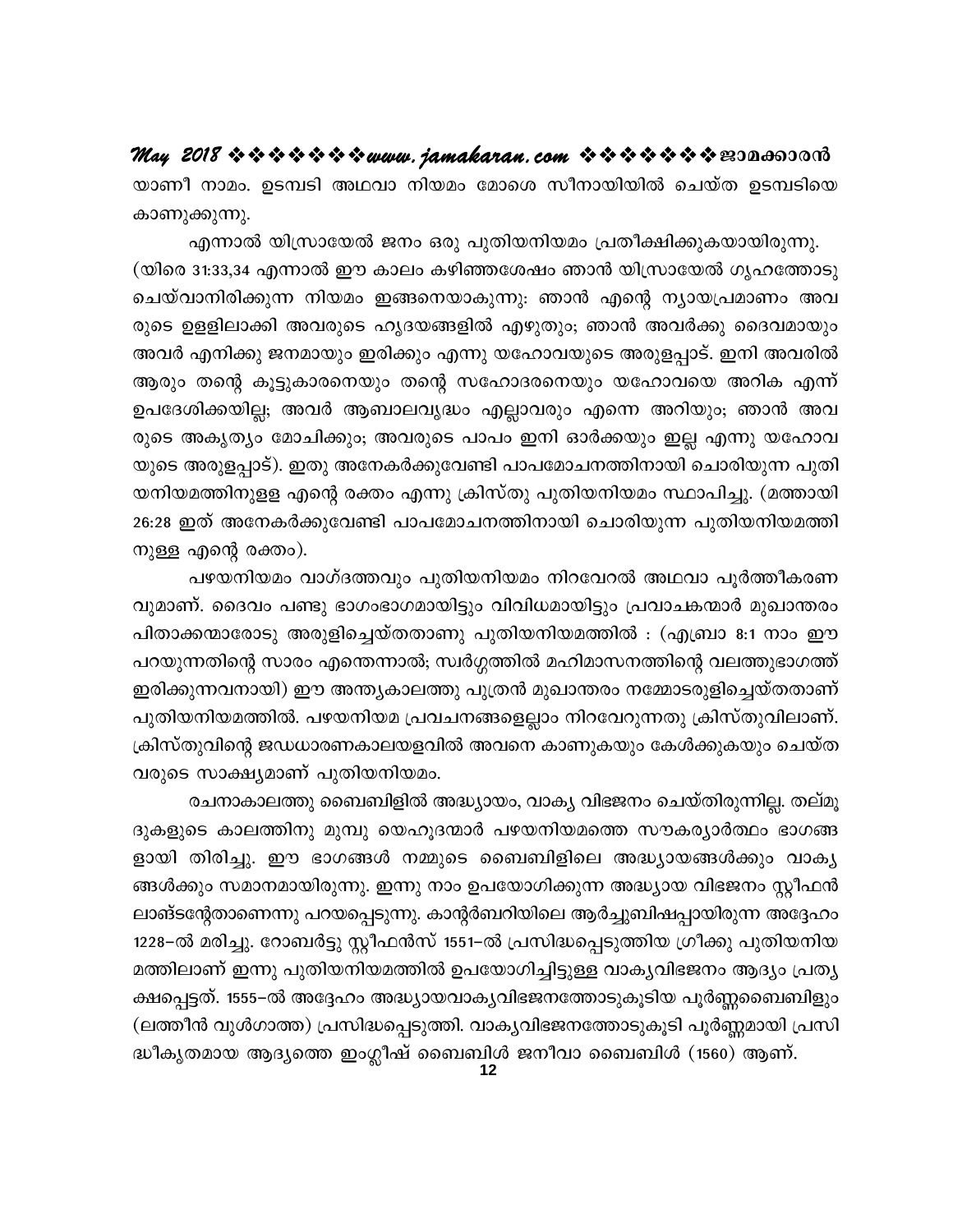## May 2018  $\Leftrightarrow \diamond \diamond \diamond \diamond \diamond \diamond \text{www. jamakaran.com}$   $\Leftrightarrow \diamond \diamond \diamond \diamond \diamond \diamond \diamond \diamond \diamond$ ബൈബിൾ ധ്യാനം:

 $\bf A.$  വായന : "നിന്റെ ന്യായപ്രമാണത്തിലെ അത്ഭുതങ്ങളെ കാണേണ്ടതിന് എന്റെ കണ്ണ കളെ തുറക്കേണമേ" (സങ്കീ 119:18) എന്നുള്ള സങ്കീർത്തനക്കാരന്റെ പ്രാർത്ഥനാ മനോ ഭാവത്തോടുകൂടി ആവർത്തിച്ചാവർത്തിച്ചു ബൈബിൾ ഭാഗം മുഴുവനും വായിക്കണം. ഹൃദയദൃഷ്ടി പ്രകാശിപ്പിക്കപ്പെടുവാൻ ഇത് അനിവാര്യമാകുന്നു (എഫെ 1:17,18 നമ്മുടെ കർത്താവായ യേശുക്രിസ്തുവിന്റെ ദൈവവും മഹത്ത്വവുമുള്ള പിതാവുമായവൻ നിങ്ങൾക്കു തന്നെക്കുറിച്ചുള്ള പരിജ്ഞാനത്തിൽ ജ്ഞാനത്തിന്റെയും വെളിപ്പാടിന്റെയും ആത്മാവിനെ തരേണ്ടതിനും നിങ്ങളുടെ ഹൃദയദൃഷ്ടി പ്രകാശിപ്പിച്ചിട്ട് അവന്റെ വിളി യാലുള്ള ആശ ഇന്നതെന്നും വിശുദ്ധന്മാരിൽ അവന്റെ അവകാശത്തിന്റെ മഹിമാധനം ഇന്നതെന്നും അവന്റെ ബലത്തിൻ വല്ലഭതത്വത്തിന്റെ വ്യാപാരത്താൽ വിശ്വസിക്കുന്ന നമുക്കുവേണ്ടി വ്യാപരിക്കുന്ന അവന്റെ ശക്തിയുടെ.....). വായനയിൽകൂടി ബൈബിൾ എഴുത്തുകാരന്റെ ഹൃദയസ്പന്ദനവും ദൈവത്തിന്റെ ഉദ്ദേശ്യവും മനസ്സിലാക്കുവാൻ സഹായകമാകും എന്നുള്ളതാണ് കാരണം.

#### $\bf{B}$ . സന്ദർഭം നിശ്ചയിക്കുക $\bf{B}$  :

- 1) പുസ്തക പിശ്ചത്തലം : ഗ്രന്ഥകാരനും വായനക്കാരും അഭിമുഖീകരിക്കുന്ന ചരിത്ര സാഹചര്യങ്ങൾ, പുസ്തകം എഴുതിയതിന്റെ ഉദ്ദേശ്യം എന്നിവയിൽ നിന്ന് ഇതു മന സ്സിലാക്കാവുന്നതാണ്.
- 2) പദത്തിന്റെയു വാചകത്തിന്റെയും സന്ദർഭം : പദങ്ങൾ, വാചകങ്ങൾ, ഘടകവാകൃ ങ്ങൾ എന്നിവയ്ക്ക് അനേക അർത്ഥങ്ങൾ ഉള്ളതിനാൽ അവ ഒരു സന്ദർഭത്തിൽ എങ്ങനെ ഉപയോഗിച്ചിരിക്കുന്നു എന്നു നോക്കി അർത്ഥം നിശ്ചയിക്കാവുന്നതാണ്. സന്ദർഭം അർത്ഥത്തിനു സൂചന നൽകുമെന്നു സാരം. തൊട്ടടുത്ത സന്ദർഭം, ഖണ്ഡിക അല്ലെങ്കിൽ അദ്ധ്യായത്തിന്റെ സന്ദർഭം, പുസ്തകത്തിന്റെ സന്ദർഭം, സമാന്തരഭാഗ ങ്ങളുടെ, ബൈബിളിന്റെ മുഴുവൻ സന്ദർഭം എന്നിവ പരിശോധിച്ച് ഇവ നിർണ്ണയി ക്കാവുന്നത് ആകുന്നു.
- 3) സാംസ്കാരിക പശ്ചാത്തലം : ചരിത്രപശ്ചാത്തലം വായനക്കാരെ ബൈബിൾ എഴു തപ്പെട്ട ചരിത്ര സാഹചര്യങ്ങളിലേക്കു കൂട്ടിക്കൊണ്ടു പോകുമ്പോൾ, അന്നത്തെ ജന ങ്ങളുടെ സംസ്കാരത്തെക്കുറിച്ചു മനസ്സിലാക്കുന്നത് തിരുവചനത്തെ കുറെക്കൂടി വൃക്തമായി മനസ്സിലാക്കുവാൻ സഹായിക്കുന്നു. സ്വന്ത സംസ്കാരത്തിൽ നിന്നു മാറി നിന്ന് ബൈബിൾ കഥാപാത്രങ്ങളെ കാണുവാൻ കഴിയുന്നതാണ് ഇതിനു കാരണം. അന്നത്തെ ജനത്തിന്റെ രാഷ്ട്രീയം, മതങ്ങൾ, സമ്പാദ്യം, നിയമം, കാർഷികം, ശിൽപ വിദ്യ, വസ്ത്രധാരണം, കുടുംബസംബന്ധം, ഭൂമിശാസ്ത്രം, പഥ്യാഹാരം, സാഹിത്യം, സൈന്യം, സമൂഹം മുതലായ സാംസ്കാരിക സാഹചര്യങ്ങൾ അറിഞ്ഞിരിക്കുന്നത് ധ്യാനത്തിനു ഗുണം ചെയ്യും.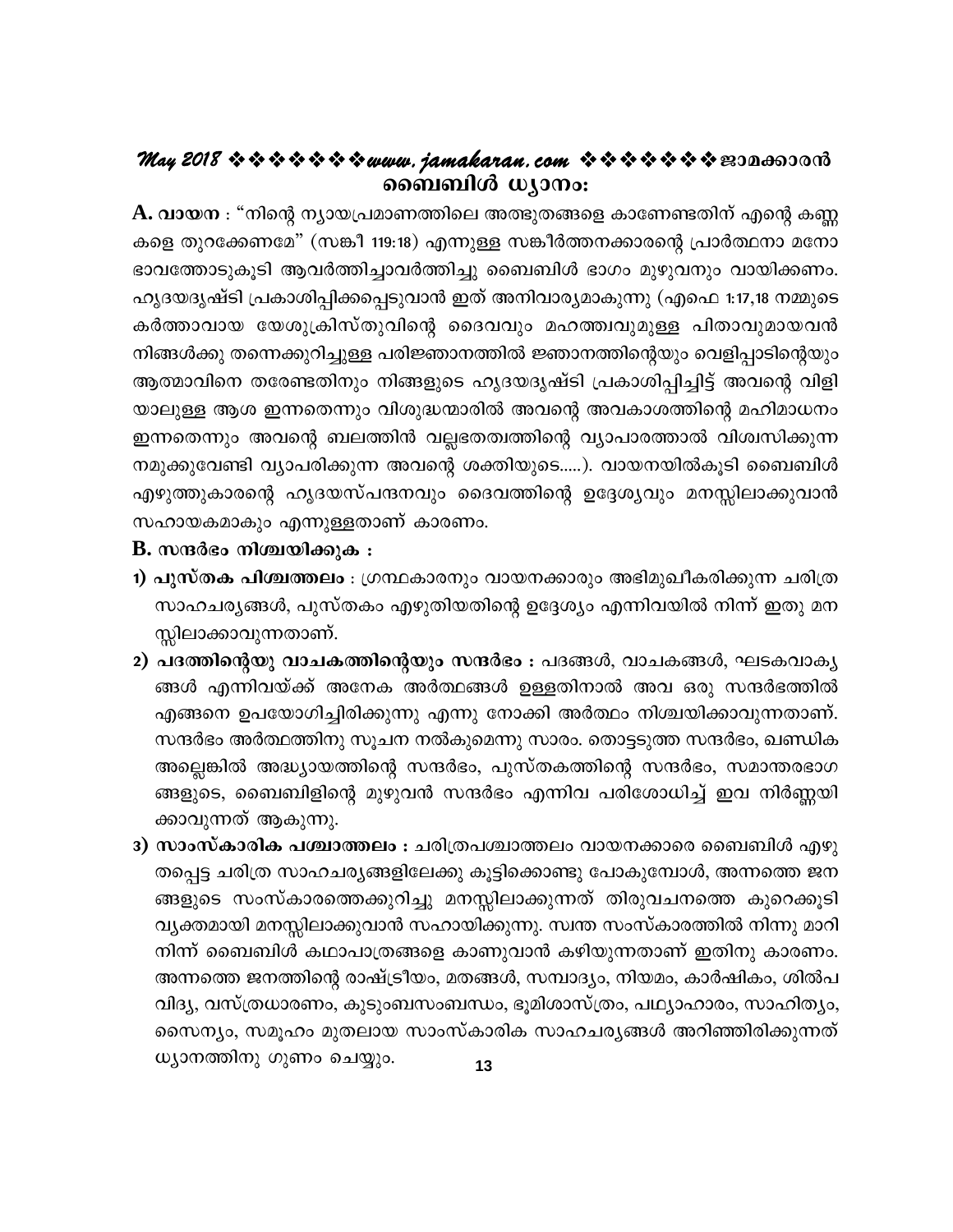### May 2018  $\Leftrightarrow \diamond \diamond \diamond \diamond \diamond \diamond w$ www.jamakaran.com  $\diamond \diamond \diamond \diamond \diamond \diamond \diamond \diamond \diamond \diamond w$ C.വ്യാകരണം വിശകലനം ചെയ്യുക **։**

ബൈബിളിലെ ഓരോ പദങ്ങളും ദൈവനിശ്വാസീയം ആയതിനാലും, ചിന്തകൾ പദങ്ങളിൽക്കൂടി പ്രകടിപ്പിക്കുന്നതിലും വാകൃങ്ങൾ വാക്കുകൾകൊണ്ട് നിർമ്മിച്ചിരിക്കു കയാലും അടിസ്ഥാന വ്യാകരണ വിശകലനം അനിവാര്യമാണ്.

പദങ്ങളുടെ അർത്ഥം നിർണ്ണയിക്കുവാൻ അവയുടെ ശബ്ദോൽപ്പത്തി പ്രയോ ഗം, പര്യായം, വിപരീതം, സന്ദർഭം എന്നി ഘടകങ്ങളെ മനസ്സിലാക്കേണ്ടതാണ്. ഇതി നായി കമന്ററികൾ, പദങ്ങളുടെ പഠനത്തെ സംബന്ധിച്ചുള്ള ഗ്രന്ഥങ്ങൾ, ശബ്ദസൂചിക കൾ ബൈബിൾ നിഘണ്ടുകൾ തുടങ്ങിയവ ഉപയോഗിക്കാവുന്നതാണ്.

#### D. പദത്തെ സംബന്ധിച്ച പഠനം

- 1. പദത്തിന്റെ തുടക്കം കണ്ടുപിടിക്കുക.
- 2. പദപ്രയോഗം നിശ്ചയിക്കുക.
- 3. പ്രയോഗതരങ്ങൾ തിരിച്ചറിയുക

(ഒരേ എഴുത്തുകാരൻ ഒരേ പുസ്തകത്തിൽ പ്രയോഗിച്ചിരുന്ന രീതി, ഒരേ എഴു ത്തുകാരൻ വിവിധ പുസ്തകങ്ങളിൽ ഉപയോഗിച്ചിരുന്ന വിധം, ഒരേ പദം വിവിധ എഴുത്തുകാർ പ്രയോഗിച്ചിരുന്നത്, ബൈബിൾ എഴുത്തുകാർ അല്ലാത്ത ഗ്രന്ഥകാര ന്മാർ ഒരേശബ്ദം ഉപയോഗിച്ചിരുന്ന വിധം മുതലായവ തിരിച്ചറിയുക).

- 4. ഒരു പദം അതിന്റെ പര്യായങ്ങളിൽ നിന്നും ഏറ്റവും അടുത്ത വിപരീതത്തിൽ നിന്നും എത്രമാത്രം വൃത്യാസപ്പെട്ടിരിക്കുന്നു എന്നു നോക്കി നൽകപ്പെട്ടിരിക്കുന്ന ഓരോ വാക്കിനും ഏറ്റവും അനുയോജ്യമായ അർത്ഥം നിർണ്ണയിക്കുക.
- 5. സന്ദർഭം പരിഗണിക്കുക.

(തൊട്ടടുത്ത് മുമ്പും പിമ്പുമുള്ള സന്ദർഭം, ഖണ്ഡികയുടെയോ അദ്ധ്യായത്തി ന്റെയോ പശ്ചാത്തലം, പുസ്തകത്തിന്റെ സന്ദർഭം, സമാന്തരഭാഗങ്ങളുടെ സാഹച ര്യം, മുഴു ബൈബിളിന്റെയും പശ്ചാത്തലം). ഇപ്രകാരമുളള പ്രക്രിയയിൽ കൂടി പദ ത്തിന്റെ അർത്ഥം നിർണ്ണയിക്കുവാൻ കഴിയും.

#### E. പദങ്ങളുടെ ബന്ധം കണ്ടുപിടിക്കുക.

വാചകങ്ങൾ, ഘടകവാകൃങ്ങൾ, വാകൃങ്ങൾ, ശബ്ദക്രമവും ആവർത്തനവും എന്നിവയാണ് പരിശോധിക്കുവാനുള്ളത്.

#### F. അലങ്കാരഭാഷ ശ്രദ്ധിക്കുക

(താരതമൃത്തിന്റെ അലങ്കാരം, ബന്ധത്തെ കേന്ദ്രീകരിച്ചുള്ള അലങ്കാരങ്ങൾ, അപൂർണ്ണ അലങ്കാരം, ആശയത്തികവിന്റെ അലങ്കാരങ്ങൾ, ന്യൂനോക്തി അലങ്കാരങ്ങൾ, പൊരുത്തക്കുറവും വൈരുദ്ധ്യവും തോന്നിപ്പിക്കുന്ന അലങ്കാരങ്ങൾ, പകരമോ വ്യക്തി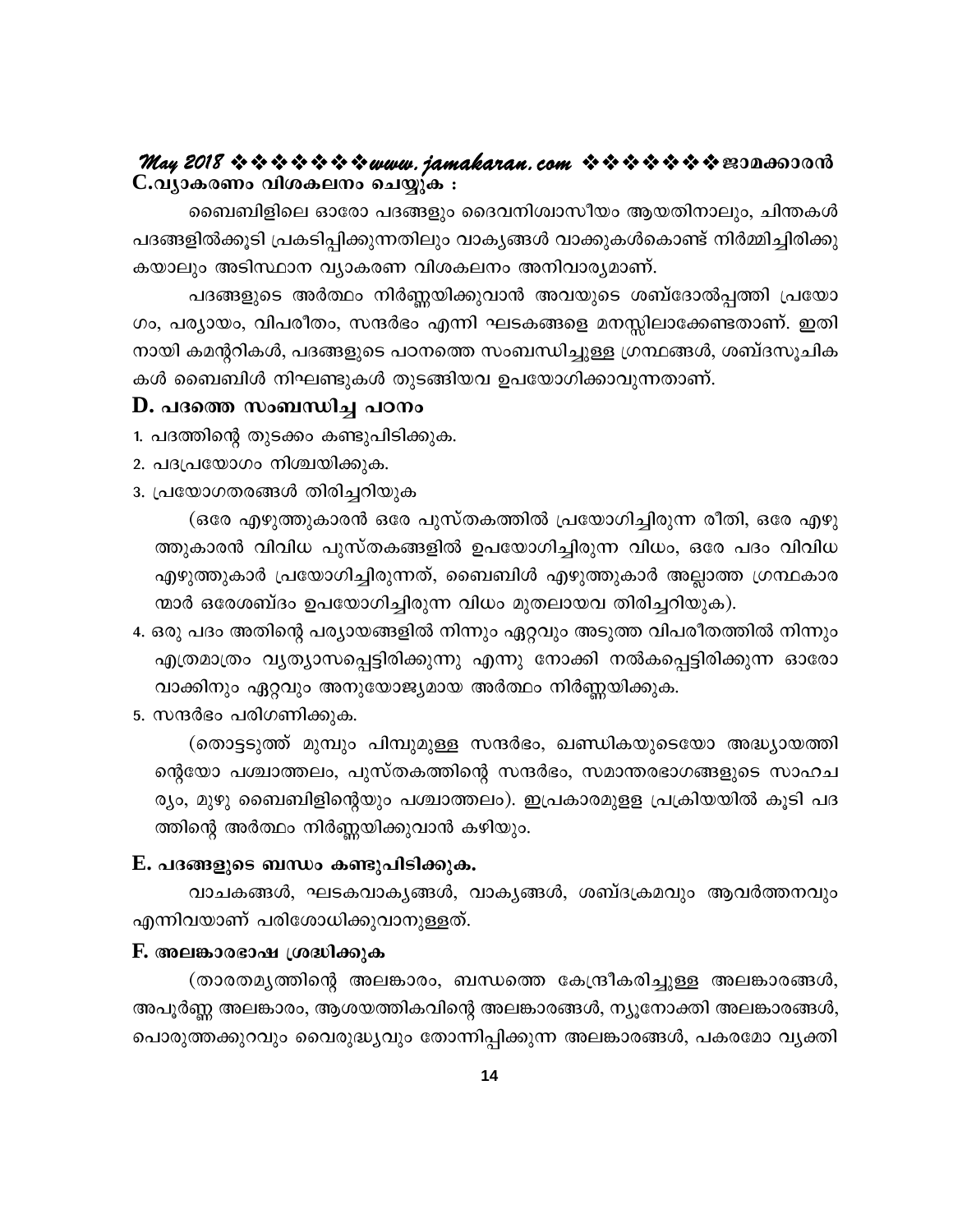പരമോ ആയിട്ടുള്ള അലങ്കാരങ്ങൾ, പരോക്ഷാർത്ഥ അലങ്കാരപ്രയോഗങ്ങൾ മറ്റ് അല ങ്കാരപ്രയോഗങ്ങൾ).

#### G. സാഹിതൃതരം നിശ്ചയിക്കുക

ഓരോ സാഹിതൃതരത്തിനും പ്രത്യേകമായുള്ള വ്യാഖ്യാന തത്ത്വങ്ങൾ പ്രയോ ഗിക്കുക. (നിയമപരം, ചരിത്രപരം, ദൈവശാസ്ത്രപരം, വിവരണങ്ങൾ, കവിത, ജ്ഞാനം, പ്രവചനപരം, സുവിശേഷങ്ങൾ, ഉപമകൾ, രൂപകഥകൾ, ലേഖനങ്ങൾ, മറനീക്കുന്നത്, പ്രതിരൂപങ്ങൾ, പ്രതീകങ്ങൾ....)

#### H. പുനരവലോകനം

എത്തിച്ചേരുന്ന തീരുമാനങ്ങൾ മറ്റു ഭാഗത്തിനും പുസ്തകത്തിനും വിഭാഗത്തിനും മൊത്തം ബൈബിളിനും എങ്ങനെ പരിപൂരകം ആകുന്നു? ബൈബിളിൽ ദൈവം വെളി പ്പെടുത്തിയിരിക്കുന്ന മുഴുവൻ സത്യവുമായി സ്വീകരിച്ച തീരുമാനങ്ങൾ എപ്രകാരം യോജി ക്കുന്നു? പഥ്ര്യോപദേശവുമായി തീരുമാനങ്ങൾ എങ്ങനെ ബന്ധപ്പെട്ടിരിക്കുന്നു?

#### $IV$  (പയോഗം

'ബൈബിൾ എന്ത് അർത്ഥമാക്കി' എന്നുള്ളത് <mark>അർത്ഥം കണ്ടെത്തൽ '</mark>ബൈബിൾ എന്ത് അർത്ഥമാക്കുന്നു' എന്നുള്ളത് വ്യാഖ്യാനം (റോമർ 15:4 എന്നാൽ മുൻ എഴുതിയി രിക്കുന്നതൊക്കെയും നമ്മുടെ ഉപദേശത്തിനായിട്ടു, നമുക്കു തിരുവെഴുത്തുകളാൽ ഉള വാകുന്ന സ്ഥിരതയാലും ആശ്വാസത്താലും പ്രത്യാശ ഉണ്ടാകേണ്ടതിനുതന്നെ എഴുതി യിരിക്കുന്നു, 1 കൊരി 10:11 അവരിൽ ചിലർ പിറുപിറുത്തു സംഹാരിയാൽ നശിച്ചുപോ യതുപോലെ നിങ്ങൾ പിറുപിറുക്കയുമരുത്. ഇതു ദൃഷ്ടാന്തമായിട്ട് അവർക്കു സംഭവി ച്ചു. ലോകാവസാനം വന്നെത്തിയിരിക്കുന്ന നമുക്കു ബുദ്ധ്യുപദേശത്തിനായി എഴുതി യുമിരിക്കുന്നു) 'ഞാൻ എന്തു ചെയ്യണം' എന്നുള്ളത് പ്രയോഗം (യാക്കോബ് 1:22–25 ആകയാൽ എല്ലാ അഴുക്കും ദുഷ്ടതയുടെ ആധികൃവും വിട്ടു നിങ്ങളുടെ ആത്മാക്കളെ രക്ഷിപ്പാൻ ശക്തിയുള്ളതും ഉൾനട്ടതുമായ വചനം സൗമൃതയോടെ കൈക്കൊൾവിൻ. എങ്കിലും വചനം കേൾക്ക മാത്രം ചെയ്തുകൊണ്ടു തങ്ങളെത്തന്നെ ചതിക്കാതെ

അതിനെ ചെയ്യുന്നവരായും ഇരിപ്പിൻ. ഒരുത്തൻ വചനം കേൾക്കുന്നവൻ എങ്കിലും ചെയ്യാ ത്തവനായിരുന്നാൽ അവൻ തന്റെ സ്വാഭാവികമുഖം കണ്ണാടിയിൽ നോക്കുന്ന ആളോടൊക്കുന്നു. അവൻ തന്നെത്താൻ കണ്ടു പുറപ്പെട്ടു താൻ ഇന്ന രൂപം ആയി രുന്നു എന്ന് ഉടനെ മറന്നുപോകുന്നു. സ്വാതന്ത്ര്യത്തിന്റെ തികഞ്ഞ ന്യായപ്രമാണം ഉറ്റു നോക്കി അതിൽ നിലനില്ക്കുന്നവനോ കേട്ടു മറക്കുന്നവനല്ല, പ്രവൃത്തി ചെയ്യുന്നവ നായി താൻ ചെയ്യുന്നതിൽ ഭാഗൃവാൻ ആകും. ).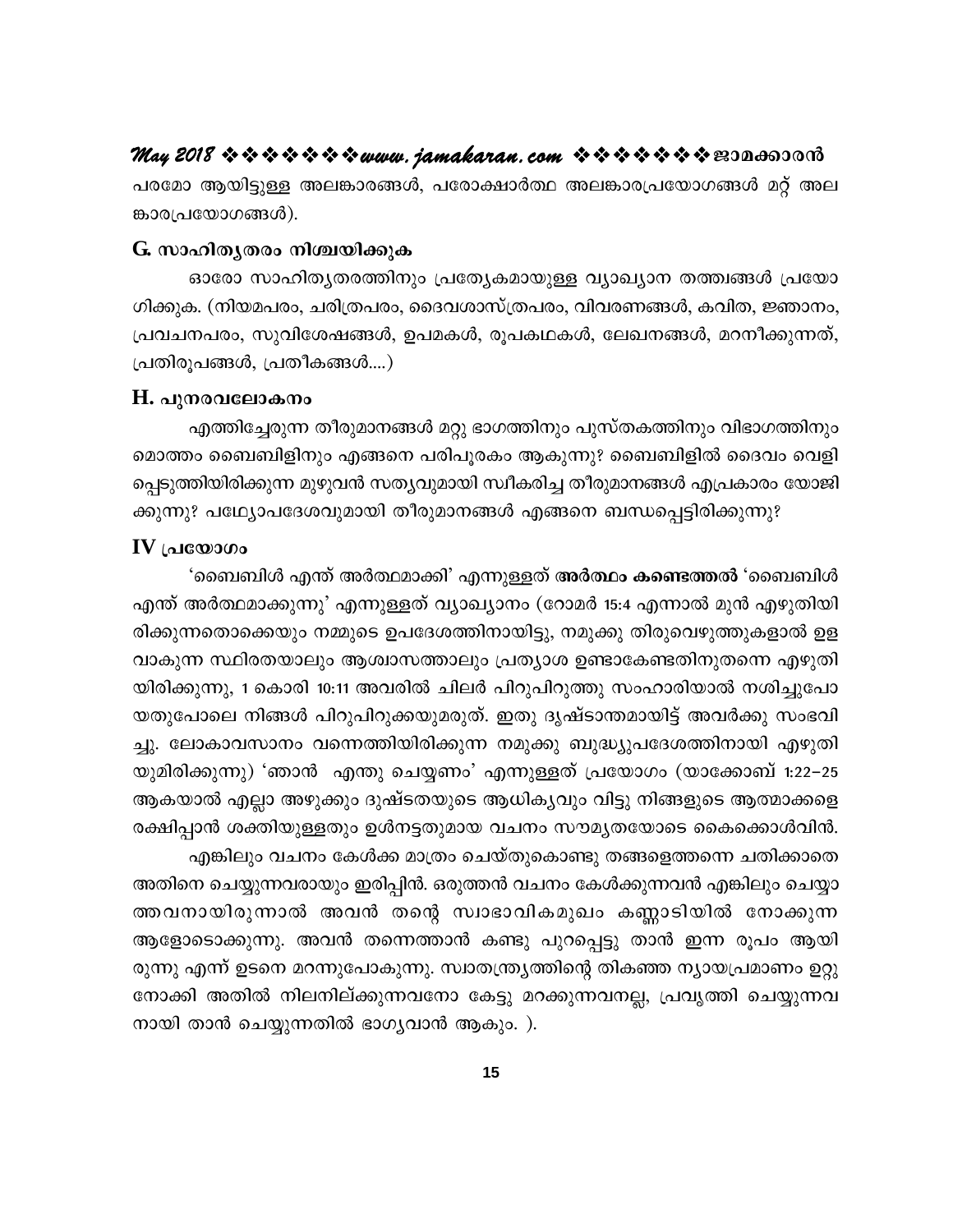ബൈബിൾ പഠനത്തിൽ നിരീക്ഷണം, അർത്ഥം കണ്ടെത്തൽ, വ്യാഖ്യാനം എന്നീ മൂന്നു ഘടകങ്ങൾ കഴിഞ്ഞാൽ അടുത്തത് പ്രയോഗം ആകുന്നു. ബൈബിൾ പഠനത്തിന്റെ അത്യന്തികമായ ലക്ഷ്യം ദൈവവചനത്തെ ജീവിതത്തിൽ പ്രയോഗികമാക്കുക എന്നു ള്ളതാകുന്നു. കാരണം തന്റെ വചനത്തിൽകൂടി ഓരോരുത്തരുടെയും ജീവിതത്തിൽ പരിവർത്തനം സംഭവിക്കുവാൻ ദൈവം ആഗ്രഹിക്കുന്നു. പഠിച്ചത് പ്രാവർത്തികമാക്കി യെങ്കിലേ ഇതിനു സാധിക്കുകയുള്ളൂ. വ്യക്തിപരമായ ഉപയോഗം ഇല്ലാത്ത ബൈബിൾ അഭ്യസനം വെറും സിദ്ധാന്തപരമായ ഉദ്യമവും, പ്രയോഗം ഇല്ലാത്ത വ്യാഖ്യാനം നിഷ്ഫ ലവും ആകുന്നു. ബൈബിൾ ഒരു പ്രായോഗിക ഗ്രന്ഥമാകുന്നു (2 തിമൊ 3:16 എല്ലാ തിരുവെഴുത്തും ദൈവശ്വസീയമാകയാൽ ദൈവത്തിന്റെ മനുഷ്യൻ സകല സൽപ്രവ ത്തിക്കും വക പ്രാപിച്ചു തികഞ്ഞവൻ ആകേണ്ടതിന് .......), 2 പത്രൊ 1:3 തന്റെ മഹത്വ ത്താലും വീര്യത്താലും നമ്മെ വിളിച്ചവന്റെ പരിജ്ഞാനത്താൽ അവന്റെ ദിവ്യശക്തി

ജീവനും ഭക്തിക്കും വേണ്ടിയതൊക്കെയും നമുക്കു ദാനം ചെയ്തിരിക്കുന്നുവല്ലോ). ബൈബിൾ ഭാഗത്തിന്റെ ശരിയായ വ്യാഖ്യാനത്തിൽ എത്തിയശേഷം അതിന്റെ കൃതൃമായ അർത്ഥം വൃക്തിജീവിതത്തിൽ പ്രായോഗികം ആക്കുന്നതിനെയാണ് പ്രയോഗം എന്നു പറയുന്നത്. ക്രിസ്തീയ ജീവിതത്തിൽ ഇത് അത്യാവശ്യവും ഒഴിച്ചു കൂടാനാവാത്തതും ആയതിനാൽ ഇതിന്റെ പ്രാധാന്യവും വളരെ വലുതാകുന്നു.

എന്നാൽ ചിലർ വ്യാഖ്യാനം കൊണ്ട് ബൈബിൾ പഠനം അവസാനിപ്പിക്കും. വർത്തമാനകാലത്തിലുളള അതിന്റെ പ്രായോഗികതയെ പാടേ അവഗണിച്ചുകളയും. വേറെ ചിലർ വ്യാഖ്യാനിക്കുന്നതിനു മുമ്പേ പ്രയോഗം ചെയ്യും. ഇവ രണ്ടും അബദ്ധമാ കുന്നു.

വ്യക്തിജീവിതത്തിലെ പ്രയോഗത്തിലേക്ക് നയിക്കുന്നതാവണം ബൈബിൾ പഠ നം. ബൈബിൾ അഭ്യസനത്തോടുകൂടെ പ്രയോഗം സ്വയമേവ സംഭവിച്ചുകൊള്ളും എന്നു കരുതുന്നതും ഇല്ലാതില്ല. എന്നാൽ അങ്ങനെയല്ല. ഇതു കഠിനമായ കാര്യം ആകുന്നു. ആലോചനയും പിശാചിനെതിരായ പോരാട്ടവും കൂടാതെ മനുഷ്യൻ ദൈവാലോചനയെ അനുസരിച്ചുള്ള മാറ്റത്തെ എതിർക്കുന്നു എന്നുള്ളതാണ് ഇതിനു കാരണം. അതുകൊണ്ടു തന്നെ പ്രയോഗം ആകസ്മികമായി സംഭവിക്കുന്നില്ല. തിരുവചനത്തെ നേരായ നില യിൽ പ്രയോഗിക്കുവാൻ അതിനെ ഇന്നത്തെ ജീവിതവുമായി ബന്ധപ്പെടുത്തുക എന്നുള്ള വെല്ലുവിളിയെ നേരിട്ടേ മതിയാവൂ.

അപ്പോൾ, എല്ലായ്പ്പോഴും, ഇപ്പോൾ എന്നീ മൂന്നു പടികളാണ് അതിനായി നിർദ്ദേ ശിച്ചിട്ടുള്ളത്. തിരുവെഴുത്തുകളെ ആദ്യമായി കൈപ്പറ്റിയവരോട് എന്തു വിനിമയം ചെയ്യു വാനാണ് ബൈബിൾ മൂലഗ്രന്ഥ എഴുത്തുകാരൻ ഉദ്ദേശിച്ചത് – "അപ്പോൾ," എല്ലാ കാല ത്തുമുള്ള എല്ലാവർക്കും ബാധകമായ സമയബന്ധിതമല്ലാത്ത സത്യം എന്താണ് "എല്ലാ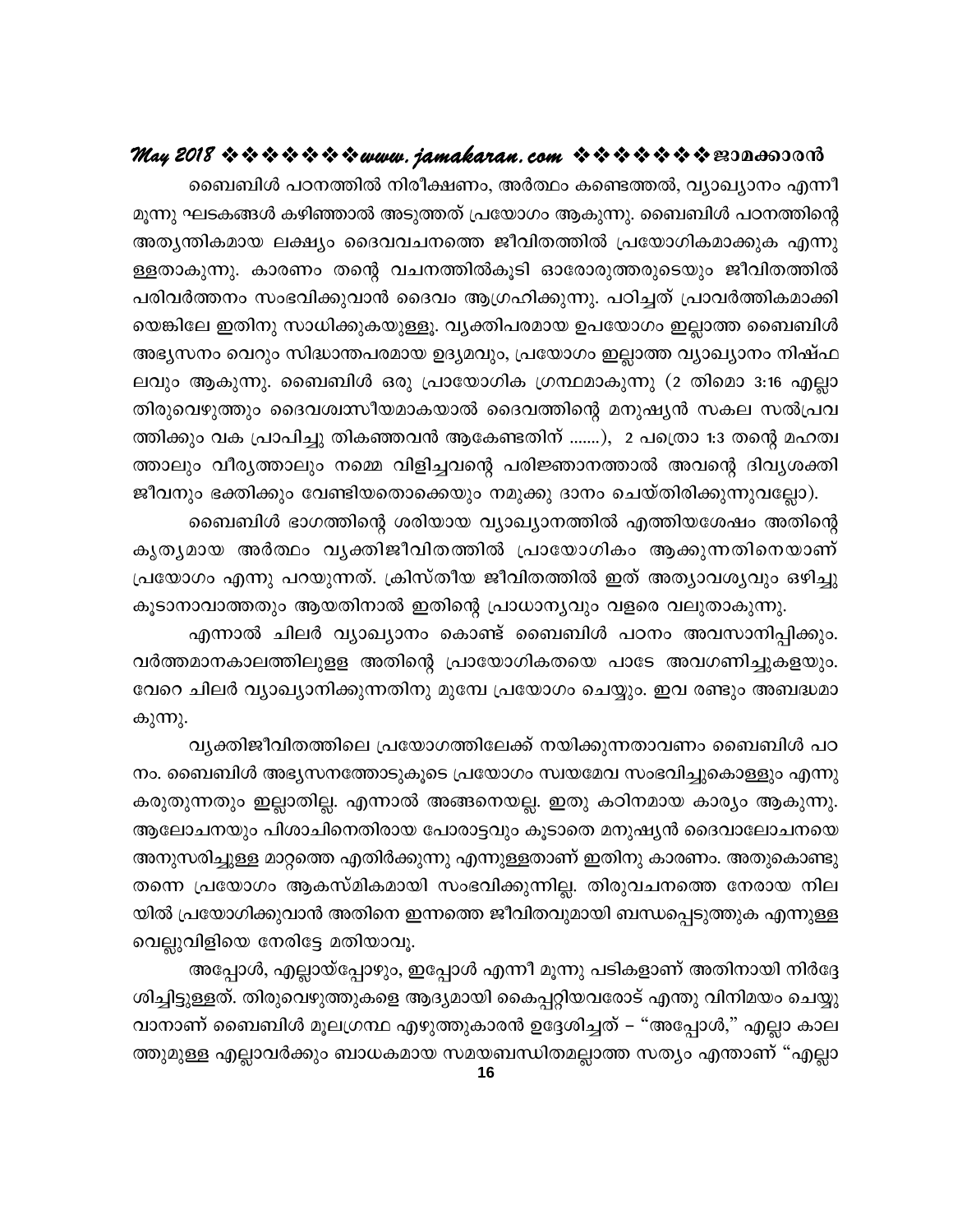May 2018  $\Leftrightarrow \diamond \diamond \diamond \diamond \diamond \diamond \text{www. jamakaran.com}$   $\Leftrightarrow \diamond \diamond \diamond \diamond \diamond \diamond \diamond \diamond$ യ്പ്പോഴും" സമകാലീനരായവർക്ക് ഇതിന്റെ ഉപയോഗം എന്താണ് – "ഇപ്പോൾ" എന്നു തിരിച്ചറിയുവാൻ കഴിഞ്ഞെങ്കിലേ ശരിയായ പ്രയോഗം സാധ്യമാകു. ദൈവശാസ്ത്രപ രവും അന്തർദർശനപരവുമായ അടിസ്ഥാനം ഇതിന്റെ സുപ്രധാന ഘടകങ്ങളാകുന്നു. ദൈവശാസ്ത്രപരമായതിൽ നിന്നും പ്രയോഗികമായതിലേക്ക്, താത്ത്വികമായതിൽ നിന്നു തന്ത്രപരമായതിലേക്ക്, പൊതുവായുള്ളതിൽ നിന്നു പ്രത്യേകം ആയതിലേക്ക്, തത്ത്വ ചിന്തകനിൽ നിന്നു ചികിത്സകനിലേക്ക്, ബൈബിളിൽ നിന്നു ചുറ്റുപാടിലേക്ക് എന്നീ തത്ത്വങ്ങളാണ് ആരോഗ്യകരമായ പ്രയോഗത്തിനായി നിർദ്ദേശിക്കപ്പെട്ടിട്ടുള്ളത്.

ബൈബിളിലെ ഒരു ഭാഗത്തിന്റെ അർത്ഥം ശരിയായി മനസ്സിലായി കഴിഞ്ഞാൽ ചില ചോദ്യങ്ങൾ സ്വയം ചോദിക്കാം.

- 1. ഈ ഭാഗം ദൈവത്തെക്കുറിച്ച് എന്നെ എന്തു പഠിപ്പിക്കുന്നു?
- 2. ഈ ഭാഗം എന്നെപ്പറ്റി എന്തു പറയുന്നു ?
- 3. ഏറ്റുപറയേണ്ടതായ എന്തെങ്കിലും പാപം ഉണ്ടോ?
- 4. മാറ്റേണ്ടതായ എന്തെങ്കിലും മനോഭാവം ഉണ്ടോ?
- 5. ഇതിൽ അനുസരിക്കുവാനുള്ള എന്തെങ്കിലും കല്പനയോ വിലക്കോ ഉണ്ടോ?
- 6. പിൻതുടരുവാനോ ഒഴിവാക്കേണ്ടതോ ആയ ഏതെങ്കിലും മാതൃക ഉണ്ടോ?
- 7. വിശ്വസിക്കേണ്ടതായ ഒരു സത്യം ഇതിലുണ്ടോ?
- 8. ആശ്രയിക്കേണ്ടതായ ഒരു വാഗ്ദത്തമോ ഭീഷണിയോ ഈ ഭാഗത്തുണ്ടോ?
- 9. ആരാധനയെയോ പ്രാർത്ഥനയെയോ സംബന്ധിച്ചുള്ള എന്തെങ്കിലും നിർദ്ദേശം ഉണ്ടോ?

നമ്മുടെ ജീവിതത്തിൽ പ്രായോഗികമാക്കുവാൻ വേണ്ടിയാണ് ബൈബിൾ എഴു തപ്പെട്ടിരിക്കുന്നത് എന്നുള്ളതുകൊണ്ടുതന്നെ അത് എക്കാലത്തും പ്രസക്തമാകുന്നു (റോമർ 4:23,24 അവനു കണക്കിട്ടു എന്ന് എഴുതിയിരിക്കുന്നത് അവനെ വിചാരിച്ചു മാത്രം അല്ല, നമ്മെ വിചാരിച്ചും കൂടെ ആകുന്നു. നമ്മടെ അതിക്രമങ്ങൾ നിമിത്തം മര ണത്തിന് ഏല്പിച്ചും നമ്മുടെ നീതികരണത്തിനായി ഉയിർപ്പിച്ചുമിരിക്കുന്ന നമ്മുടെ കർത്താവായ യേശുക്രിസ്തു....., 1 കൊരി 10:6 ഇതു നമുക്കു ദൃഷ്ടാന്തമായി സംഭ വിച്ചു; അവർ മോഹിച്ചതുപോലെ നാമം ദുർമോഹികൾ ആകാതിരിക്കേണ്ടതിനു തന്നെ.). എന്നാൽ തിരുവചനത്തെ മെച്ചവും കൂടുതൽ ശ്രദ്ധിക്കുന്നത് പ്രയോജനകരമായിരിക്കും. ചില അടിസ്ഥാന തത്ത്വങ്ങൾ ശ്രദ്ധിക്കുന്നത് പ്രയോജനമായിരിക്കും.

#### A. ശരിയായ വ്യാഖ്യാനം

ശരിയായ പ്രയോഗം ശരിയായ വ്യാഖ്യാനത്തെയും, ശരിയായ വ്യാഖ്യാനം ശരി യായ അർത്ഥത്തെയും ആശ്രയിച്ചാണിരിക്കുന്നത്. ഒരു ബൈബിൾ ഭാഗത്തിന് വ്യക്ത മായതും അന്തർലീനമായതും എന്നീ രണ്ട് അർത്ഥങ്ങളുണ്ട്. ഇവ രണ്ടും കൂടി ചേർന്ന്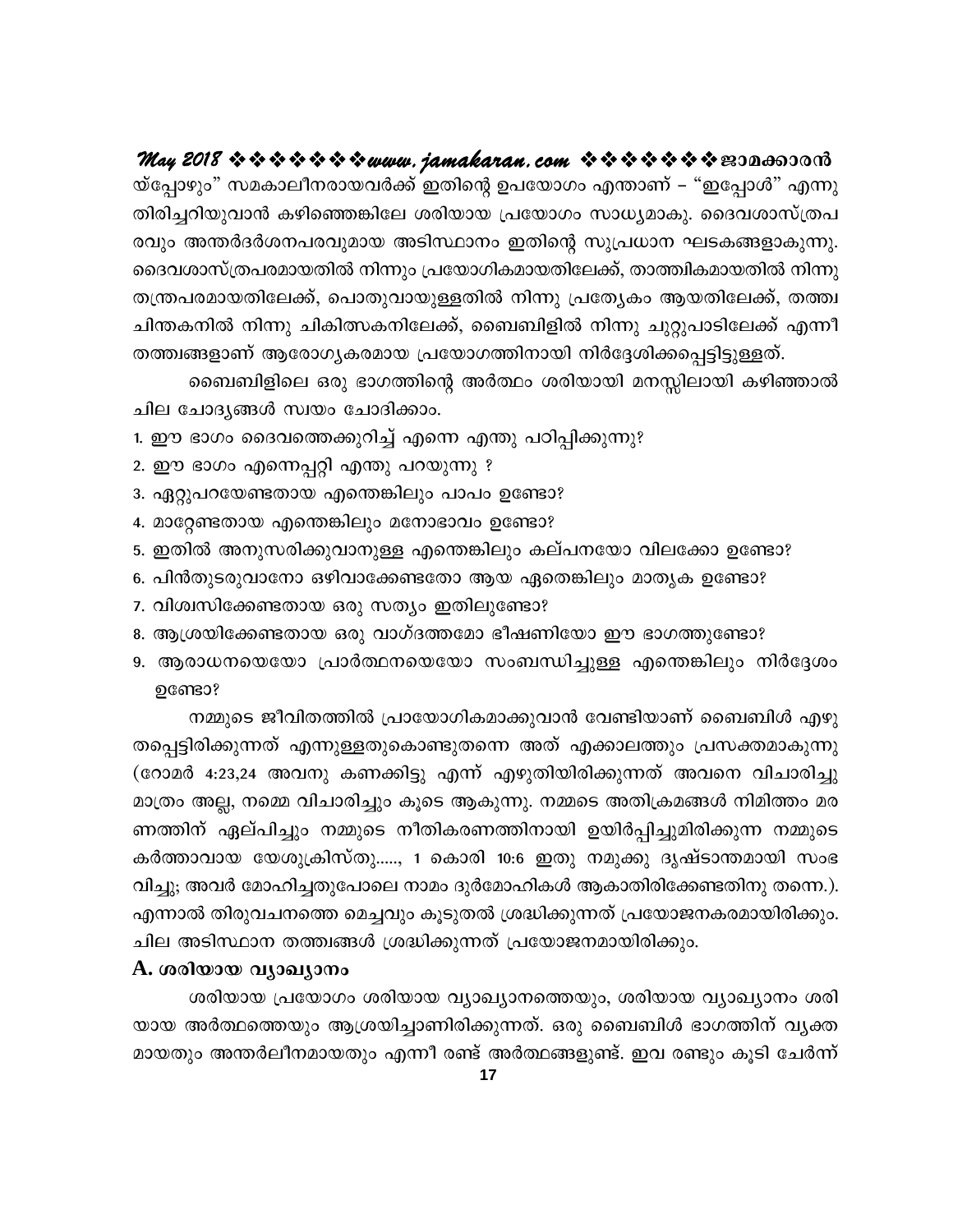## ഉണ്ടാകുന്നതിനെ മുഴുവനായ അഥവാ അർത്ഥചക്രവാളം എന്നു പറയുന്നു. ഒരു ഭാഗ ത്തിന് അർത്ഥങ്ങളും ഉപഅർത്ഥങ്ങളും ഉണ്ടെന്നാകുന്നു. ഇതിനർത്ഥം എല്ലാ ഭാഗ ത്തിനും അതിന്റെ ഉപഅർത്ഥങ്ങളെയും അർത്ഥത്തെയും നിയന്ത്രിക്കുന്നതിന് ആധാര മായ ഒരു 'ആന്തരീയ ചക്രവാളം' ഉണ്ട്. കാലത്തിനൊപ്പം മാറ്റം വരാതെ സ്ഥിരമായിരി ക്കുന്ന ഈ ആശയത്തിനെയാണ് അർത്ഥം എന്നു പറയുന്നത്. എപ്പോഴും അർത്ഥം മാറിക്കൊണ്ടിരിക്കുന്ന 'ബാഹ്യചക്രവാളത്തെ സുചിത്രാർത്ഥങ്ങൾ എന്നാണ് വിളിക്കു ക. സുചിതാർത്ഥം എല്ലായ്പ്പോഴും അർത്ഥത്തോട് ബന്ധപ്പെട്ടുള്ളതായിരിക്കും. ബൈബി ളിലെ ഒരു ഭാഗത്തെ ഒരു പ്രത്യേക ചുറ്റുപാടിൽ പ്രയോഗിക്കുമ്പോൾ അതിന്റെ 'ബാഹ്യ ചക്രവാളം' അഥവാ സുചിതാർത്ഥത്തിലേക്കാണ് ശ്രദ്ധവെക്കേണ്ടത്. അതിനാൽ ഒരു ഭാഗത്തിന്റെ അർത്ഥങ്ങളുടെ ചക്രവാളത്തിന്റെ സൂചികാർത്ഥത്തെ, ഒരു പ്രത്യേക ജീവി തചുറ്റുപാടിനോ ശുശ്രൂഷാ സാഹചര്യത്തിനോ വിശദീകരിക്കുന്നതിനെ പ്രയോഗം എന്നു നിർവചിക്കാവുന്നതാകുന്നു. പ്രയോഗം എല്ലായ്പ്പോഴും ഗ്രന്ഥകർത്താവിന്റെ ആദ്യ അർത്ഥവുമായി പരസ്പരം ബന്ധിക്കപ്പെട്ടിരിക്കും എന്നാണ് ഇതിന്റെ അർത്ഥം. ഇവി ടെയാണ് പലർക്കും പിഴവും സംഭവിക്കുന്നത്. അനുഗ്രഹത്തിനും ആശ്വാസത്തിനും ഭക്തിക്കും വേണ്ടി വ്യാജേന, ആദ്യത്തെ അർത്ഥത്തെ അവഗണിച്ചും; പുസ്തക ഭാഗ ത്തിന്റെ ഉദ്ദേശ്യത്തെ ഒഴിഞ്ഞുമാറിയും തെറ്റായി വ്യാഖ്യാനിക്കുക മൂലം തെറ്റായ പ്രയോ ഗത്തിലും ചെന്നുവീഴുന്നു. ഒരു വേദഭാഗം എന്തർത്ഥമാക്കുന്നു എന്നു വ്യാഖ്യാനം ആരാ യുമ്പോൾ, അത് എനിക്ക് എന്ത് അർത്ഥമാക്കുന്നു എന്നു പ്രയോഗം ചോദിക്കുന്നു. അതി നാൽ പ്രയോഗിക്കുന്നതിനു മുമ്പേ ശരിയായ വ്യാഖ്യാനം അനിവാര്യമാകുന്നു. യാക്കോ ബിന്റെ മൽപ്പിടിത്തത്തെ പ്രാർത്ഥനാജീവിതം എന്നു വ്യാഖ്യാനിച്ചാൽ, പ്രാർത്ഥനയ്ക്കു മറുപടി നൽകുവാൻ, ദൈവവുമായി പ്രാർത്ഥനയിൽ മൽപ്പിടിത്തം ചെയ്ത് അവനെ സ്വതന്ത്രമാക്കണം എന്നു പ്രയോഗിക്കേണ്ടതായി വരും! അതിനാൽ പ്രയോഗത്തിനു മുമ്പേ ശരിയായ അർത്ഥം കണ്ടെത്തിയശേഷം ശരിയായ വ്യാഖ്യാനത്തിൽ എത്തിച്ചേര ണം.

#### B. 'അപ്പോൾ' അഥവാ അന്ന്

ബൈബിളിന്റെ മാനുഷിക എഴുത്തുകാർ തങ്ങളുടെ ആദിമമായ വായനക്കാരു മായി എന്ത് ആശയവിനിമയം ചെയ്യുന്നതിനാണ്, അഥവാ എന്താണ് അവരിൽ നിന്നു പ്രതീക്ഷിച്ചത് എന്നു മനസ്സിലാക്കുന്നത് പ്രയോഗത്തിനു വളരെ പ്രയോജനപ്രദമാകു ന്നു. അന്ന് അത് ആദിമമായി സ്വീകരിച്ചവരിൽ നിന്നു തീർച്ചയായും അത് എഴുതിയവർ ചില പ്രയോഗങ്ങൾ പ്രതീക്ഷിച്ചു കാണണം. അന്നത്തെ ജനത്തിനും ഇന്നത്തെ ആളു കൾക്കും തമ്മിൽ പൊതുവായിട്ടുള്ളത് പ്രയോഗത്തിന് ആധാരമായി സ്വീകരിക്കാവുന്ന താണ് (എഫെസ്യർ ലേഖനം, 2 തെസ 3:5 കർത്താവ് താൻ നിങ്ങളുടെ ഹൃദയങ്ങളെ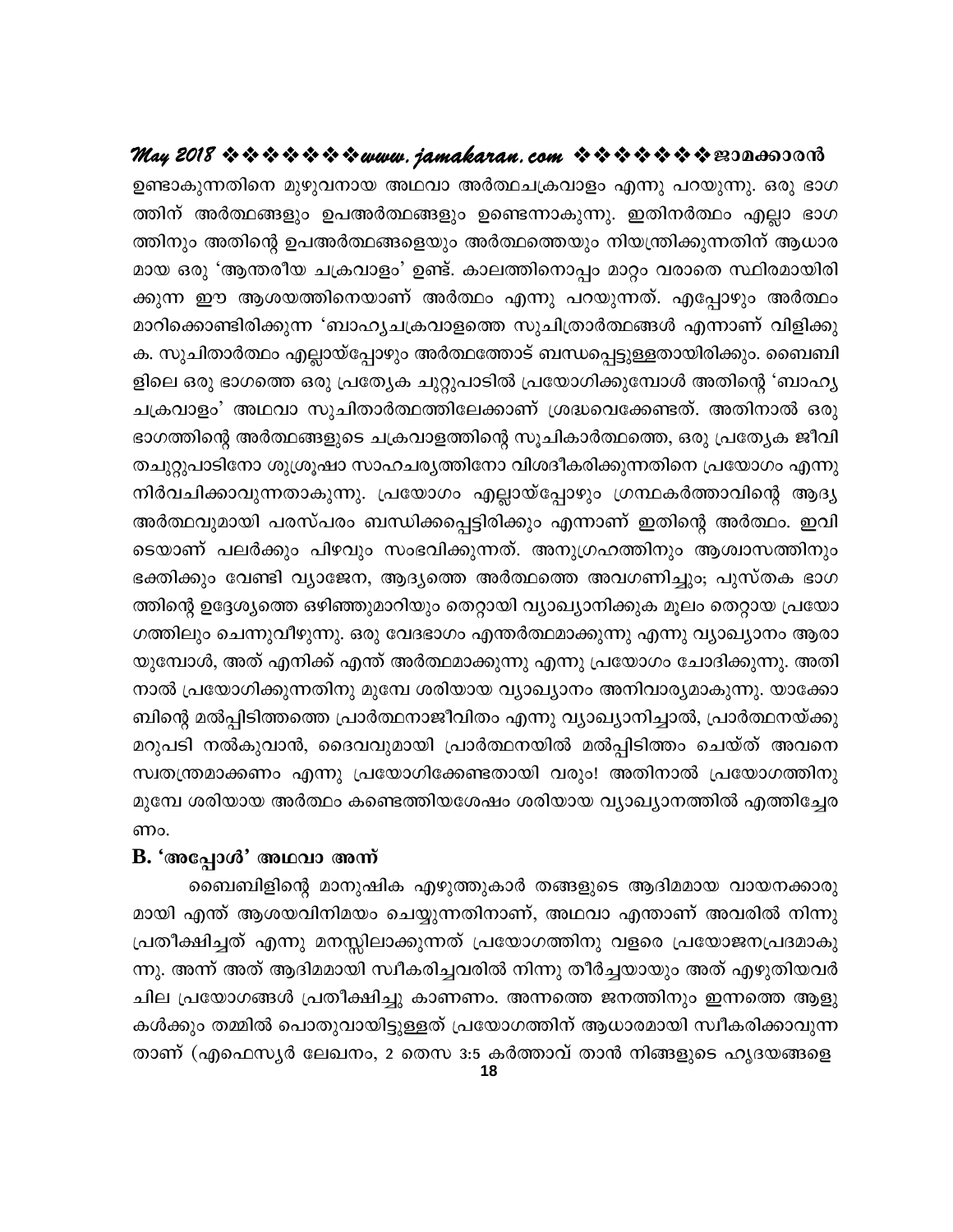ദൈവത്തിന്റെ സ്നേഹത്തിലേക്കും ക്രിസ്തുവിന്റെ സഹിഷ്ണുതയിലേക്കും തിരിക്കു മാറാകട്ടെ, 1 കൊരി 7:15 അവിശ്വാസി വേർപിരിയുന്നു എങ്കിൽ പിരിയട്ടെ; ഈ വക യിൽ സഹോദരനോ സഹോദരിയോ ബദ്ധരായിരിക്കുന്നില്ല; എന്നാൽ സമാധാനത്തിൽ ജീവിപ്പാൻ ദൈവം നമ്മെ വിളിച്ചിരിക്കുന്നു. ഗലാതൃർ 10:6,11). അന്ന് എല്ലാവർക്കും ബാദ്ധ്യസ്ഥമായിരുന്ന പലതും ഇന്നു ബാദ്ധ്യസ്ഥമല്ല (ലേവ്യ 11, അപ്പൊ 10:9–16, 1 തിമൊ 4:4 എന്നാൽ ദൈവത്തിന്റെ സൃഷ്ടി എല്ലാം നല്ലത്; സ്തോത്രത്തോടെ അനുഭവിക്കുന്നു എങ്കിൽ ഒന്നും വർജ്ജിക്കേണ്ടതല്ല.). അതുപോലെ ഒരു വൃക്തിക്കുണ്ടായ പ്രത്യേക മായ അനുഭവങ്ങൾ – വിവരണങ്ങൾ – ഇന്നും ദൈവത്തിൽ നിന്നും ഉണ്ടായിക്കൊള്ള ണമെന്നില്ല.

#### C. 'എല്ലായ്പ്പോഴും' അഥവാ എന്നും

സമയബന്ധിതമല്ലാത്ത സത്യം എല്ലാ കാലങ്ങളിലുമുള്ള എല്ലാവർക്കും എല്ലായ പ്പോഴും അനുസരിക്കുവാൻ ബാദ്ധ്യസ്ഥം ആകുന്നു (ലേവ്യ 19:18 നിന്റെ ജനത്തിന്റെ മക്കളോടു പക വയ്ക്കരുത്; കൂട്ടുകാരനെ നിന്നെപ്പോലെതന്നെ സ്നേഹിക്കണം, എഫെ6:1 മക്കളേ, നിങ്ങളുടെ അമ്മയപ്പന്മാരെ കർത്താവിൽ അനുസരിപ്പിൻ; അതു ന്യായ മല്ലോ, 1 തിമൊ 5:1 മൂത്തവനെ ഭർത്സിക്കാതെ അപ്പനെപ്പോലെയും ഇളയവരെ സഹോ ദരന്മാരെപ്പോലെയും മൂത്ത സ്ത്രീകളെ അമ്മമാരെപ്പോലെയും.......). സത്യമായും സംഭ വിച്ച ഒരു സംഗതിയെ വിവരണത്തിൽ രേഖപ്പെടുത്തിയിരിക്കുന്നതുകൊണ്ട് അതു സാർവ്വ ലൗകീകമായി പാലിക്കേണ്ടതായ ദൈവഹിതത്തിന്റെ വെളിപ്പാടായിക്കൊളളണമെന്നി ല്ല. അതുപോലെ പെന്തകോസ്തുനാൾ പരിശുദ്ധാത്മാവു വന്നപ്പോൾ ഉണ്ടായ 'കൊടിയ കാറ്റടിക്കുന്നതുപോലെ ആകാശത്തു നിന്നു' മുഴക്കവും 'അഗ്നിജ്വാലപോലെ പിളർന്നി രിക്കുന്ന' നാവുകളും വന്നു കൂടുന്നവരുടെ ഭാഷയിൽ (അപ്പോ.പ്ര.2:1–6) അനൃഭാഷ യിൽ സംസാരവും ഇനി പ്രതീക്ഷിക്കേണ്ടതില്ല. കാരണം അത് ഒരു പ്രത്യേക ചരിത്ര സംഭവം ആകുന്നു. അതിനാൽ വിവരണ ഭാഗങ്ങളിൽ നിന്നു തത്ത്വങ്ങൾ രൂപീകരിക്കു മ്പോൾ വളരെ ശ്രദ്ധിക്കേണ്ടതാണ്. ബൈബിളിൽ മറ്റെവിടെയെങ്കിലും നേരിട്ടു പഠിപ്പി ച്ചിട്ടുള്ളതിനെ ചിത്രീകരിച്ചു വൃക്തമാക്കുകയാണ് വിവരണങ്ങൾ ചെയ്യുന്നത്. ബൈബി ളിലെ ഒരു ഭാഗം എല്ലായ്പ്പോഴും എല്ലാവർക്കും ബാധകമാണോ എന്നറിയുന്നതിനുള്ള ചില കാരണങ്ങൾ ശ്രദ്ധിക്കുക.

- 1. സന്ദർഭം കൈപ്പറ്റിയവരെയോ പ്രയോഗത്തെയോ പരിമിതപ്പെടുത്തിയിട്ടുണ്ടോ?
- 2. തുടർന്നുള്ള വെളിപ്പാടുകൾ കൈപ്പറ്റിയവരെയോ പ്രയോഗത്തെയോ പരിമിതപ്പെടു ത്തിയിട്ടുണ്ടോ?
- 3. പ്രത്യേക ഉപദേശം ബൈബിളിലെ മറ്റ് ഉപദേശങ്ങൾക്കു പൊരുത്തപ്പെടാത്തതാണോ?
- 4. ബൈബിളിൽ കൊടുത്തിരിക്കുന്ന നിയമത്തിന്റെ കാരണവും നിയമം ആകുന്നു എന്നുള്ളതിനു കാണിച്ച കാരണവും എല്ലായ്പ്പോഴും ബാധകം ആയിട്ടുളളതാണോ?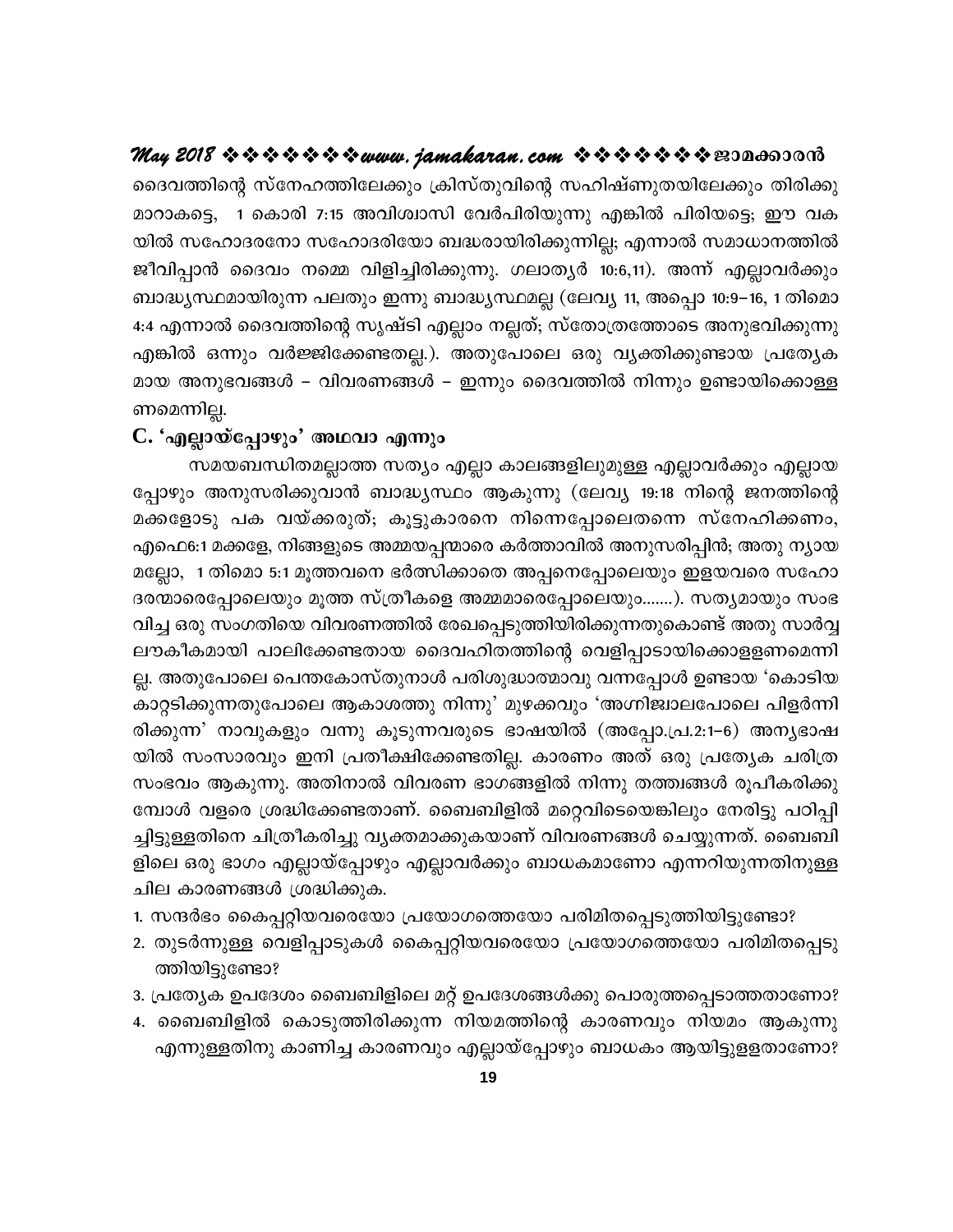## May 2018 \* \* \* \* \* \* \* \* www. jamakaran.com \* \* \* \* \* \* \* \* \* 2018

- 5. പ്രത്യേക ഉപദേശവും അതിനു പിന്നാലെ തത്ത്വവും എല്ലായ്പ്പോഴും ബാധകമായി ട്ടുള്ളത് ആണോ?
- 6. ചരിത്രപശ്ചാത്തലത്തെ ബൈബിൾ എല്ലായ്പ്പോഴും ബാധകമായിട്ടുള്ളതായി പരിഗ ണിച്ചിട്ടുണ്ടോ?

7. സാംസ്കാരിക പശ്ചാത്തലത്തെ ബൈബിൾ പരിമിതമായി കരുതിയിട്ടുണ്ടോ? നേരത്തെ സൂചിപ്പിച്ചതുപോലെ ചില ലേഖനങ്ങൾ ഒരു പ്രത്യേക സഭയെ സംബോ ധന ചെയ്ത് എഴുതിയവ ആണെങ്കിലും അവ എല്ലാവർക്കും പ്രായോഗികമാകുന്നു (കൊലൊ 3:2,9). അതുപോലെ കൂട്ടുകാരനെ സ്നേഹിക്കുക എന്നുള്ളത് പഴയനിയമ പ്രമാണം ആണെങ്കിലും (മത്തായി 5:43 കൂട്ടുകാരനെ സ്നേഹിക്ക എന്നും ശത്രുവിനെ പകയ്ക്ക എന്നും അരുളിച്ചെയ്തതു നിങ്ങൾ കേട്ടിട്ടുണ്ടല്ലോ, 22:39 കൂട്ടുകാരനെ നിന്നെ പ്പോലെതന്നെ സ്നേഹിക്കേണം, റോമ 13:9 വൃഭിചാരം ചെയ്യരുത്, കൊല ചെയ്യരുത്, മോഷ്ടിക്കരുത്, മോഹിക്കരുത് എന്നുള്ളതും മറ്റ് ഏതു കല്പനയും കൂട്ടുകാരനെ നിന്നെ പ്പോലെ സ്നേഹിക്ക എന്നീ വചനത്തിൽ സംക്ഷേപിച്ചിരിക്കുന്നു, ഗലാ 5:14 കൂട്ടുകാ രനെ നിന്നെപ്പോലെതന്നെ സ്നേഹിക്കേണം എന്നുളള ഏകവാകൃത്തിൽ ന്യായപ്രമാണം മുഴുവനും അടങ്ങിയിരിക്കുന്നു, യാക്കോ 2:8 എന്നാൽ കൂട്ടുകാരനെ നിന്നെപ്പോലെ തന്നെ സ്നേഹിക്കേണം എന്ന തിരുവെഴുത്തിന് ഒത്തവണ്ണം രാജകീയ ന്യായപ്രമാണം നിങ്ങൾ നിവർത്തിക്കുന്നു എങ്കിൽ നന്ന്.) ഇന്നും എന്നും പ്രായോഗികമാകുന്നു. പ്രത്യേക യുഗ ങ്ങളിലുള്ള ദൈവത്തിന്റെ ഇടപെടൽ, ഒരു ഭാഗത്തിൽ ഉള്ളടക്കം ചെയ്തിരിക്കുന്ന തത്ത്വം, വിവിക്ഷിതാർത്ഥം മുതലായവ പരിഗണിച്ചു വേണം ഒരു കാര്യം എല്ലാക്കാലത്തേക്കും ബാധകമാണോ എന്ന് ഉറപ്പു വരുത്തുവാൻ. ചിലപ്പോൾ അവ പരോക്ഷമായിട്ടാവാം നൽകിയിരിക്കുന്നത്. ശിമെയി ദാവീദിനെ ശപിക്കുന്ന സംഭവത്തിൽ (2 ശമു 16:5–11) "അവിടെ വിടുവിൻ, അവൻ ശപിക്കട്ടെ" എന്നു ദാവീദു പറയുന്നതിൽ നിന്നും, വിശ്വാ സികൾ തങ്ങളെ ഉപദ്രവിക്കുന്നവരോട് പകരം വീട്ടരുത് എന്ന തത്ത്വം എന്നും പ്രയോ ഗത്തിൽ വരുത്തേണ്ടതാണ്.

## D. 'ഇപ്പോൾ' ഇന്ന്

സമകാലീകമായ പ്രയോഗിക്കേണ്ടവയെ അത്രെ ഇപ്പോൾ എന്നു പറയുന്നത്. വൃതൃസ്തകാലങ്ങളിൽ ദൈവം ഇടപെട്ട രീതി എങ്ങനെയെന്നു തിരിച്ചറിയുകയാണ് ഇവിടെയും പ്രധാനം. പഴയനിയമ കാലത്തുള്ളവർക്കുവേണ്ടി നൽകിയ ചില നിയമ ങ്ങൾ ഇന്നുള്ളവർക്കായി അസാധുവാക്കപ്പെട്ടിരിക്കുന്നു. പുതിയനിയമത്തിലെ ചില നിർദ്ദേശങ്ങളും അങ്ങനെ ഉള്ളതാകുന്നു. "മരിച്ചവരെ ഉയിർപ്പിപ്പിൻ" (മത്തായി 10:8) എന്നുള്ള യേശുക്രിസ്തുവിന്റെ കല്പന എല്ലാ വിശ്വാസികളോടും ഉള്ളതല്ല, പന്തിരു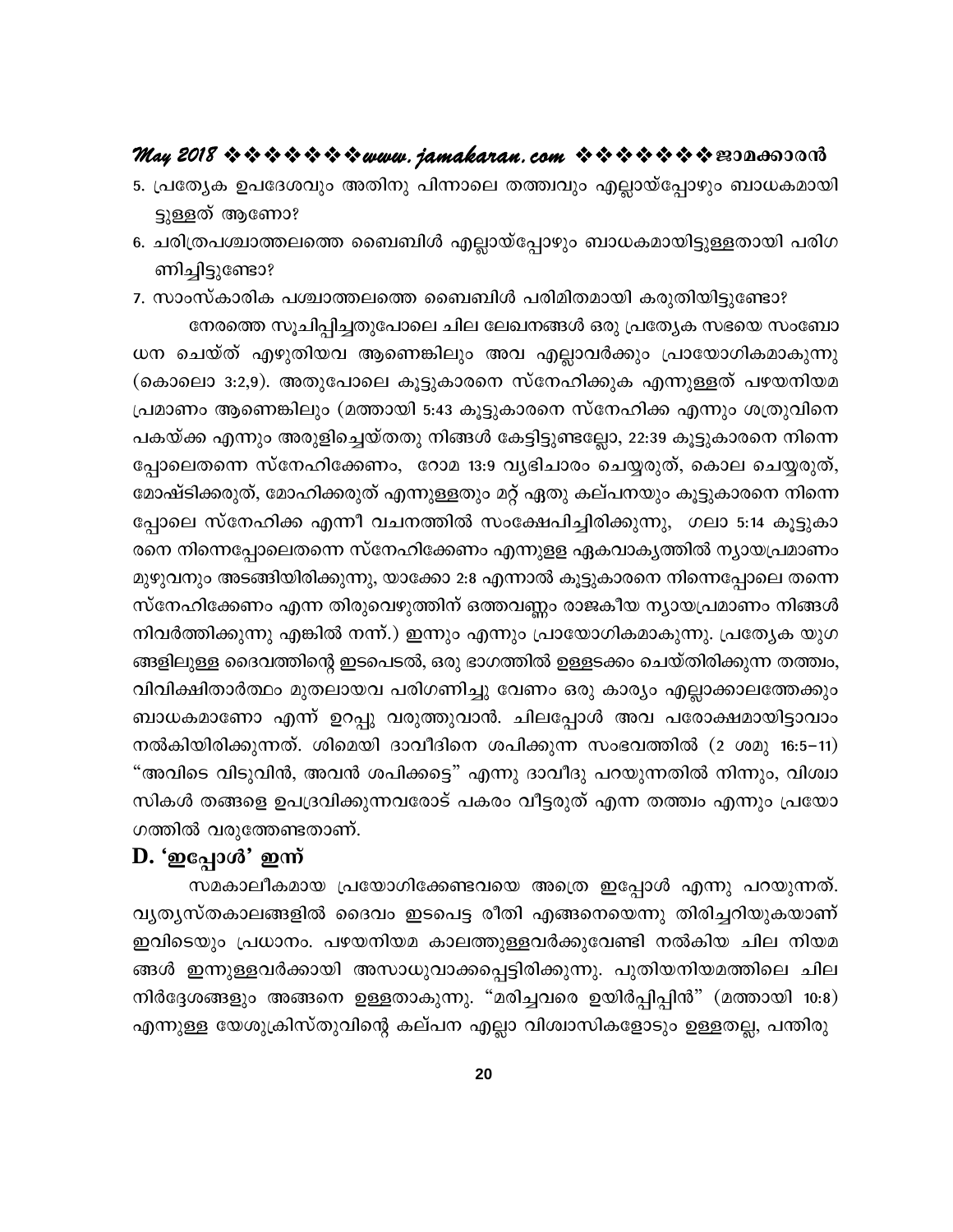വർക്കുവേണ്ടി മാത്രം ഉളളതാകുന്നു. (ഇന്ന് അങ്ങനെ സംഭവിച്ചുകൂടാ എന്ന് ഇതിന് അർത്ഥമില്ല). ഈ കല്പന വേറെങ്ങും ആവർത്തിച്ചിട്ടില്ല എന്നു മാത്രമല്ല, തുടർന്നുള്ള നിർദ്ദേശങ്ങളും – "മടിശ്ശീലയിൽ പൊന്നും വെള്ളിയും ചെമ്പും വഴിക്കു പൊക്കണവും രണ്ട് ഉടപ്പും ചെരിപ്പും വടിയും കരുതരുത്" ഇതിനു തെളിവാകുന്നു. എന്നാൽ പിന്നീട്, "എന്നാൽ ഇപ്പോൾ മടിശീലയുളളവൻ അത് എടുക്കട്ടെ; അവ്വണ്ണം തന്നേ പൊക്കണമു ള്ളവനും; ഇല്ലാത്തവനോ തന്റെ വസ്ത്രം വിറ്റു വാൾ കൊള്ളട്ടെ" (ലൂക്കൊ 22:36) എന്നു തിരുത്തുന്നു. ആദ്യത്തേത്, ഒരു പ്രത്യേക സന്ദർഭത്തിൽ, പ്രത്യേക ദൗതൃത്തിനായി, പന്ത്രണ്ട് പേർക്കു മാത്രം നൽകുന്ന കല്പനയായി വേണം കാണുവാൻ. എന്നാൽ പിന്ന ത്തേത് പൊതുവായുള്ളതും. ആഹാരം നൽകുവാൻ ദൈവം ഇന്നും പക്ഷിമൃഗാദികളെ പറഞ്ഞയ്ക്കും എന്നു പ്രതീക്ഷിക്കുവാൻ കഴിയുകയില്ലെങ്കിലും ഒരു ഭക്തന്റെ ആവശ്യ ങ്ങളെ നിറവേറ്റുവാൻ ദൈവത്തിൽ ആശ്രയിക്കാം എന്നുള്ള തത്ത്വം ഇന്നും പ്രായോഗി കമാകുന്നു. ചില വിഷയങ്ങളിലെ പെരുമാറ്റങ്ങൾ ഒരു പ്രത്യേക സംസ്കാരത്തിനു മാത്രം ബാധകമായതിനാൽ അന്യസംസ്കാരത്തിലുള്ളവർക്കു നിർബന്ധം ആയിരിക്കണമെ ന്നില്ല (1 തെസ്സ 5:26).

പ്രാർത്ഥനയും വചനധ്യാനവും പരിശുദ്ധാത്മാവിന്റെ നടത്തിപ്പും പ്രയോഗത്തിന് ഏറ്റവും അനിവാര്യമാകുന്നു. തിരുവചനത്തിലെ ഒരു ഭാഗത്തെ എങ്ങനെ പ്രയോഗിക്ക ണമെന്ന് അറിയുവാൻ അതിലേയ്ക്കുള്ള ഉൾക്കാഴ്ചയും, സ്വയം മെച്ചപ്പെടുത്തേണ്ട ഇട ങ്ങളെ മെച്ചപ്പെടുത്തുകയും, ദൈവത്തിലുള്ള വിശ്വാസവും ആശ്രയവും വേണം. ബൈബിൾ വായിച്ചതുകൊണ്ടോ പഠിച്ചതുകൊണ്ടോ ഒരുപക്ഷേ, സാത്താനു വലിയ പ്രശ്നം ഉണ്ടാകില്ല. അതു പ്രയോഗിക്കുവാൻ ഒരുമ്പെടുമ്പോഴാണ് അവൻ കൂടുതൽ ശക്തിയോടെ എതിർക്കുന്നത്. ശരിയായ പ്രയോഗം മാറ്റത്തിന് വിധേയമാകുന്നു. ആയി രിക്കുന്ന അവസ്ഥയിൽ തുടരുവാനാണ് ആളുകൾ സാധാരണയായി ആഗ്രഹിക്കുന്നത്. പ്രയോഗം ഇതിനു തടസ്സം സൃഷ്ടിക്കും. ബൈബിൾ സൂക്തങ്ങൾ പ്രാവർത്തികമാക്കു വാൻ ഒരാൾക്കു തന്റെ അകത്തു നിന്നും പുറത്തുനിന്നും എതിർപ്പിനെ നേരിടണം. പ്രാർത്ഥനയിൽ കൂടി ഇവയെ പരാജയപ്പെടുത്താം. പ്രയോഗം വ്യക്തിപരം ആയിരിക്കു വാൻ ശ്രദ്ധിക്കേണ്ടതാണ്.

ധ്യാനം എന്നാൽ പ്രയോഗിക്കുവാൻ ഉദ്ദേശിക്കുന്ന ഭാഗത്തെ വിചിന്തനം ചെയ്യുക എന്നാണർത്ഥം. ചിലപ്പോൾ അധികസമയം വേണ്ടി വന്നു എന്നുവരാം. പ്രയോഗ സംബ ന്ധമായിട്ടുള്ള എല്ലാ തത്ത്വങ്ങളെയും, ഈ അവസരത്തിൽ, പഠിച്ച ഭാഗവുമായി ബന്ധ പ്പെടുത്തേണ്ടതായി വരും.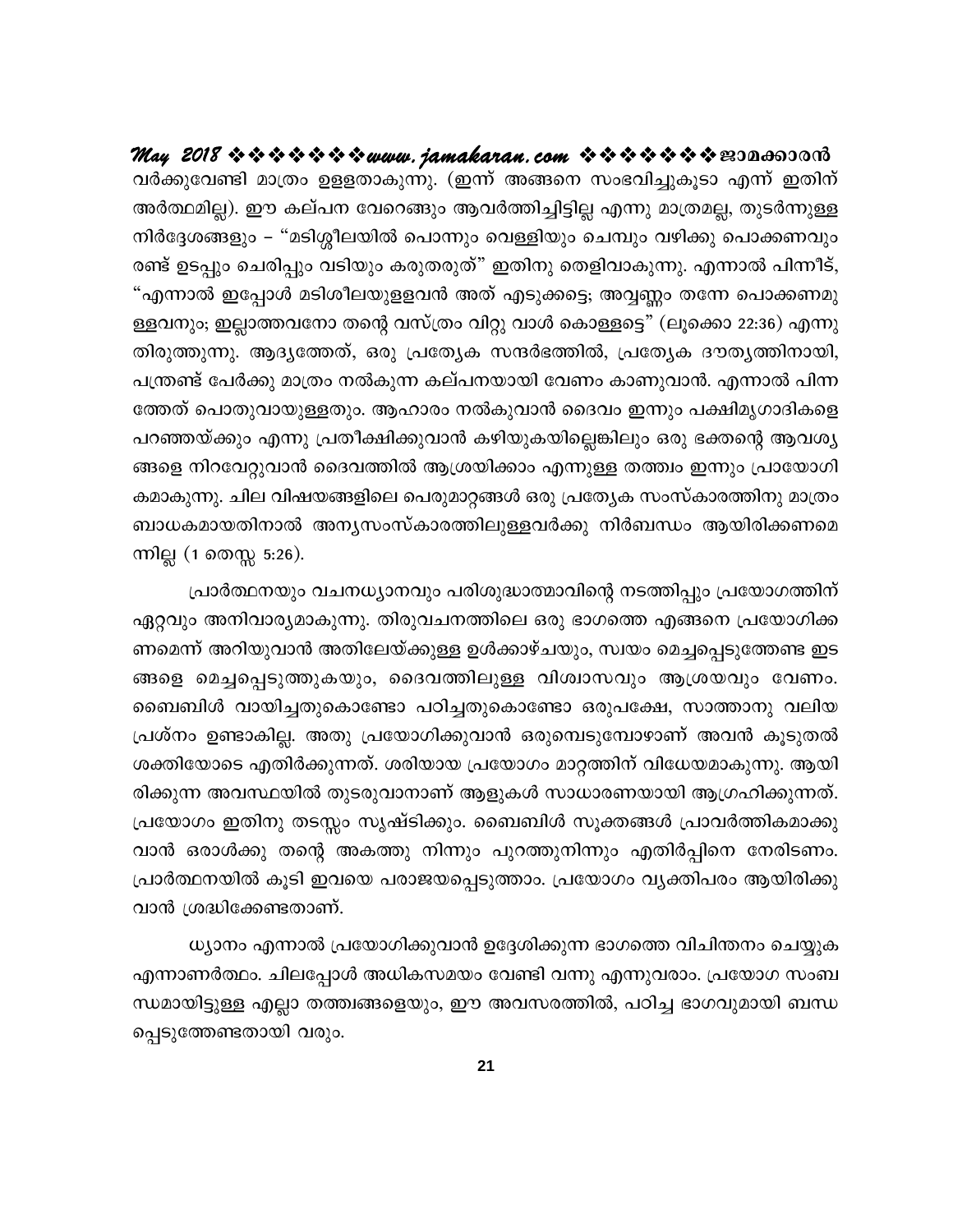## ബൈബിൾ ചരിത്ര പശ്ചാത്തലം **യിസ്രായേൽ**

തിരുവെഴുത്തുകളിൽ 'യിസ്രായേൽ' എന്ന നാമത്തിന് നാലു അർത്ഥങ്ങളുണ്ട്. 1. യിസ്ഹാക്കിന്റെ പുത്രനായ യാക്കോബ് എന്ന വ്യക്തി, 2. യാക്കോബിന്റെ സന്തതിക ളായ പന്ത്രണ്ടു ഗോത്രങ്ങൾ, 3. അവിഭക്ത യിസ്രായേൽ 4. വിഭക്തി യിസ്രായേൽ.

പെനീയേലിൽ വച്ച് യാക്കോബ് ഒരു രാത്രി ദൈവദൂതനുമായി മല്ലുപിടിച്ചു. അതിൽ യാക്കോബ് ജയിച്ചു. അതിന്റെ ഫലമായി "നീ ദൈവത്തോടും മനുഷ്യരോടും മല്ലുപി ടിച്ചു ജയിച്ചതുകൊണ്ടു നിന്റെ പേർ ഇനി യാക്കോബ് എന്നല്ല യിസ്രായേൽ എന്നു വിളിക്കപ്പെടും" എന്നു യഹോവ പറഞ്ഞു. (ഉല്പത്തി 32:28). ബെഥേലിൽ വച്ച് യഹോവ വീണ്ടും യാക്കോബിനെ സന്ദർശിച്ചു പറഞ്ഞു "നിന്റെ പേർ യാക്കോബ് എന്നല്ലോ; ഇനി നിനക്കു യാക്കോബ് എന്നല്ല യിസ്രായേൽ എന്നു തന്നേ പേരാകേണം എന്നു കല്പിച്ചു അവനു യിസ്രായേൽ എന്നു പേരിട്ടു" (ഉല്പത്തി 35:10). അതിനുശേഷം 'യാക്കോബി' നുപകരം യിസ്രായേൽ എന്ന പേര് പഴയനിയമത്തിൽ പ്രചുരമായി പ്രയോ ഗിച്ചിരിക്കുന്നതു കാണാം. യാക്കോബിന്റെ പന്ത്രണ്ടു പുത്രന്മാരും അക്ഷരാർത്ഥത്തിൽ യിസ്രായേലിന്റെ പുത്രന്മാർ ആണ്. (ഉല്പത്തി 42:5, 45:21. യാക്കോബിന്റെ പന്ത്രണ്ടു മക്കളിൽ ആരംഭിച്ച ആ രാഷ്ട്രം യിസ്രായേൽ (ഉല്പത്തി 34:7) യിസ്രായേൽ ജനം (പുറ 1:9) യിസ്രായേൽ (12) ഗോത്രങ്ങൾ (ഉല്പത്തി 49:16,28) യിസ്രായേൽ മക്കൾ (ഉ ല്പത്തി 32:32) എന്നീ പേരുകളിൽ അറിയപ്പെട്ടു. ഈജിപ്റ്റിലെ രാജാവായ മെറെൻപ്താ യുടെ ലിഖിതമാണ് യിസ്രായേൽ എന്ന രാഷ്ട്രത്തെക്കുറിച്ചു ആദ്യമായി പരാമർശിച്ചി ട്ടുള്ള ബാഹൃരേഖ. അടുത്ത പരാമർശം അശ്ശൂർ രാജാവായ ശല്മനേസർ മൂന്നാമത്തെ ലിഖിതത്തിലാണ്. യിസ്രായേൽ രാജാവായ ആഹാബിനെക്കുറിച്ച് അദ്ദേഹം രേഖപ്പെടു ത്തിയിട്ടുണ്ട്, "യിസ്രായേൽ എന്നേക്കുമായി നശിച്ചു."

യിസ്രായേലിന്റെ ആരംഭം : യിസ്രായേലിന്റെ ചരിത്രാരംഭം ഈജിപ്റ്റിൽ നിന്നുള്ള പുറ പ്പാടു മുതലാണ്. കനാൻ ദേശത്തു ഭയങ്കരമായ ക്ഷാമം ബാധിച്ചപ്പോൾ ഇടയന്മാരായി രുന്ന അവരുടെ പൂർവ്വപിതാക്കന്മാർ ഭക്ഷണപദാർത്ഥങ്ങൾക്കായി ഈജിപ്റ്റിലേക്കു വരി കയും ഗോശെൻ ദേശത്തു പാർപ്പിച്ചുറപ്പിക്കുകയും ചെയ്തു. ഉദ്ദേശം പത്തു തലമുറ കൾ കൊണ്ട് യിസ്രായേൽ മക്കൾ പുരുഷന്മാർ മാത്രം ആറുലക്ഷം ഉൾക്കൊള്ളുന്ന മഹാസമൂഹമായി വർദ്ധിച്ചു. (പുറ 12:37, സംഖ്യാ 1:46). ഇവരുടെ അമിതമായ വർദ്ധ നവ് ഭരണാധികാരികളുടെ അസൂയയ്ക്കും ഭയത്തിനും കാരണമായി. അവർ യിസ്രാ യേല്യരെ വളരെയധികം പീഡിപ്പിക്കുകയും അവരെക്കൊണ്ടു ഊഴിയവേല ചെയ്യിപ്പി ക്കുകയും ചെയ്തു. യിസ്രായേൽ മക്കൾ യഹോവയോടു നിലവിളിച്ചു. ദൈവം അബ്ര ഹാമിനോടും യിസ്ഹാക്കിനോടും യാക്കോബിനോടും ചേയ്ത നിയമം ഓർത്തു.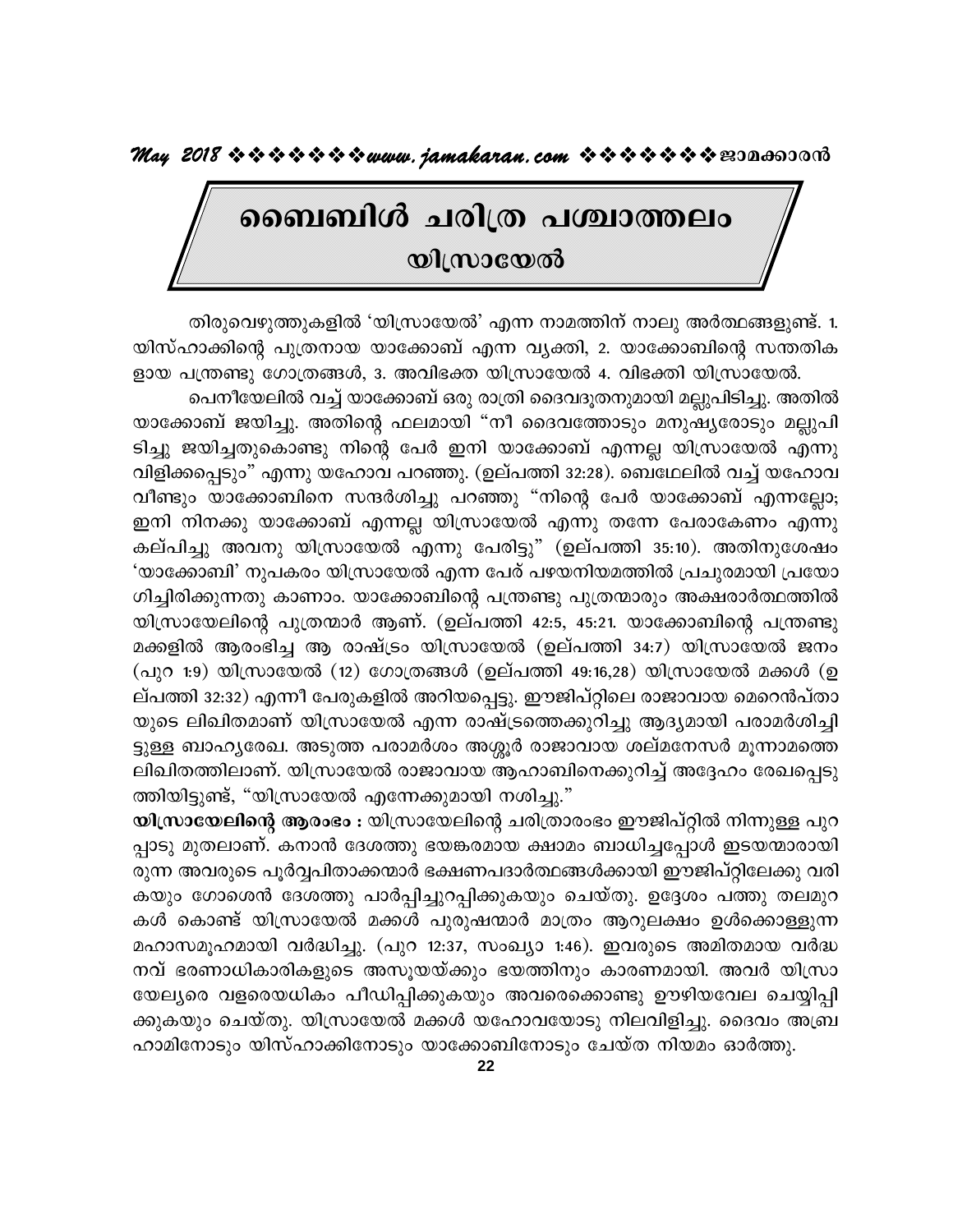## **May 2018 www.jamakaran.com Pma¡mc³**

ദെവം കത്തുന്ന മുൾപ്പടർപ്പിൽ മോശെക്കു പ്രതൃക്ഷനായി യിസ്രായേൽ ജനത്തെ മോചിപ്പിക്കുവാൻ മോശെയോ നിയോഗിച്ചു. പത്തു ബാധികളിലൊടുവിലത്തേതായ കടി ªq kwlm-c -¯n\p tij-amWv ITn-\-lr-Z-b-\mb ^d-thm³ bn{km-tb a¡sf hn«-b -¨-Xv. ]pd-¸m-Snsâ 480 hÀj -¯n -emWv item-tam³ ssZhmebw ]Wn -bp-hm³ ഞ്ഞൂൽ സംഹാരത്തിനു ശേഷമാണ് കഠിനഹൃദയനായ ഫറവോൻ യിസ്രായേൽ മക്കളെ<br>വിട്ടയച്ചത്. പുറപ്പാടിന്റെ 480 വർഷത്തിലാണ് ശലോമോൻ ദൈവാലയം പണിയുവാൻ<br>തുടങ്ങിയത്. അത് ബി.സി.966–ലായിരുന്നു. ഈ കണക്കനുസരിച്ച് പുറപ്പാട് 1446 ബി.<br>സിയിലായിരിക്കണം. എന മോചിപ്പിക്കുവാനു മോശെയോ നിയോഗിച്ചു. പത്തു ബാധികളിലൊടുവിലത്തേതായ കടി<br>ഞ്ഞൂൽ സംഹാരത്തിനു ശേഷമാണ് കഠിനഹൃദയനായ ഫറവോൻ യിസ്രായേൽ മക്കളെ<br>വിട്ടയച്ചത്. പുറപ്പാടിന്റെ 480 വർഷത്തിലാണ് ശലോമോൻ ദൈവാലയം പണിയുവാൻ<br>തുടങ്ങിയത്. അത് ബി.സി.966 തുടങ്ങിയത്. അത് ബി.സി.966–ലായിരുന്നു. ഈ കണക്കനുസരിച്ച് പുറപ്പാട് 1446 ബി.<br>സിയിലായിരിക്കണം. എന്നാൽ ഒരു നല്ല വിഭാഗം പണ്ഡിതന്മാരുടെ അഭിപ്രായത്തിൽ<br>പുറപ്പാടിന്റെ കാലം ബി.സി.1290 നടുപ്പിച്ചാണ്.<br>അവിച്ച് പദയാത്ര ചെയ്തു വാഗ്ദത്ത ന ച്ചത. പുറപ്പാടിന്റെ 480 വരഷത്തിലാണ ശലോമോര ദൈവാലയം പണിയുവാര<br>ദിയത്. അത് ബി.സി.966–ലായിരുന്നു. ഈ കണക്കനുസരിച്ച് പുറപ്പാട് 1446 ബി.<br>ലായിരിക്കണം. എന്നാൽ ഒരു നല്ല വിഭാഗം പണ്ഡിതന്മാരുടെ അഭിപ്രായത്തിൽ<br>ടിന്റെ കാലം ബി.സി.1290 നടുപ്

തുടങ്ങിയത. അത ബി.സി.966–ലായിരുന്നു. ഈ കണക്കനുസരിച്ച പുറപ്പാട 1446 ബി.<br>സിയിലായിരിക്കണം. എന്നാൽ ഒരു നല്ല വിഭാഗം പണ്ഡിതന്മാരുടെ അഭിപ്രായത്തിൽ<br>പുറപ്പാടിന്റെ കാലം ബി.സി.1290 നടുപ്പിച്ചാണ്.<br>സഹിച്ച് പദയാത്ര ചെയ്തു വാഗ്ദത്ത നാട്ട സയലായത്രക്കണം. എന്നാരു ഒരു നല്ല വിഭാഗം പണ്ഡത്രന്മാരുടെ അഭിപ്രായത്തിരു<br>പുറപ്പാടിന്റെ കാലം ബി.സി.1290 നടുപ്പിച്ചാണ്.<br>- മോശെയുടെ നേതൃത്വത്തിൽ അവർ ഈജിപ്റ്റിൽ നിന്നും വളറെ കഷ്ടതകൾ<br>സഹിച്ച് പദയാത്ര ചെയ്തു വാഗ്ദത്ത നാട്ടിലെത്തി. യിസ്രായേലുമായി നിയമം ചെയ്തു അവർക്കു വാഗ്ദത്തം നല്കി. "ആകയാൽ നിങ്ങൾ ്രമാശെയുടെ നേതൃതിത്തിരു അവര് ഈജിപറ്റിരു നിന്നും വളറെ കഷടതകശ<br>സഹിച്ച് പദയാത്ര ചെയ്തു വാഗ്ദത്ത നാട്ടിലെത്തി. യാത്രാമദ്ധ്യേ സീനായി പർവ്വത<br>ത്തിൽ വച്ചു യഹോവയെ യിസ്രായേൽ ജനത പൂർണ്ണമായി അംഗീകരിച്ചു. യഹോവ<br>രിസ്രായേലുമായി നിയമം ചെയ് സഹിച്ച പദയാത്ര ചെയതു വാഗദത്ത നാട്ടിലെത്തി. യാത്രാമദ്ധ്യേ സിനായി പരവ്വത<br>ത്തിൽ വച്ചു യഹോവയെ യിസ്രായേൽ ജനത പൂർണ്ണമായി അംഗീകരിച്ചു. യഹോവ<br>യിസ്രായേലുമായി നിയമം ചെയ്തു അവർക്കു വാഗ്ദത്തം നല്കി. "ആകയാൽ നിങ്ങൾ<br>എന്റെ വാക്കു കേട്ടു അ ഹിത രാജത്വവും വിശുദ്ധജനവും ആകും. ഇവ നീ യിസ്രായേൽമക്കളോടു പറയേണ്ടുന്ന യിസ്രായേലുമായി നിയമം ചെയതു അവരക്കു വാഗദത്തം നലകി. "ആകയാരം നിങ്ങശ<br>എന്റെ വാക്കു കേട്ടു അനുസരിക്കുകയും എന്റെ നിയമം ജാതികളിലും വച്ചു പ്രത്യേക<br>സമ്പത്തായിരിക്കും; ഭൂമി ഒക്കെയും എനിക്കുള്ളതല്ലോ. നിങ്ങൾ എനിക്കു ഒരു പുരോ<br>ഹിത രാജത യിസ്രായേൽ മക്കൾക്കു നൽകി. അനൃദേവന്മാർക്കു അസ്തിത്വം ഉണ്ടോ ഇല്ലയോ എന്നത് സമ്പത്തായത്രിക്കും; ഭൂമി ഒക്കെയും എനിക്കുള്ളതല്ലോ. നിങ്ങശ എനിക്കു 'ഒരു പുരോ<br>ഹിത രാജത്വവും വിശുദ്ധജനവും ആകും. ഇവ നീ യിസ്രായേൽമക്കളോടു പറയേണ്ടുന്ന<br>വചനങ്ങൾ ആകുന്നു. (പുറ 19:5,6). സീനായി പർവ്വതത്തിൽ വച്ച് 'പത്തു കല്പനകൾ'<br>യിസ് ഹിത രാജതിവും വിശുദ്ധജനവും ആകും. ഇവ നി യിസ്രായേരമക്കളോടു പറയേണ്ടുന്ന<br>വചനങ്ങൾ ആകുന്നു. (പുറ 19:5,6). സീനായി പർവ്വതത്തിൽ വച്ച് 'പത്തു കല്പനകൾ'<br>യിസ്രായേൽ മക്കൾക്കു നൽകി. അന്യദേവന്മാർക്കു അസ്തിത്വം ഉണ്ടോ ഇല്ലയോ എന്നത്<br>മോശെയുടെ വചനങ്ങശ ആകുന്നു. (പുറ 19:5,6). സിനായി പരവ്വതത്തിരു വച്ച പത്തു കലപനകശ<br>യിസ്രായേൽ മക്കൾക്കു നൽകി. അന്യദേവന്മാർക്കു അസ്തിത്വം ഉണ്ടോ ഇല്ലയോ എന്നത്<br>മോശെയുടെയോ അനുയായികളുടെയോ ചിന്തയിൽ സ്ഥാനം പിടിച്ചില്ല. യഹോവയെ<br>പരമോന്നത ദൈവമായി യിസ്രായേരു മക്കശക്കു നരുകി. അന്യദേവന്മാരക്കു അസതിതിം ഉണ്ടോ ഇല്ലയോ എന്നത<br>മോശെയുടെയോ അനുയായികളുടെയോ ചിന്തയിൽ സ്ഥാനം പിടിച്ചില്ല. യഹോവയെ<br>പരമോന്നത ദൈവമായി അവർ അംഗീകരിച്ചുകഴിഞ്ഞു. ഇതിനെ ഏകദൈവവിശ്വാസം<br>എന്നു വിളിക്കുന്നു. മോശെ യ മോശെയുടെയോ അനുയായികളുടെയോ ചിന്തയിൽ സ്ഥാനം പിടിച്ചില്ല. യഹോവയെ<br>പരമോന്നത ദൈവമായി അവർ അംഗീകരിച്ചുകഴിഞ്ഞു. ഇതിനെ ഏകദൈവവിശ്വാസം<br>എന്നു വിളിക്കുന്നു. മോശെ യിസ്രായേലിന്റെ ആദ്യത്തെ നിയമദാതാവു മാത്രമായിരു<br>ന്നില്ല. അദ്ദേഹം ഒരു പ്രവാ സ്സിലാക്കിക്കൊടുത്തു. മോശെയുടെ മരണശേഷം അവർ പഴയ അടിമകളെപ്പോലെ ആയി എന്നു വിളിക്കുന്നു. മോശെ യിസ്രായേലിന്റെ ആദ്യത്തെ നിയമദാതാവു മാത്രമായിരു<br>ന്നില്ല. അദ്ദേഹം ഒരു പ്രവാചകനും പുരോഹിതനും രാജാവും ആയിരുന്നു. ജനത്തിന്റെ<br>വ്യവഹാരങ്ങളിൽ മോശെ തീർപ്പുകല്പിച്ചു. മതതത്വങ്ങൾ അവർക്കു വ്യാഖ്യാനിച്ചു മന<br>സ് ന്നില്ല. അദ്ദേഹം ഒരു പ്രവാചകനും പുരോഹ<br>വ്യവഹാരങ്ങളിൽ മോശെ തീർപ്പുകല്പിച്ചു. മ<br>സ്സിലാക്കിക്കൊടുത്തു. മോശെയുടെ മരണശേ<br>രുന്നില്ല. കനാൻദേശം കീഴടക്കാനും താമസ<br>മായി അവർ മാറിക്കഴിഞ്ഞു.<br>രിസ്രായേൽ ജനത കനാൻദേശത്ത്<br>പത്രണ്ടു. ശോത്രങ്ങും കികൊടുത്തു. മോശെയുടെ മരണശേഷം അവർ പഴയ അടിമകളെപ്പോലെ ആയി<br>പ്ല. കനാൻദേശം കീഴടക്കാനും താമസിക്കാനും ശക്തിയാർജ്ജിച്ച ഒരു സൈന്യ<br>അവർ മാറിക്കഴിഞ്ഞു.<br>യിസ്രായേൽ ജനത കനാൻദേശത്ത് എത്തുന്നതിനു മുൻപുതന്നെ അവരുടെ<br>nദു ഗോത്രങ്ങളും ഒരു

സ്<br>രുന്നില്ല. കനാൻദേശം കീഴടക്കാനും താമസിക്കാനും ശക്തിയാർജ്ജിച്ച ഒരു സൈന്യ<br>മായി അവർ മാറിക്കഴിഞ്ഞു.<br>പന്ത്രണ്ടു ഗോത്രങ്ങളും ഒരു സഖ്യത്തിലേർപ്പെട്ടു കഴിഞ്ഞിരുന്നു. അവരുടെ ഉടമ്പടി<br>ബദ്ധ ഐക്യത്തിന്റെ അടയാളമാണഅ നിയമപെട്ടകം. അവർ ഒ \_² sFIy-¯nsâ AS-bm-f-am-WA \nb -a-s]-«-Iw. AhÀ Hcn -S¯pw Xmh -f-a-Sn -¡p-യിസ്രായേൽ ജനത കനാൻദേശത്ത് എത്തുന്നതിനു മുൻപുതന്നെ അവരുടെ<br>പന്ത്രണ്ടു ഗോത്രങ്ങളും ഒരു സഖ്യത്തിലേർപ്പെട്ടു കഴിഞ്ഞിരുന്നു. അവരുടെ ഉടമ്പടി<br>ബദ്ധ ഐകൃത്തിന്റെ അടയാളമാണഅ നിയമപെട്ടകം. അവർ ഒരിടത്തും താവളമടിക്കു<br>മനകൂടാരത്തിൽ അതിവിശുദ യിസ്രായേരു ജനത കനാരദേശത്ത എത്തുന്നതിനു മുരപുതന്നെ അവരുടെ<br>പന്ത്രണ്ടു ഗോത്രങ്ങളും ഒരു സഖ്യത്തിലേർപ്പെട്ടു കഴിഞ്ഞിരുന്നു. അവരുടെ ഉടമ്പടി<br>ബദ്ധ ഐക്യത്തിന്റെ അടയാളമാണഅ നിയമപെട്ടകം. അവർ ഒരിടത്തും താവളമടിക്കു<br>മേകൂടാരത്തിൽ അതിവിശു പന്ത്രണ്ടു ഗോത്രങ്ങളും ഒരു സഖ്യത്തലേരപ്പെട്ടു കഴഞ്ഞതുന്നു. അവരുടെ ഉടമ്പട<br>ബദ്ധ ഐക്യത്തിന്റെ അടയാളമാണഅ നിയമപെട്ടകം. അവർ ഒരിടത്തും താവളമടിക്കു<br>മ്പോൾ സമാഗമനകൂടാരം പാളയത്തിനു മദ്ധ്യത്തിലായിരിക്കും. നിയമപെട്ടകം സമാഗ<br>മനകൂടാരത്തി ബദ്ധ ഐകൃത്തിന്റെ അടയാളമാണഅ നിയമപെട്ടകാ. അവര ഒരിടത്തുറ താവളമടിക്കു<br>മ്പോൾ സമാഗമനകൂടാരം പാളയത്തിനു മദ്ധൃത്തിലായിരിക്കും. നിയമപെട്ടകം സമാഗ<br>മനകൂടാരത്തിൽ അതിവിശുദ്ധ സ്ഥലത്തു സൂക്ഷിച്ചിരുന്നു. കേനൃർ, കെനിസൃർ, യെര<br>ഫെലൃർ മുതലായവരു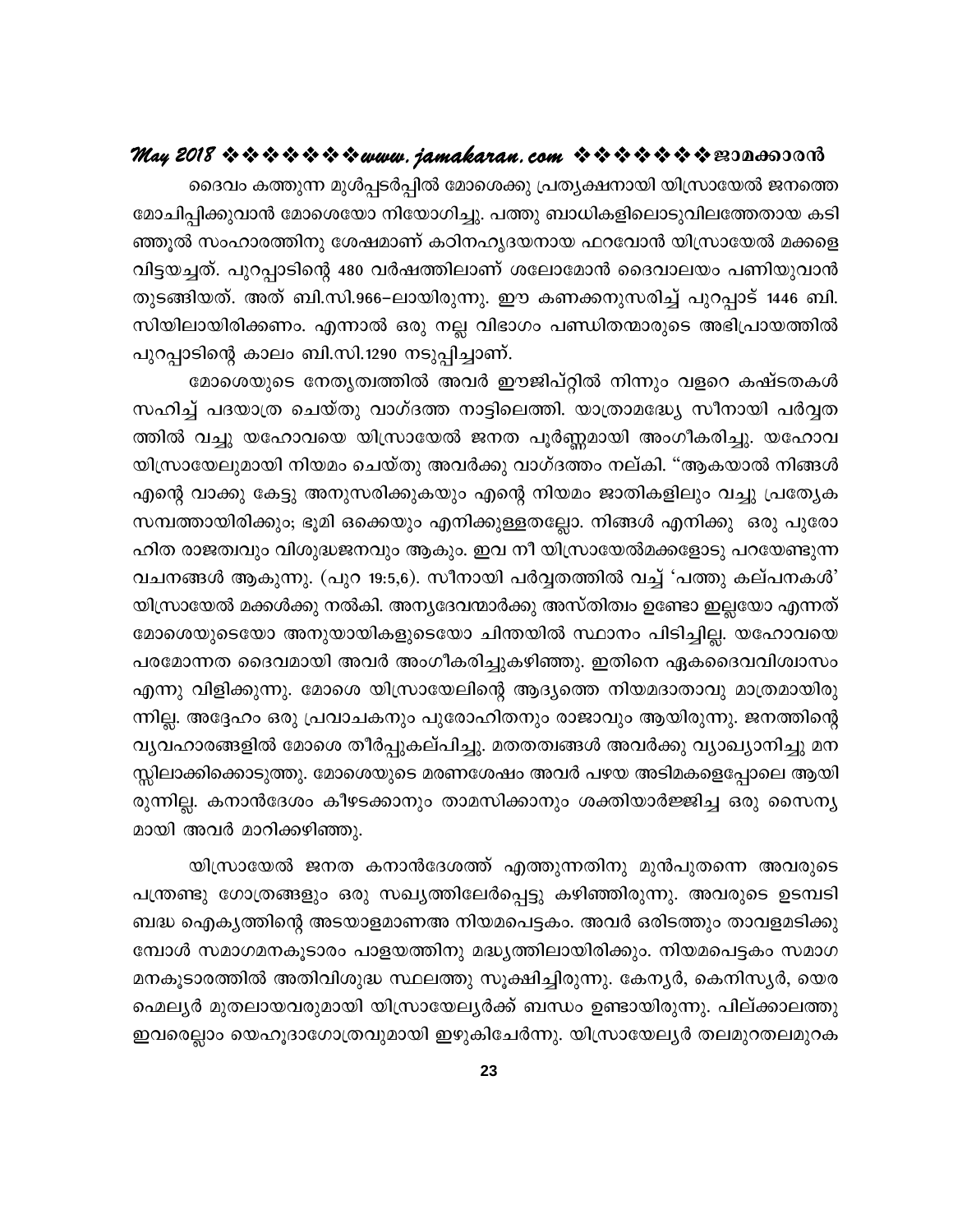ളായി അമാലേകൃരുമായി ശത്രുതയിലാണ്. ഒരിടത്തു സ്ഥരമായി താമസിച്ച് കൃഷി ചെയ്തു ജീവിക്കുന്ന കനാനൃരോടുള്ള സഖ്യതയും നാടോടികളായ ഇടന്മാരോടുള്ള സഖ്യതയും തമ്മിൽ വ്യത്യാസമുണ്ട്. കനാന്യരുടെ കാമപൂരിതമായ അനുഷ്ഠാനങ്ങ ളോടു കൂടിയ പ്രകൃതിപൂജ യഹോവയുടെ ആരാധനയ്ക്കു എതിരാണ്.

മരുഭൂമിപ്രയാണകാലത്തു കാദേശ്ബർന്നേയ ആയിരുന്നു അവരുടെ കേന്ദ്രം. ആ പ്രദേശം അവരുടെ വിശുദ്ധമന്ദിര സ്ഥാനവും പരാതികൾ കേട്ട് വിധി കല്പിക്കുന്ന സ്ഥലവും ആയിരുന്നു. അവർ കാദേശ് ബർന്നേയയിൽ നിന്നും യാത്ര തിരിച്ചപ്പോൾ അവരിൽ കുറച്ചുപേർ വടക്കു മധ്യനെഗീവിലേക്കു കടന്നു. എന്നാൽ അധികം പേരും ചാവുകടലിന്റെ തെക്കു കിഴക്കു ഭാഗത്തേക്കു ഏദോമ്യർ, അമോന്യർ, മോവാബ്യർ എന്നി വരുടെ അതിലൂടെ കടന്നുപോയി. അകലെ വടക്കു അമോര്യ രാജാക്കന്മാരായ സീഹോ ന്റെയും ഓഗിന്റെയും സാമ്രാജ്യങ്ങൾ സ്ഥിതി ചെയ്തിരുന്നു. സീഹോനും ഓഗും യിസ്രാ യേല്യരെ എതിർത്തു. എന്നാൽ യിസ്രായേല്യർ അവരെ തോല്പിച്ചു അവരുടെ പ്രദേശ ങ്ങൾ പിടിച്ചെടുത്തു. ഈ പ്രദേശങ്ങൾ പില്ക്കാലത്തു രൂബേൻ, ഗാദ്, പൂർവ്വ മനശ്ശേ എന്നീ പേരുകളിലറിയപ്പെട്ടു. യോർദ്ദാൻ കടക്കുന്നതിനു മുമ്പുതന്നെ യിസ്രായേല്യ സമൂ ഹത്തിലൊരു ഭാഗം കർഷകരായി മാറിക്കഴിഞ്ഞു. (സംഖ്യാ 32). ശേഷിച്ച ഗോത്രങ്ങൾക്കു പശ്ചിമകനാൻ വിഭജിച്ചു നല്കാനുള്ള ക്രമീകരണം മോശെ ചെയ്തു. (സംഖ്യാ 33–34). ഇക്കാലത്തു യിസ്രായേലിനെ ശപിക്കാൻ ബിലെയാമിനെ കൊണ്ടുവന്നപ്പോൾ ബിലെയാം യിസ്രായേലിനെ അനുഗ്രഹിക്കുകയും മശീഹയുടെ ആഗമനത്തെ മുന്നറിയിക്കുകയും ചെയ്തു. "ഞാൻ അവനെ കാണും, ഇപ്പോൾ അല്ലതാനും; ഞാൻ അവനെ ദർശിക്കും, അടുത്തല്ലതാനും. യാക്കോബിൽ നിന്നും ഒരു നക്ഷത്രം ഉദിക്കും; യിസ്രായേലിൽ നിന്നു ഒരു ചെങ്കോൽ ഉയരും. അതു മോവാബിന്റെ പാർശ്വങ്ങളെയെല്ലാം തകർക്കയും തുമുല പുത്രന്മാരെ ഒക്കെയും സംഹരിക്കുകയും ചെയ്യും." (സംഖ്യാ 24:17). അനന്തരം മോശെ തന്റെ പിൻഗാമിയായി യോശുവയെ അഭിഷേകം ചെയ്തു. (സംഖ്യാ 27:33). നെബോ പർവ്വതത്തിൽ പിസ്ഗാ മുകളിൽ കയറി വാഗ്ദത്തദേശം കണ്ടശേഷം മോശെ മരിച്ചു. യഹോവ അവനെ അടക്കി. (ആവ 34:5,6).

#### കനാൻ ആക്രമണം

യിസ്രായേല്യർ യോർദ്ദാൻ കടന്നതിനുശേഷം യെരീഹോമതിൽ നശിപ്പിക്കുകയും പിടിച്ചെടുക്കുകയും ചെയ്തു. അതിനുശേഷം അവർ ആ പ്രദേശത്തിന്റെ ഹൃദയഭാഗ ത്തേക്കു ചെന്നു. കോട്ടകൾ ഓരോന്നായി അവരുടെ മുമ്പിൽ വീണു. ഈജിപ്റ്റ് കനാ ന്യരെ സഹായിക്കുവാനുള്ള ഒരു നിലയിലായിരുന്നില്ല. പടിഞ്ഞാറെ തീരത്തുള്ള ഒരു റോഡു മാത്രമെ ഈജിപ്റ്റിന്റെ നിയന്ത്രണത്തിൽ ഉണ്ടായിരുന്നുള്ളൂ. മാത്രവുമില്ല, ഫെലി സ്തൃർ ഈ പ്രദേശത്തു ഈജിപ്ഷൃൻ ശക്ക്തിയുടെ വളർച്ചയ്ക്കു വിഘ്നമായി നില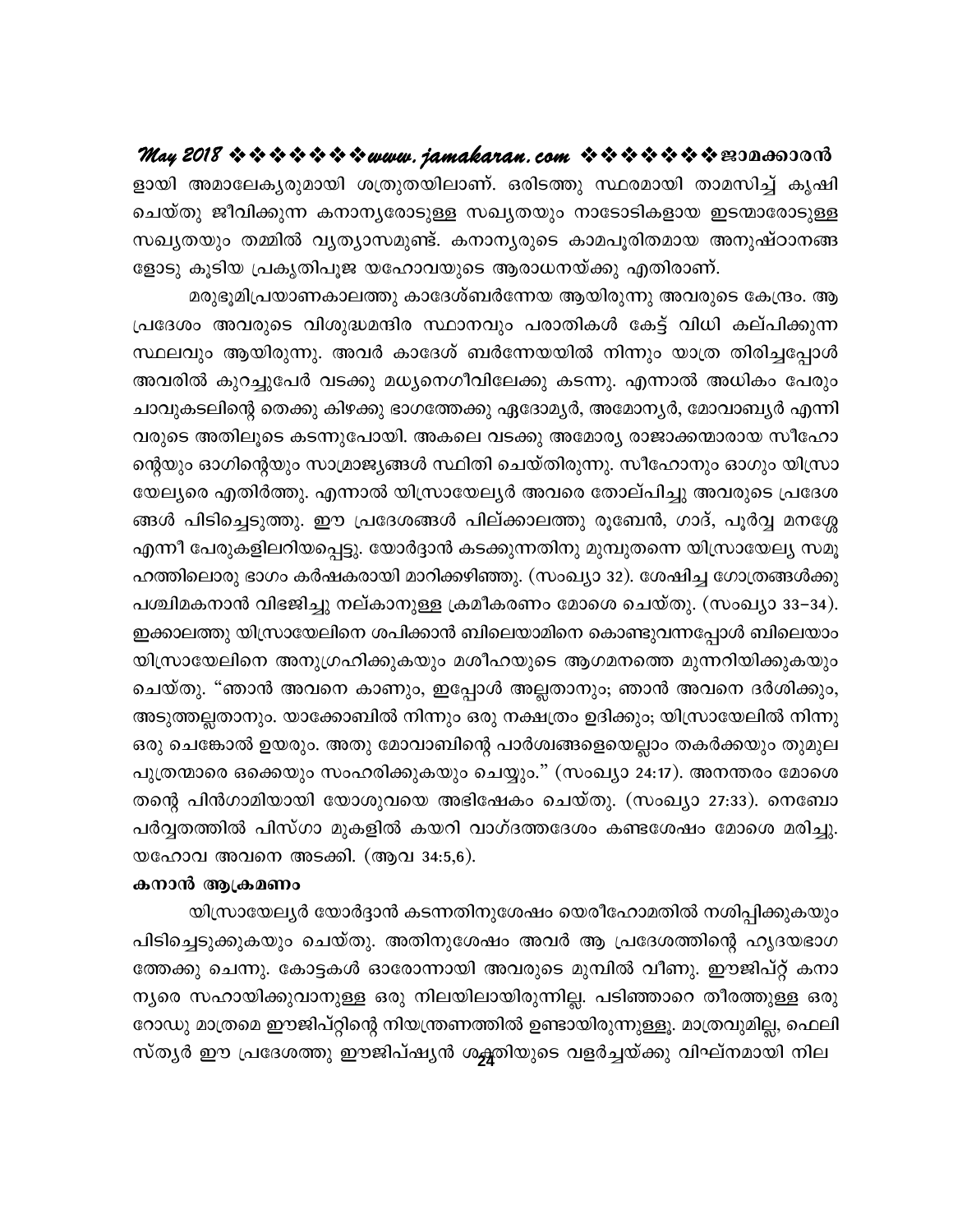## കൊണ്ടു. ദക്ഷിണഭാഗത്തു ഗിബെയോൻ കീഴടങ്ങുകയും തന്ത്രപൂർവ്വം നാശം ഒഴിവാ ക്കുകയും ചെയ്തു. (യോശുവ 9:15). ഇതിൽ പ്രകോപിതരായ അഞ്ചു രാജാക്കന്മാർ യെരുശലേം രാജാവിന്റെ നേതൃത്വത്തിൽ യിസ്രായേല്യരുടെ തെക്കു ഭാഗത്തേക്കുള്ള നീക്കത്തെ തടഞ്ഞു. തെക്കുള്ള ഗിബെയോന്യരും ഹിവ്യരും യിസ്രായേല്യർക്കു കീഴട ങ്ങിയിരുന്നു. യിസ്രായേല്യർ ഈ അഞ്ചുപേരടങ്ങുന്ന സഖ്യത്തെ ബേത്ത്–ഹോരെനിൽ വച്ചു തോല്പിക്കുകയും തെക്കു ഭാഗത്തേക്കുള്ള പാത ആക്രമണകാരികൾക്കായി തുറന്നു കൊടുക്കുകയും ചെയ്തു. കനാനൃരുടെ തേർപ്പട ഇവരെ തടഞ്ഞുവെങ്കിലും അവർ വേഗം മധ്യദക്ഷിണ മലമ്പ്രദേശങ്ങളും ജെസ്രീൽ സമഭൂമിക്കു വടക്കുള്ള ഗലീലാ പ്രദേശങ്ങളും കീഴടക്കി. യിസ്രായേലിൽ മെഡിറ്ററേനിയൻ മുതൽ യോർദ്ദാൻ വരെയുള്ള കോട്ടകൾ വടക്കുഭാഗത്തു താമസിച്ചിരുന്ന യിസ്രായേല്യ ഗോത്രങ്ങളെ മദ്ധ്യ കനാനിലെ ഗോത്രക്കാരിൽ നിന്നും ഒറ്റപ്പെടുത്തിക്കളഞ്ഞു. ഇരുനൂറു വർഷങ്ങളായി കാനാനൃരുടെ അധികാരത്തിലിരുന്ന യെഹൂദയെ യെരുശലേം കോട്ട കെട്ടി മധ്യഭാഗത്തുള്ള ഗോത്ര ക്കാരിൽ നിന്നും അകറ്റി. യിസ്രായേലിലെ പട്ടാളമേധാവികൾക്കെതിരെ വടക്കും മധ്യ ഭാഗത്തുള്ളതുമായ ഗോത്രക്കാർ തിരിഞ്ഞു. അവിടെ യുദ്ധം ഉണ്ടായി. പെട്ടെന്നു ഒരു കൊടുങ്കാറ്റടിച്ചു ജലം പൊങ്ങിയതു കൊണ്ട് കനാനൃരുടെ രഥപ്പടയ്ക്കു യുദ്ധം ചെയ്യാ നായില്ല. അങ്ങനെ യിസ്രായേല്യർ കീശോൻ യുദ്ധത്തിൽ വിജയം കൈവരിച്ചു. വടക്കും മധ്യഭാഗത്തും ഉള്ള ഗോത്രങ്ങൾക്കും വീണ്ടും വെല്ലുവിളികൾ നേരിടേണ്ടതായി വന്നു. എന്നാൽ യെഹൂദ മറ്റുള്ള ഗോത്രങ്ങളിൽ നിന്നും അകന്നു കിടന്നതുകൊണ്ട് അവരെ ഇതൊന്നും ബാധിച്ചില്ല.

#### ന്യായാധിപന്മാർ

കനാന്യരെ പൂർണ്ണമായി നീക്കിക്കളയണം എന്നു യഹോവ യിസ്രായേല്യരോടു കല്പിച്ചിരുന്നു. (ആവ 7:2). അതനുസരിച്ചു യെഹൂദാമക്കൾ യെരുശലേമിനോടു യുദ്ധം ചെയ്തു നഗരം തീയിട്ടു ചുട്ടുകളഞ്ഞു. (ന്യായാ 1:8). എഫ്രയീമും പശ്ചിമ മനശ്ശെയും ബെഥേലിനെ നശിപ്പിച്ചു. (ന്യായാ 1:25). യിസ്രായേല്യർ കനാന്യരെ ഒഴിപ്പിക്കാതെ തങ്ങ ളുടെ ഇടയിൽ പാർക്കാൻ അനുവദിച്ചു. തത്ഫലമായി യിസ്രായേലിനു പരാജയം നേരിട്ടു തുടങ്ങി. ദാന്യരെ അമോര്യർ താഴ്വരയിലേക്കിറങ്ങാൻ സമ്മതിക്കാതെ മലനാട്ടിൽ ഒതു ങ്ങിക്കളഞ്ഞു. (ന്യായ 1:27–34). യഹോവയെ വിട്ടകന്നു അന്യദൈവങ്ങളെ സേവിച്ച യിസ്രായേൽ ജനത്തെ ജാതികൾ ഞെരുക്കി; കവർച്ചക്കാർ അവരെ കൊള്ളയടിച്ചു. ഈ ഘട്ടത്തിൽ അവരെ രക്ഷിപ്പാൻ ദൈവം ന്യായാധിപന്മാരെ എഴുന്നേല്പിച്ചു. പതിനാലു ന്യായാധിപന്മാരുടെ കാലം (ന്യായാധിപന്മാരിൽ പന്ത്രണ്ടും 1 ശമുവേലിൽ ഏലിയും ശമുവേലും) യിസ്രായേലിന്റെ പിന്മാറ്റത്തിന്റെ പുനഃസ്ഥാപനത്തിന്റെ കാലമായിരുന്നു.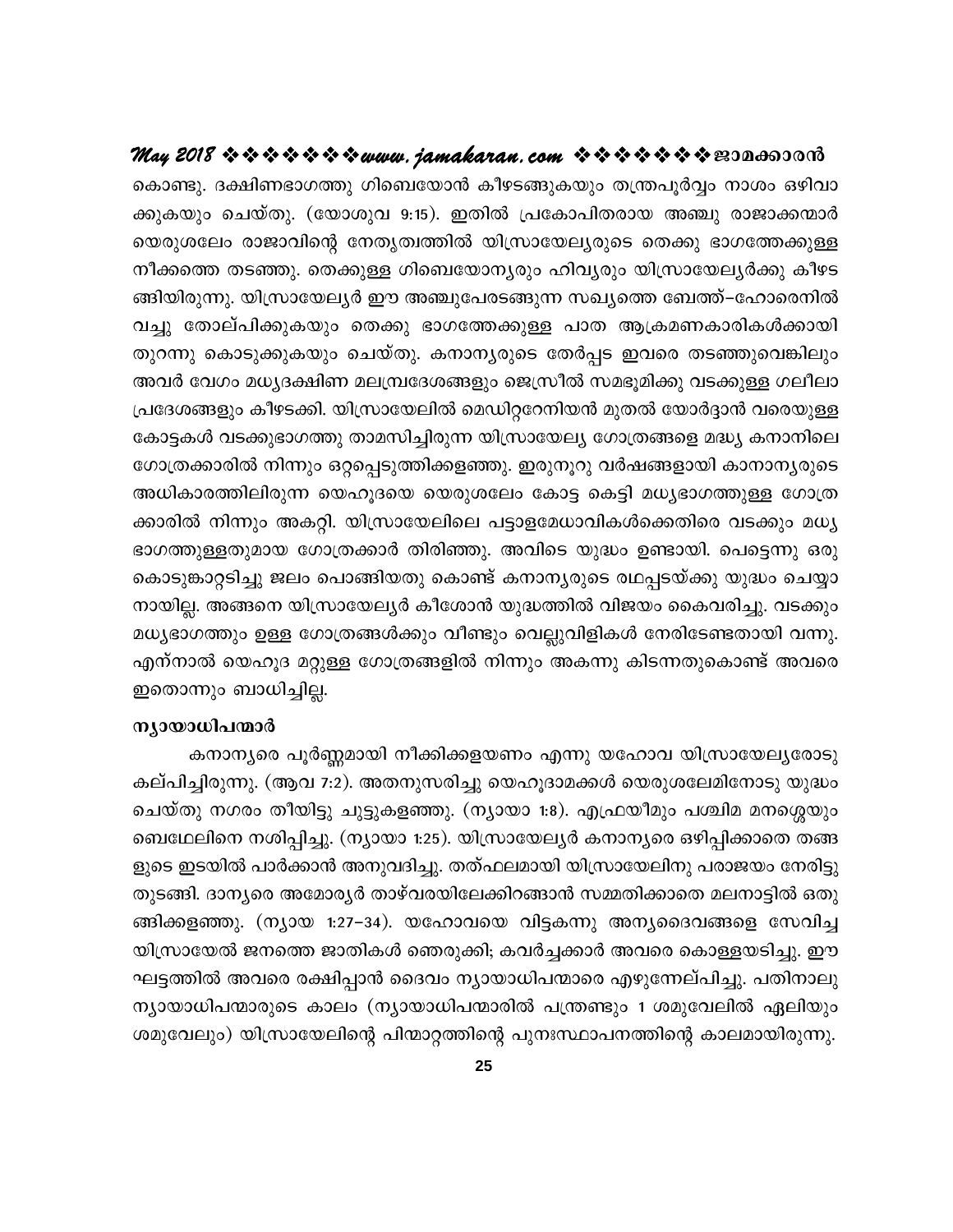## **May 2018 www.jamakaran.com Pma¡mc³**

ന്യായാധിപന്മാരുടെ കാലത്ത് യിസ്രായേലിനെ ഞെരുക്കുകയും പീഡിപ്പിക്കുകയും sNbvX PmXn -IÄ At\ -I-am-Wv. ]e -kvXo\p hS-¡pÅ lnXy-cpw, sX¡pÅ an{k bo-aycpw bn{km-tb a¡sf IjvS-s¸-Sp-¯n. bn{km-tb -en -\p-mb BZy-]o-U\w saskm-s]m-t¯m-ay-bnse cmPm-hmb Iqi³cn -im-Y -bo-an \n¶m-bn -cp-¶p. HXv\n - ്ന്യായാധപ്രമാരുടെ കാലത്ത യന്രായേലിനെ ഞെരുക്കുകയും പിഡിപ്പിക്കുകയും<br>ചെയ്ത ജാതികൾ അനേകമാണ്. പലസ്തീനു വടക്കുള്ള ഹിത്യരും, തെക്കുള്ള മിസ്ര<br>യീമ്യരും യിസ്രായേൽ മക്കളെ കഷ്ടപ്പെടുത്തി. യിസ്രായേലിനുണ്ടായ ആദ്യപീഡനം<br>മെസൊപൊത്തോമ്യയില ചെയത ജാതികശ അനേകമാണ. പലസതിനു വടക്കുള്ള ഹിത്യരും, തെക്കുള്ള മിസ്ര<br>യീമ്യരും യിസ്രായേൽ മക്കളെ കഷ്ടപ്പെടുത്തി. യിസ്രായേലിനുണ്ടായ ആദ്യപീഡനം<br>മെസൊപൊത്തോമ്യയിലെ രാജാവായ കൂശൻരിശാഥയീമിൽ നിന്നായിരുന്നു. ഒത്നി<br>യേൽ കൂശൻ രിശാഥായീമിനെ ത യിമൃരും യിസ്രായേരാ മക്കളെ കഷടപ്പെടുത്തി. യിസ്രായേലിനുണ്ടായ ആദ്യപിഡനം<br>മെസൊപൊത്തോമൃയിലെ രാജാവായ കൂശൻരിശാഥയീമിൽ നിന്നായിരുന്നു. ഒത്നി<br>യേൽ കൂശൻ രിശാഥായീമിനെ തോല്പിച്ചു. തുടർന്നു നാല്പതു വർഷം ദേശത്തിനു<br>സ്വസ്ഥത ലഭിച്ചു. (നൃായാ ഖസൊപൊത്തോമൃയലെ രാജാവായ കൂശനരത്താഥയമിതര നന്നായരുന്നു. ഒരുന<br>യേൽ കൂശൻ രിശാഥായീമിനെ തോല്പിച്ചു. തുടർന്നു നാല്പതു വർഷം ദേശത്തിനു<br>സ്വസ്ഥത ലഭിച്ചു. (ന്യായാ 3:8-11). മോവാബു രാജാവായ എഗ്ലോനെ യിസ്രായേല്യർ<br>പതിനെട്ടു വർഷം സേവിച്ചു. ഏഹ

കൂശന രിശാഥായിമിനെ തോലപിച്ചു. തുടരന്നു നാലപതു വരഷം ദേശത്തിനു<br>രെ ലഭിച്ചു. (ന്യായാ 3:8–11). മോവാബു രാജാവായ എഗ്ലോനെ യിസ്രായേല്യർ<br>നട്ടു വർഷം സേവിച്ചു. ഏഹൂദ് മോവാബ്യരിൽ നിന്നും യിസ്രായേലിനെ മോചി<br>തുടർന്നു ദേശത്തിനു എൺപതു വർഷം സ് ച്ചു. അവരിൽ നിന്ന് യിസ്രായേലിനെ രക്ഷിച്ചതു ഗിദെയോനായിരുന്നു. (ന്യായാ 6:1–8:35). പതിനെട്ടു വര്ഷം സേവിച്ചു. ഏഹൂദ മോവാബൃത്ത നിന്നും യിസ്രായേലിനെ മോചി<br>പ്പിച്ചു. തുടർന്നു ദേശത്തിനു എൺപതു വർഷം സ്വസ്ഥ ലഭിച്ചു. (നൃായാ 3:12–30).<br>സഞ്ചാരജാതികളായ മിദ്യാനൃരും അമാലേകൃരും യിസ്രായേലിനെ കൊള്ളയടി<br>ച്ചു. അവരിൽ നിന്ന് യി പ്പച്ചു. തുടരന്നു ദേശത്തനു എണ്ടപതു വര്ഷാ സിസ്ഥ ലഭിച്ചു. (നൃായാ 3:12–30).<br>സഞ്ചാരജാതികളായ മിദ്യാന്യരും അമാലേകൃരും യിസ്രായേലിനെ കൊള്ളയടി<br>ച്ചു. അവരിൽ നിന്ന് യിസ്രായേലിനെ രക്ഷിച്ചതു ഗിദെയോനായിരുന്നു. (നൃായാ 6:1–8:35).<br>ഗിദെയോന് ് സഞ്ചാരജാതികളായ മിദ്യാന്യരും അമാലേക്യരും യിസ്രായേലിനെ കൊള്ളയടി<br>ച്ചു. അവരിൽ നിന്ന് യിസ്രായേലിനെ രക്ഷിച്ചതു ഗിദെയോനായിരുന്നു. (ന്യായാ 6:1–8:35).<br>ഗിദെയോന്റെ മകനായ അബീമെലേക്കു യിസ്രായേലിൽ രാജാവാകാൻ ശ്രമം നടത്തി.<br>തുടർന്നുണ്ടാ ച്ചു. അവരരം നന്ന യസ്രായേലിനെ രക്ഷിച്ചതു ഗ്വദെയോനായരുന്നു. (ന്യായാ 6:1–8:35).<br>ഗിദെയോന്റെ മകനായ അബീമെലേക്കു യിസ്രായേലിൽ രാജാവാകാൻ ശ്രമം നടത്തി.<br>തുടർന്നുണ്ടായ കുഴപ്പത്തിൽ നിന്നു മോചനം നല്കിയതു തോലയും യായീരും ആയി<br>രുന്നു. യിസ ഗങ്ങയോന്റെ മകനായ അബ്വമെലേക്കു യിസ്രായേലിരാ രാജാവാകാന ശ്രമം നടത്തി.<br>തുടർന്നുണ്ടായ കുഴപ്പത്തിൽ നിന്നു മോചനം നല്കിയതു തോലയും യായീരും ആയി<br>രുന്നു. യിസ്രായേൽമക്കൾ യഹോവയ്ക്കു അനിഷ്ടമായതു പ്രവർത്തിച്ചു. ദൈവം<br>അവരെ ഫെലിസ്തൃരു തുടരന്നുണ്ടായ കുഴപ്പത്തിരം നിന്നു മോചനം നലകിയ<br>രുന്നു. യിസ്രായേൽമക്കൾ യഹോവയ്ക്കു അനിഷ്ട<br>അവരെ ഫെലിസ്തൃരുടെയും അമ്മോനൃരുടെയും ക<br>കിഴക്കും ഫെലിസ്തൃര് പടിഞ്ഞാറും ഉള്ളവരായിരുന്ന<br>നിന്നും യിസ്രായേല്വനെ വിടുവിച്ചു.<br>ഞ്ഞാറു ഭാഗത്തു ന യിസ്രായേരാമക്കശ യഹോവയക്കു അനിഷടമായതു പ്രവരത്തിച്ചു. ദൈവം<br>? ഫെലിസ്തൃരുടെയും അമ്മോനൃരുടെയും കയ്യിൽ ഏല്പിച്ചു. അമ്മോനൃർ<br>ും ഫെലിസ്തൃർ പടിഞ്ഞാറും ഉള്ളവരായിരുന്നു. യിഫ്താഹ് അമ്മോനൃരിൽ<br>› യിസ്രായേല്യ സ്വാതന്ത്ര്യത്തിനു കഠിനമായ എത

അവരെ ഫെലിസ്തൃരുടെയും അമ്മോനൃരുടെയും കയ്യരം ഏലപിച്ചു. അമ്മോനൃര<br>കിഴക്കും ഫെലിസ്തൃർ പടിഞ്ഞാറും ഉള്ളവരായിരുന്നു. യിഫ്താഹ് അമ്മോനൃരിൽ<br>നിന്നും യിസ്രായേലിനെ വിടുവിച്ചു.<br>തിന്നും യിസ്രായേല്യ സ്വാതന്ത്ര്യത്തിനു കഠിനമായ എതിർപ്പു നേര കിഴക്കും ഫെലിസതൃര പടിഞ്ഞാറും ഉള്ളവരായിരുന്നു. യിഫ്താഹ അമ്മോനൃരിരു<br>നിന്നും യിസ്രായേലിനെ വിടുവിച്ചു.<br>- യിസ്രായേല്യ സ്വാതന്ത്ര്യത്തിനു കഠിനമായ എതിർപ്പു നേരിടേണ്ടി വന്നതു പടി<br>ഞ്ഞാറു ഭാഗത്തു നിന്നായിരുന്നു. യിസ്രായേല്യർ യോർദ്ദ ambn I\msâ ]Sn -ªms\ Xoc¯p Xma-k -ap-d-¸n -¡p-Ibpw A©v \K-c -cm-jv{S-§Ä ്യിസ്രായേല്യ സ്വാതന്ത്ര്യത്തിനു കഠിനമായ എതിരപ്പു നേരിടേണ്ടി വന്നതു പടി<br>ഞ്ഞാറു ഭാഗത്തു നിന്നായിരുന്നു. യിസ്രായേല്യർ യോർദ്ദാൻ കടന്നു വളരെക്കാലം കഴി<br>യുന്നതിനു മുൻപ് ഏജിയൻ ദ്വീപിൽ നിന്നും തീരദേശത്തു നിന്നും സമുദ്രജനത കൂട്ട<br>മാ ഞ്ഞാറു ഭാഗത്തു നിന്നായരുന്നു. യിസ്രായേല്യര യോരദ്ദാര കടന്നു വളരെക്കാലം കഴി<br>യുന്നതിനു മുൻപ് ഏജിയൻ ദിീപിൽ നിന്നും തീരദേശത്തു നിന്നും സമുദ്രജനത കൂട്ട<br>മായി കനാന്റെ പടിഞ്ഞാനെ തീരത്തു താമസമുറപ്പിക്കുകയും അഞ്ച് നഗരരാഷ്ട്രങ്ങൾ<br>രൂപ യുന്നതിനു മുൻപ ഏജിയൻ ദിവിൽ നിന്നും തിരദേശത്തു നിന്നും സമുദ്രജനത കൂട്ട<br>മായി കനാന്റെ പടിഞ്ഞാനെ തീരത്തു താമസമുറപ്പിക്കുകയും അഞ്ച് നഗരരാഷ്ട്രങ്ങൾ<br>രൂപീകരിക്കുകയും ചെയ്തു. അവ അസ്തോദ്, അസ്ക്കലോൻ, എക്രോൻ, ഗസ്സ, ഗത്ത്<br>എന്നിവയായിരു മായി കനാന്റെ പടിഞ്ഞാനെ തിരത്തു താമസമുറപ്പിക്കുകയും അഞ്ച നഗരരാഷ്ട്രങ്ങൾ<br>രൂപീകരിക്കുകയും ചെയ്തു. അവ അസ്തോദ്, അസ്ക്കലോൻ, എക്രോൻ, ഗസ്സ, ഗത്ത്<br>എന്നിവയായിരുന്നു. ഈ ഫെലിസ്തൃർ കനാനൃരുമായി വിവാഹത്തിലേർപ്പെടുകയും<br>ഭാഷയിലും മതത്തിലു രൂപക്രരിക്കുകയും ചെയതു. അവ അസരോദ, അസക്കലോന, എക്രോന, ഗസ്സ, ഗത്ത<br>എന്നിവയായിരുന്നു. ഈ ഫെലിസ്തൃർ കനാനൃരുമായി വിവാഹത്തിലേർപ്പെടുകയും<br>ഭാഷയിലും മതത്തിലും അവർ പെട്ടെന്നു കനാനൃരാവുകയും ചെയ്തു. എന്നാൽ<br>രാഷ്ട്രീയ സൈനിക കാരൃങ്ങള എന്നവയായതുന്നു. ഈ ഫെലസത്യര് കനാന്യരുമായി വിവാഹത്തിലേരപ്പെടുകയും<br>ഭാഷയിലും മതത്തിലും അവർ പെട്ടെന്നു കനാന്യരാവുകയും ചെയ്തു. എന്നാൽ<br>രാഷ്ട്രീയ സൈനിക കാര്യങ്ങളിലും മറ്റും അവർ തങ്ങളുടെ മാതൃരാജ്യത്തിന്റെ നിയമ<br>ങ്ങളെ പിൻതുടർന്നു. പ ഭാഷയിലും മതത്തിലും അവർ പെട്ടെന്നു കനാന്യരാവുകയും ചെയ്തു. എന്നാൽ<br>രാഷ്ട്രീയ സൈനിക കാര്യങ്ങളിലും മറ്റും അവർ തങ്ങളുടെ മാതൃരാജ്യത്തിന്റെ നിയമ<br>ങ്ങളെ പിൻതുടർന്നു. പഞ്ചനഗരത്തിൽ അധികാരം സ്ഥാപിച്ചു കഴിഞ്ഞശേഷം അവർ<br>തങ്ങളുടെ അധികാരം യ ിയ സൈനിക കാരൃങ്ങളിലും മറ്റും അവര തങ്ങളുടെ മാതൃരാജൃത്തിന്റെ നിയമ<br>പിൻതുടർന്നു. പഞ്ചനഗരത്തിൽ അധികാരം സ്ഥാപിച്ചു കഴിഞ്ഞശേഷം അവർ<br>ുടെ അധികാരം യിസ്രായേലിന്റെ കൈവശത്തുള്ള പ്രദേശത്തു കൂടെ വ്യാപിപ്പി<br>ൻ ശ്രമിച്ചു. യിസ്രായേലൃർ സൈനിക

ങ്ങളെ പിന്തുടരന്നു. പഞ്ചനഗരത്തിരാ അധികാരാ സ്ഥാപിച്ചു കഴിഞ്ഞശേഷാ അവര<br>തങ്ങളുടെ അധികാരാ യിസ്രായേലിന്റെ കൈവശത്തുള്ള പ്രദേശത്തു കൂടെ വ്യാപിപ്പി<br>ക്കുവാൻ ശ്രമിച്ചു. യിസ്രായേല്യർ സൈനിക ബലത്തിൽ പിന്നോക്കമായിരുന്നു.<br>\_\_\_\_\_\_\_\_\_\_\_\_\_\_\_ ങ്ങൾ ഉപയോഗിക്കുമ്പോൾ ഫെലിസ്തൃർ പറയുമായിരുന്നു 'നിങ്ങൾ ഞങ്ങളുടെ കൊല്ല ക്കുവാന ശ്രമിച്ചു. യിസ്രായേല്യര് സൈനിക് ബലര്തിര് പിന്നോക്കമായിരുന്നു.<br>• ഫെലിസ്ത്യർക്ക് ഇരുമ്പായുധങ്ങൾ നിർമ്മിക്കാനറിയാമായിരുന്നു. അത് അവ<br>രുടെ കുത്തകയായി നിലനിന്നു. യിസ്രായേല്യർ കൃഷി ചെയ്യുന്നതിനു ഇരുമ്പായുധ<br>ങ്ങൾ ഉപയോഗിക്ക ന്മാരുടെ അടുക്കൽ ആയുധങ്ങൾ മൂർച്ച കൂട്ടാനായി വരേണ്ടിവരും. യിസ്രായേല്യർക്കു<br>ആയുധങ്ങൾ മൂർച്ചകൂട്ടാനറിഞ്ഞുകൂടായിരുന്നു.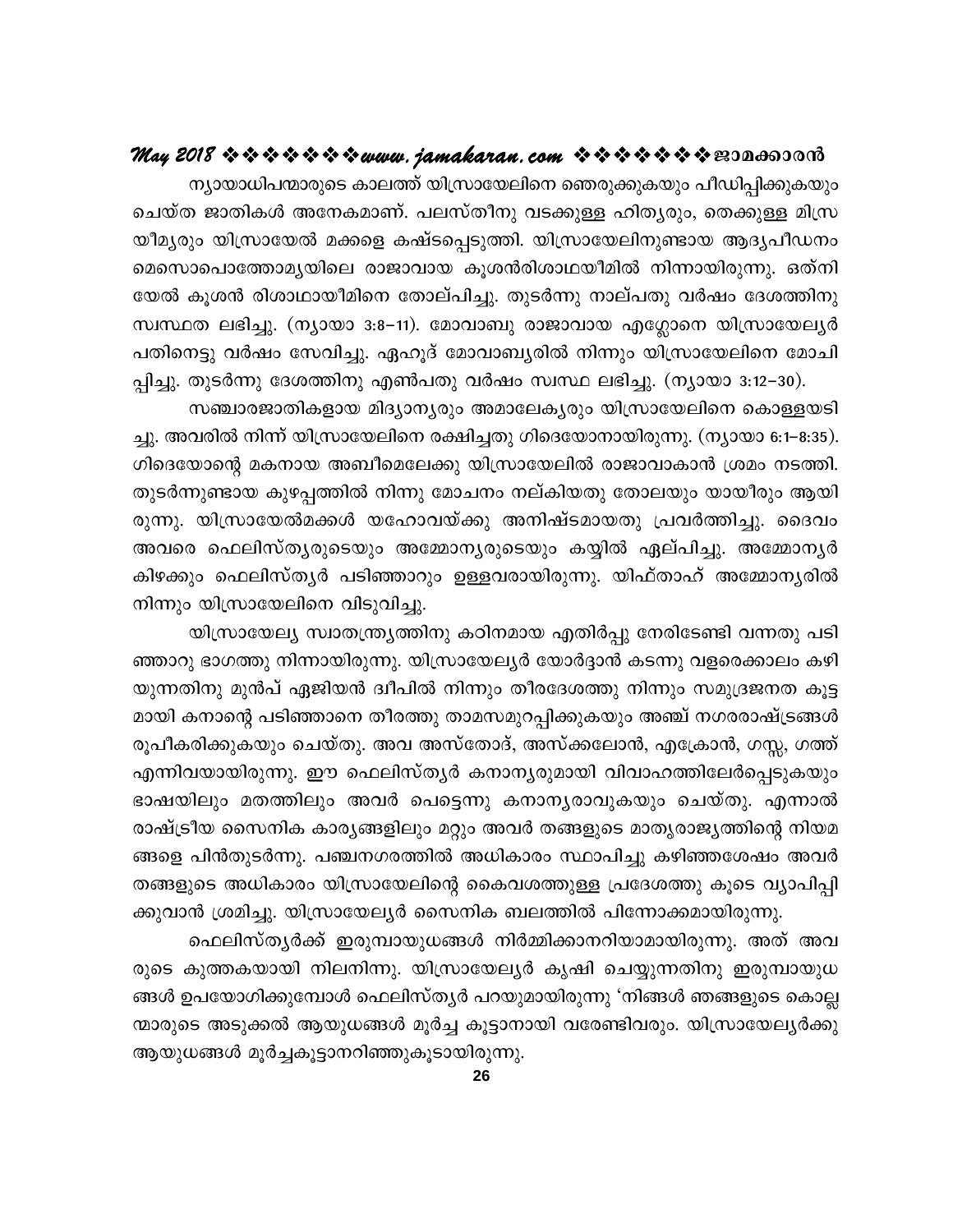ജെസ്രീയൽ മുതൽ യോർദ്ദാൻ വരെ ഫെലിസ്തൃർ തങ്ങളുടെ സാമ്രാജ്യം വിക സിപ്പിച്ചു. അവരുടെ അധികാരം യിസ്രായേല്യരുടെ അസ്തിത്വത്തിനു ഭീഷണിയായിരു ന്നില്ലെങ്കിലും അവരുടെ ദേശീയതയെ ബാധിച്ചു. എഫ്രയീമിലെ ശീലോവിലായിരുന്നു വിശുദ്ധമന്ദിരം. അവിടെ നിയമപെട്ടകം സൂക്ഷിച്ചിരുന്നു. അഹരോന്റെ വംശാവലിയിൽപ്പെ ട്ടവർ ഇവിടെ പൗരോഹിത്യ ശുശ്രൂഷ നിർവ്വഹിച്ചിരുന്നു. ഫെലിസ്ത്യരോടു യുദ്ധം ഉണ്ടാ യപ്പോൾ യിസ്രായേല്യർ വിജയത്തിനായി നിയമപ്പെട്ടകം കൊണ്ടുവന്നു. ഈ യുദ്ധത്തിൽ ഏലിയും പുത്രന്മാരും മരിച്ചു. നിയമപ്പെട്ടകം ഫെലിസ്തൃർ പിടിച്ചെടുക്കുകയും ശീലോവും വിശുദ്ധമന്ദിരവും നശിപ്പിക്കുകയും ചെയ്തു. പൗരോഹിത്യം തുടച്ചു നീക്ക പ്പെട്ടു. യിസ്രായേൽ ഗോത്രങ്ങളെ ഒരുമിച്ചു നിറുത്തിയിരുന്ന ദൃശൃബന്ധങ്ങളെല്ലാം അപ്ര തൃക്ഷമായി; അതോടൊപ്പം അവരുടെ രാഷ്ട്രീയ ഐകൃവും. എന്നാൽ യിസ്രായേലിന്റെ ഏറ്റവും വലിയ നായകനായ ശമുവേലിന്റെ ഇടപെടൽ മൂലം അവരുടെ രാഷ്ട്രീയ ഐക്യം കൂടുതൽ കരുത്തുറ്റതായിത്തീർന്നു. മോശെയപ്പോലെ ശമുവേലും ഒരു പ്രവാ ചകനും പുരോഹിതനും ന്യായാധിപനുമായിരുന്നു. അദ്ദേഹം യിസ്രായേൽ ജനത്തെ യഹോവയോടടുപ്പിച്ചു. ഏബനേസെറിൽ വച്ചു നടന്ന രണ്ടാമത്തെ യുദ്ധത്തിൽ ശമു വേൽ പ്രവാചകൻ ഫെലിസ്ത്യരെ നിശ്ശേഷം പരാജയപ്പെടുത്തി. (1 ശമു 7:6–13). അന ന്തരം ശമുവേൽ പ്രവാചകൻ ന്യായാധിപന്റെ അധികാരങ്ങൾ പലതും അഴിമതിക്കാ രായ പുത്രന്മാർക്കു നല്കി. (1 ശമു 8:3). വീണ്ടും ഫെലിസ്തൃർ ക്രൂരന്മാരായി രംഗപ്ര വേശം ചെയ്തു. അവർ അസംഘടിതരായ യിസ്രായേൽ ജനത്തെ കീഴടക്കാൻ ശ്രമിച്ചു. ഐകൃയിസ്രായേൽ

ശമുവേൽ പ്രവാചകൻ വൃദ്ധനായപ്പോൾ അനന്തരാവകാശിയെക്കുറിച്ചുള്ള പ്രശ്ന മുയർന്നു. ജനം ഒരു രാജാവിനെ ആവശ്യപ്പെട്ടു. തങ്ങളുടെ യുദ്ധം ചെയ്യേണ്ടതിനു മറ്റു ജാതികൾക്കുള്ളതുപോലെ ഒരു രാജാവിനെ അവർ ആവശ്യപ്പെട്ടു. (1 ശമു 8:5,20). ബെന്യാ മീൻ ഗോത്രത്തിലെ ശൗലിനെ രാജാവായി അഭിഷേഖം ചെയ്യുവാൻ യഹോവ ശമുവേ ലിനെ അധികാരപ്പെടുത്തി. (1 ശമു 8:22, 10:10). ശൗലിന്റെ രാജത്വസ്ഥീരീകരണത്തിനു മൂന്നു ഘട്ടങ്ങളുണ്ടായിരുന്നു.

- 1. ശമുവേൽ പ്രവാചകൻ സ്വകാര്യമായി ശൗലിനെ അഭിഷേകം ചെയ്യുകയും ദൈവ ത്തിന്റെ ആത്മാവു അവന്റെമേൽ വരികയും ചെയ്തു. (10:10).
- 2. മിസ്പയിൽ വച്ചു ശൗലിനെ പരസ്യമായി തിരഞ്ഞെടുത്തു. (10:24).
- 3. അമ്മോന്യരുടെ ആക്രമണത്തിൽ നിന്നും യാബേശ് ഗിലെയാദിനെ മോചിപ്പിച്ചതി നുശേഷം ഗില്ഗാലിൽ വച്ചു ശൗലിന്റെ രാജത്വം പൊതുജന സമക്ഷം സ്ഥീരികരി ക്കപ്പെട്ടു.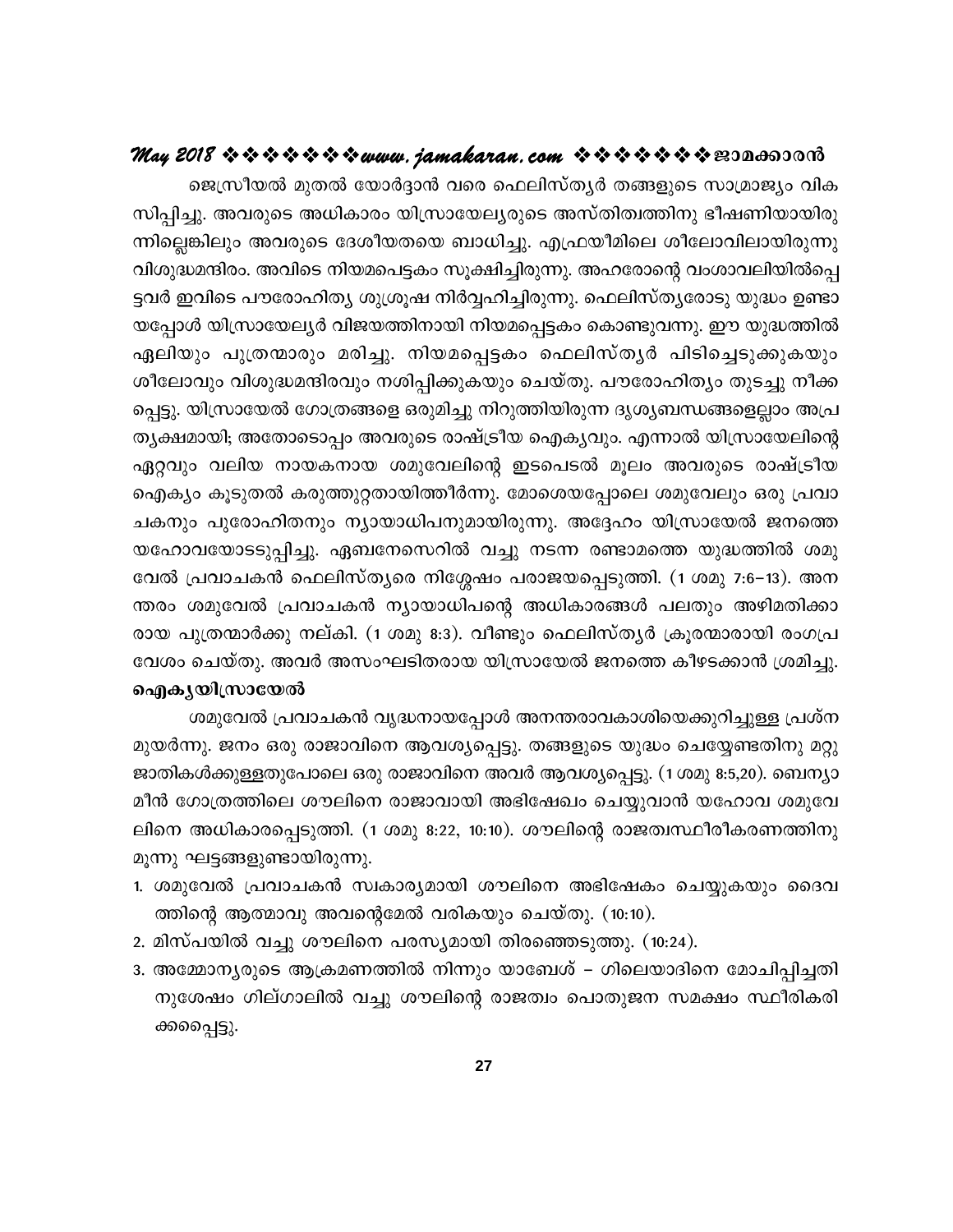1 ശമുവേൽ 11. ശൗലിന്റെ നാല്പതു വർഷത്തെ ഭരണത്തിൽ പ്രധാനപ്രശ്നം ഫെലിസ്തൃരായിരുന്നു. ശമുവേലിന്റെ പാത പിൻതുടർന്നപ്പോൾ ശൗൽ എല്ലായിടത്തും വിജയം വരിച്ചു. ബെന്യാമീനിലെ ഗിബെയയായിരുന്നു തലസ്ഥാനം. അവിടെ നിന്നും ശത്രുക്കളെയെല്ലാം തുരത്തി വീരപരാക്രമം കാട്ടി. 14:47,48. യിസ്രായേലിന്റെ അജയ്യ ശത്രുക്കളായിരുന്ന അമാലേക്യരെ നശിപ്പിക്കണമെന്നു കല്പന കൊടുത്തിട്ടും ശൗൽ അനുസരിക്കാതെ അവരുടെ രാജാവിനെയും ദൈവത്തിനു വഴിപാടു അർപ്പിക്കാനെന്ന വ്യാജേന കൊളളയിലെ വിശിഷ്ടവസ്തുക്കളെയും കേടുകൂടാതെ സൂക്ഷിച്ചു. അനുസ രിക്കുന്നതു യാഗത്തെക്കാളും നല്ലതു എന്നു ശമുവേൽ വ്യക്തമാക്കി. (15:22). അനുസര ണക്കേടു മൂലം രാജത്വത്തിൽ നിന്നും ശൗൽ നിഷ്ക്കാസിതനായി. യിശ്ശായീപുത്രനായ ദാവീദിനെ ശമുവേൽ പ്രവാചകൻ രഹസ്യമായി യിസ്രായേൽ രാജാവായി അഭിഷേകം ചെയ്തു. (16:13). അഭിഷേഷം ചെയ്യപ്പെടുമ്പോൾ ദാവീദിനു പതിനഞ്ചു വയസ്സിനടുത്തു പ്രായമേയുള്ളൂ. ഫെലിസ്ത്യ മല്ലനായ ഗൊല്യാത്തിനെ ജയിച്ചതോടുകൂടി ദാവീദു പരക്കെ അറിയപ്പെട്ടു. ശൗലിന്റെ അസൂയ നിമിത്തം കൊട്ടാരം വിട്ടു പോകേണ്ടിവന്ന ദാവീദ് യുദ്ധങ്ങളിൽ പ്രഖ്യാതനായി. രാജാവിന്റെ വൈരം നിമിത്തം ദാവീദും കൂട്ടരും പ്രവാസി കളായി. യെഹൂദയിൽ അവർ നിയമഭ്രഷ്ടരായി. ഒടുവിൽ ദാവീദ് ഗത്തിലെ ഫെലിസ്തൃ രാജാവായ ആഖീശിന്റെ അടുക്കൽ അഭയം പ്രാപിച്ചു. ശൗൽ ദാവീദിനെ പിന്തുടർന്ന കാലത്തു ഫെലിസ്തൃർ യിസ്രായേലിന്റെ മേൽ മൂന്നാമതൊരാക്രമണത്തിനു വട്ടംകൂട്ടു കയായിരുന്നു. ബി.സി.1010–ൽ ഗിൽബോവാ പർവ്വതത്തിൽ വച്ചു നടന്ന യുദ്ധത്തിൽ ശൗൽ ആത്മഹതൃ ചെയ്തു.

ശൗലിന്റെ മരണത്തെക്കുറിച്ചറിഞ്ഞ ദാവീദ് ഹെബ്രോനിൽ പോയി. അവിടെ വച്ചു ദാവീദ് യെഹൂദാഗൃഹത്തിനു രാജാവായി അഭിഷേകം ചെയ്യപ്പെട്ടു. (2 ശമു 2:4). എന്നാൽ ശൗലിന്റെ അനുകൂലികൾ ശൗലിന്റെ പുത്രനായ ഈശ് – ബോശെത്തിനെ വടക്കും കിഴക്കുമുള്ള ഗോത്രങ്ങൾക്കു രാജാവാക്കി. തുടർന്നുണ്ടായ ആഭ്യന്തരയുദ്ധത്തിൽ ദാവീദ് വിജയിച്ചു. ഹെബ്രോനിൽവച്ചു ദാവീദിനെ യിസ്രായേൽ ഗോത്രങ്ങളെല്ലാം രാജാവായി അംഗീകരിച്ചു. യിസ്രായേലിൽ നിന്നു ഫെലിസ്തൃരെ തോല്പിച്ചോടിച്ചതു ദാവീദായി രുന്നു. ദാവീദാ യിസ്രായേലിനു രാജാവായി എന്നു കേട്ടപ്പോൾ ഫെലിസ്ത്യർ വന്നു ദാവീദിനെ പിടിപ്പാൻ ശ്രമിച്ചു. ബാൽ–പെരാസീമിൽ വച്ചു ദാവീദ് അവരെ തോല്പിച്ചു. വീണ്ടും ദാവീദ് ഫെലിസ്തൃരെ തോല്പിക്കുകയും അവരുടെ ഗത്ത് പിടിച്ചെടുക്കുകയും ചെയ്തു. ഭരണത്തിന്റെ ഏഴാം വർഷത്തിൽ ദാവീദ് യെരുശലേം പിടിച്ചടക്കി തന്റെ സാമ്രാജ്യത്തിന്റെ തലസ്ഥാനമാക്കി. യെരുശേലം ഒരു മതകേന്ദ്രമായി മാറി. പ്രവാസ ത്തിൽ നിന്നും നിയമപെട്ടകം തിരികെകൊണ്ടു വന്നു സിയോൻ മലയിൽ ആലയത്തിൽ സ്ഥാപിച്ചു.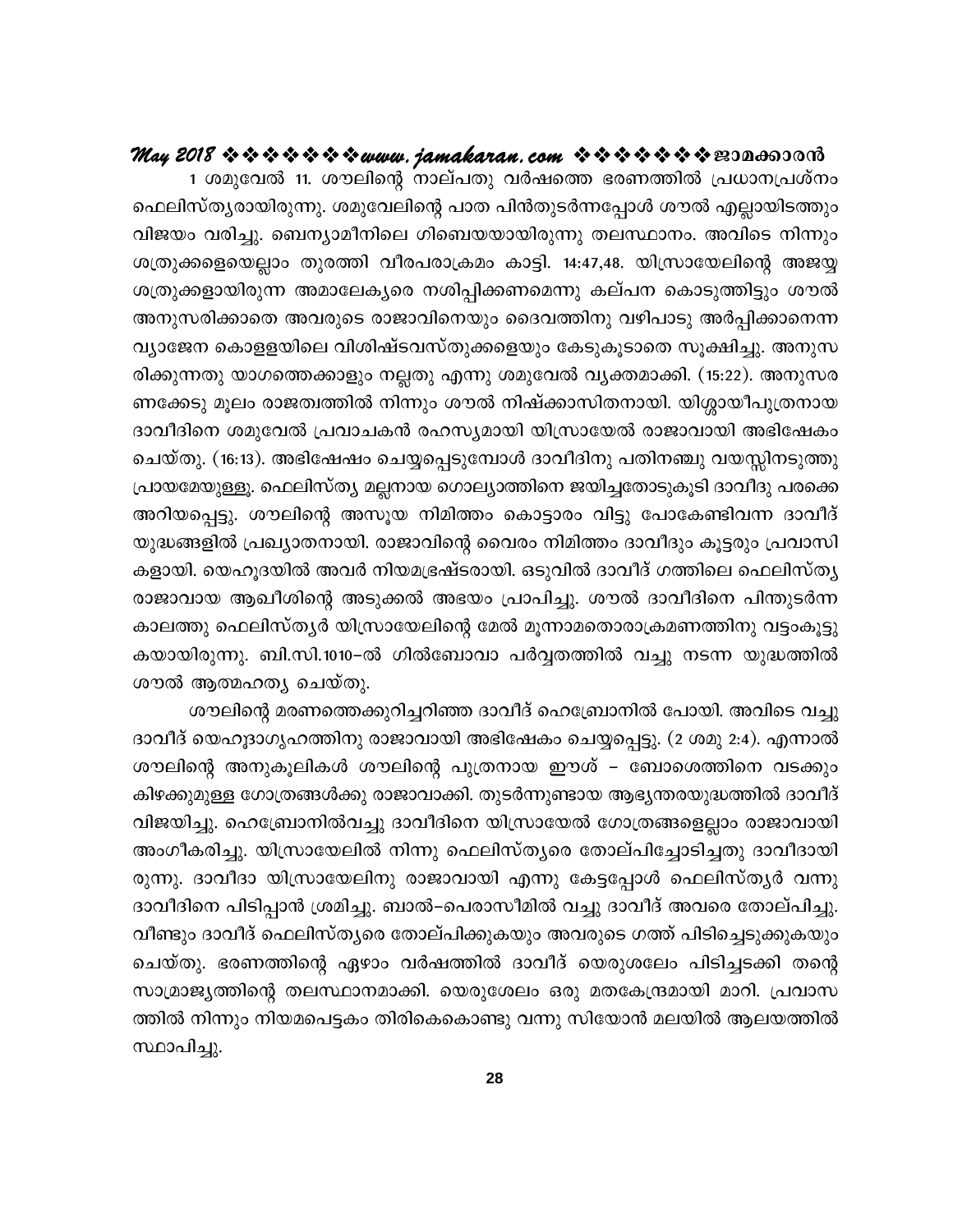കനാൻദേശത്തു യിസ്രായേലിന്റെ സ്വാതന്ത്ര്യവും അധികാരവും സ്ഥാപിച്ചശേഷം ദാവീദ് പല പ്രദേശത്തും കീഴടക്കി. ദാവീദിന്റെ സാമ്രാജ്യം ഈജിപ്റ്റിന്റെ അതിർത്തി മുതൽ യൂഫ്രട്ടീസ് വരെ വ്യാപിച്ചിരുന്നു. യെരുശലേമിൽ യഹോവയ്ക്ക് ഒരു മന്ദിരം നിർമ്മിക്കുവാൻ ദാവീദ് ആഗ്രഹിച്ചു. അധികം രക്തെ ചിന്തിയതു കൊണ്ടു ദൈവാലയം പണിയുവാനുളള അധികാരം ദാവീദിനു നല്കിയില്ല. "യഹോവ നിനക്കൊരു ഗൃഹം ഉണ്ടാക്കുമെന്നു" പ്രവാചകൻ ദാവീദിനെ അറിയിച്ചു. 2 ശമു 7:11. ദാവീദിന്റെ പില്ക്കാല ജീവിതെ ശോഭനമായിരുന്നില്ല. വൃഭിചാരം, കൊലപാതകം തുടങ്ങിയ പാപങ്ങൾക്കു വിധേയനായ അദ്ദേഹം പുത്രന്മാരെ നിയന്ത്രിച്ചില്ല. ഇവരുടെയൊക്കെയും ഫലം ദാവീദ് അനുഭവിച്ചു. അബ്ശാലോമിന്റെ മത്സരം ഉത്തര യിസ്രായേലും ദക്ഷിണ യെഹൂദയും തമ്മിലുള്ള വൈരം വളർത്തി. (19:41–43). വളരെ വിസ്തൃതമായ സാമ്രാജ്യമാണ് ദാവീദ് പുത്രനായ ശലോമോനു കൈമാറിയത്. രക്തച്ചൊരിച്ചിലിനോടു കൂടിയാണ് ശലോമോൻ സിംഹാസത്തിൽ സ്ഥിരപ്പെട്ടതെങ്കിലും അദ്ദേഹത്തിന്റെ വാഴ്ചക്കാലം സമാധാന ്പൂർണ്ണവും സംസ്ക്കാരസമ്പന്നവും ആഡംബരഭരവുമായിരുന്നു. നാല്പതു വർഷത്തെ ഭരണത്തിൽ ഒരു യുദ്ധമാണ് ശലോമോനു ചെയ്യേണ്ടിവന്നത്. (2 ദിന 8:3). ഈജിപ്റ്റിലെ ഫറവോനുമായി വിവാഹബന്ധത്തിലൂടെ സഖ്യത നേടി. (1 രാജാ 3:1). അനുപമമായ ജ്ഞാനത്തിനു പ്രഖ്യാതി നേടിയ ശലോമോൻ സദൃവാകൃങ്ങളും സഭാപ്രസംഗിയും ഉത്തമഗീതവും മറ്റനേകം കൃതികളും രചിച്ചു. ദാവീദ് സംഭരിച്ചു വച്ചിരുന്ന വസ്തുതക ളുപയോഗിച്ചു മനോഹരമായ യെരുശലേം ദൈവാലയം പണിതു. ദൈവാലയനിർമ്മാ ണത്തിനും മറ്റും വികസനപദ്ധതികൾക്കും കൊട്ടാരത്തിലെ നിതൃചെലവുകൾക്കുമായി രാജ്യത്തു ഭാരിച്ച നികുതി ചുമത്തുകയും നിർബന്ധമായ ഊഴിയവേല ഏർപ്പെടുത്തു കയും ചെയ്തു. നികുതി പിരിവിനന്റെ സുഗമമായ നടത്തിപ്പിനു വേണ്ടി സാമ്രാജ്യത്തെ 12 ഭരണപരമായ ജില്ലകളായി തിരിച്ചു. നികുതിഭാരം ജനത്തിനു അസഹ്യമായിത്തീർന്നു. ഭരണകാലത്തിന്റെ ഒടുവിൽ ശലോമോനു കീഴടങ്ങിയിരുന്ന പല രാഷ്ട്രങ്ങളും സ്വത ന്ത്രമായി. ഭാര്യമാരുടെയും വെപ്പാട്ടികളുടെയും ആധിക്യം (700 കുലീന പത്നികൾ, 3000 വെപ്പാട്ടികൾ) ശലോമോന്റെ ആത്മീക തകർച്ചയ്ക്കു കാരണമായി. കൂടിക്കലർച്ച അരുതെന്നു യഹോവ കല്പിച്ചിരുന്ന പരജാതീയരിൽ നിന്നായിരുന്നു ഇവരിലധികവും. ഇക്കാരണത്താൽ ശലോമോന്റെ സാമ്രാജ്യം രണ്ടായി വിഭജിക്കപ്പെടുമെന്നു യഹോവ അരുളിച്ചെയ്തു. (1 രാജാ 11:8–12). ബി.സി. 930–ൽ ശലോമോൻ മരിച്ചു. രാജത്വം ഉറപ്പി ക്കുവാൻ രെഹബെയാം ശെഖേമിലേക്കു ചെന്നു. ശലോമോന്റെ സേച്ഛ്വാധിപത്യത്തിൽ നിന്നുള്ള വിടുതൽ ജനം ആവശ്യപ്പെട്ടു. രെഹബെയാം അതു നിരസിച്ചപ്പോൾ വടക്കുള്ള പത്തു ഗോത്രങ്ങൾ വേർപെട്ടു എഫ്രയീമൃനായ യെരൊബെയാമിന്റെ കീഴിൽ യിസ്രാ യേൽ രാജ്യമായിത്തീർന്നു. (1 രാജാ 12:4). അങ്ങനെ യിസ്രായേൽ തെക്കു യെഹൂദാ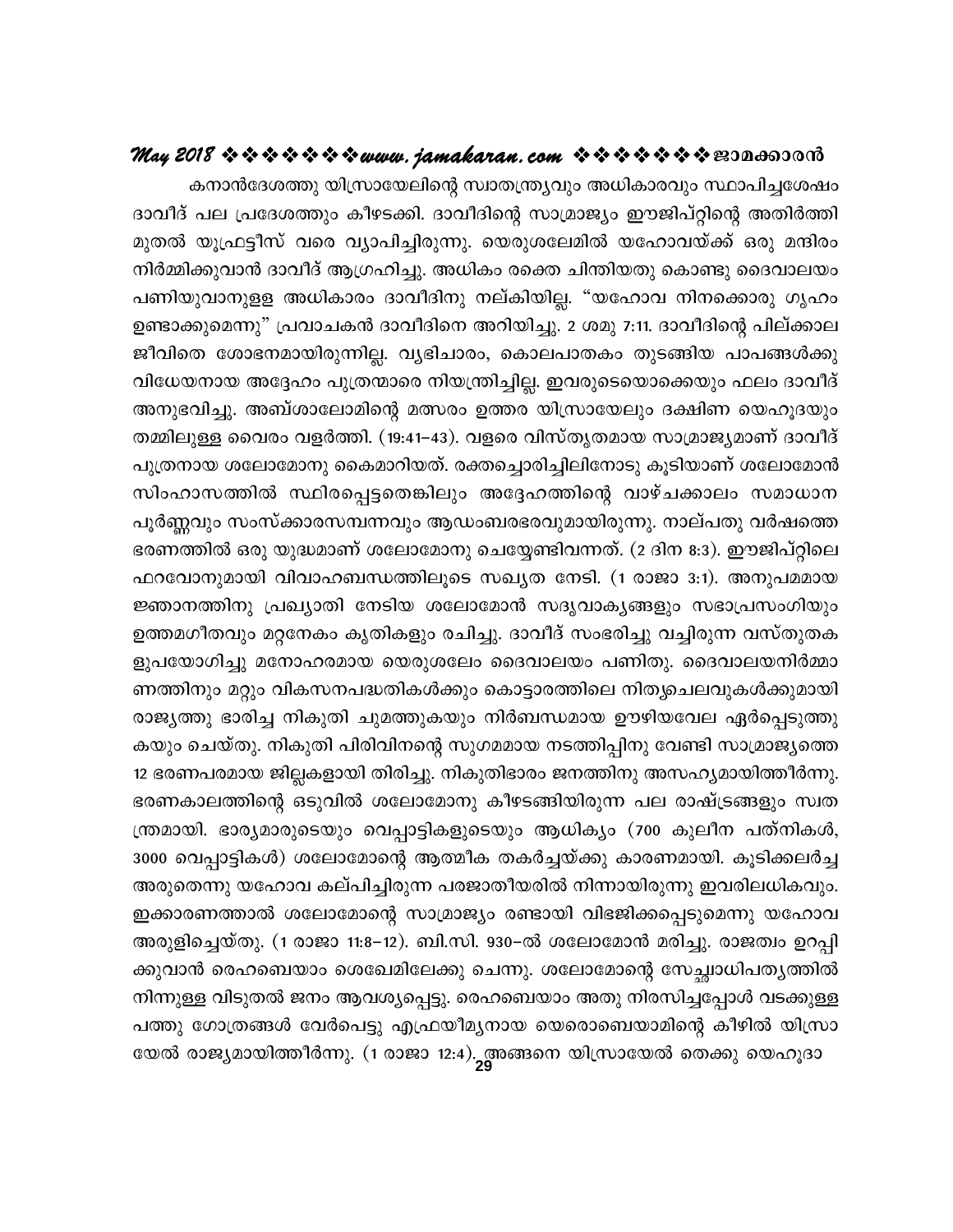എന്ന പേരിലും വടക്കു യിസ്രായേൽ എന്ന പേരിലും രണ്ടു രാജ്യങ്ങളായി. ദാവീദി ന്റെയും ശലോമോന്റെയും പിൻഗാമികൾ യെരുശലേം തലസ്ഥാനമാക്കി ഭരിച്ചു. വിഭക്ത യിസ്രായേൽ

യിസ്രായേലിലെ പത്തു ഗോത്രങ്ങൾ യെരൊബെയാമിന്റെ കീഴിൽ യിസ്രായേൽ എന്നും തെക്കുള്ള രണ്ടു ഗോത്രങ്ങൾ (യെഹൂദയും ബെന്യാമീനും) യെഹൂദയെന്നും അറിയപ്പെട്ടു. യെഹൂദ മുന്നൂറ്റി അമ്പതോളം വർഷം നിലനിന്നു. ദാവീദിന്റെ വംശമാണ് യെഹൂദയെ ഭരിച്ചത്. ഭൂവിസ്തൃതി, ഫലപുഷ്ടി, വിദേശവാണിജ്യബന്ധങ്ങൾ എന്നിവ കളാൽ അനുഗ്രഹീതമായിരുന്നു ഉത്തരയിസ്രായേൽ. എന്നാൽ സമ്പത്തിന്റെ ആധികൃം അവരെ യഹോവയിൽ നിന്നകറ്റി. ഭരണത്തിന്റെ അസ്ഥിരതയായിരുന്നു യിസ്രായേലിനെ ബാധിച്ച ഏറ്റവും വലിയ പ്രശ്നം. വെറും 210 വർഷം നിലനിന്ന യിസ്രായേലിനെ ഭരി ച്ചതു ഒമ്പതു രാജവംശങ്ങളാണ്. പത്തൊമ്പതു രാജാക്കന്മാർ യിസ്രായേലിനെ ഭരിച്ച പ്പോൾ ഇരുപതു രാജാക്കന്മാരാണ് യെഹൂദയെ ഭരിച്ചത്. ഒരു നല്ല രാജാവിനെ എടുത്തു കാണിക്കുവാൻ യിസ്രായേലിൽ ഇല്ലെന്നു തന്നെ പറയാം. ഏറ്റവുമധികം ദുഷ്ടത പ്രവർത്തിച്ച രാജമ്പായി ചിരപ്രതിഷ്ഠ നേടിയ നാമം ആഹാബിന്റേതാണ്.

വിഭക്തയിസ്രായേലിന്റെ സ്ഥാപകനായ യെരൊബെയാം ദാനിനെയും (വടക്കെ അറ്റം) ബെഥേലിനെയും (യെഹൂദയുടെ അതിരിന്നടുത്ത്) ദേശീയ പ്രാധാന്യമുള്ള വിശു ദ്ധമന്ദിര സ്ഥാപനങ്ങളാക്കി മാറ്റി. ബെഥേലിലും ദാനിലും യെരൊബെയാം രണ്ടു സ്വർണ്ണ കാളക്കുട്ടികളെ ഉണ്ടാക്കി പ്രതിഷ്ഠിക്കുകയും യഹോവയ്ക്കു പകരം അവയെ ആരാ ധിക്കുവാൻ ജനങ്ങളെ പ്രേരിപ്പിക്കുകയും ചെച്തു. യഹോവയുടെ അദൃശൃസിംഹാസ നത്തിന്റെ ദൃശൃപാദങ്ങളായിട്ടാണ് ഈ കാളക്കുട്ടികളെ വിഭാവനം ചെയ്തത്. യെരു ശലേം ദൈവാലയത്തിലെ സ്വർണ്ണ കെരൂബുകളുടെ സ്ഥാനമായിരുന്നു ഇവയ്ക്ക്. യെരൊ ബെയാമിന്റെ ഭരണത്തിന്റെ ആദ്യഘട്ടത്തിൽ മിസ്രയീമൃർ ശീശക്കിന്റെ നേതൃത്വത്തിൽ രണ്ടു എബ്രായ സാമ്രാജ്യങ്ങളെയും ആക്രമിച്ചു. തെക്കുഭാഗത്തുള്ള യെഹൂദയാണ് ഏറെ പീഡിപ്പിക്കപ്പെട്ടത്. അതിനാൽ ദാവീദ് വംശം തങ്ങൾക്കു നഷ്ടപ്പെട്ട പ്രദേശങ്ങൾ തിരികെ പിടിച്ചെടുക്കുമെന്നു യിസ്രായേല്യർക്കു ഭയപ്പെടേണ്ട ആവശ്യമില്ലായിരുന്നു. അനന്തരം യെരോബെയാം രെഹബെയാമിന്റെ പുത്രനായ അബീയാമിനെ ആക്രമിച്ചു. യെഹൂദ്യർ തങ്ങളുടെ പിതാക്കന്മാരുടെ ദൈവമായ യഹോവയിൽ ആശ്രയിച്ചതുകൊണ്ടു ജയം പ്രാപിച്ചു. 2 ദിന 13:18. എന്നാൽ ഉത്തരഭാഗത്തു നിന്നു ഒരു കഠിഭീഷണി ഉയർന്നു. ശലോമോന്റെ വാഴ്ചക്കാലത്തു സ്ഥാപിതമായ ദമ്മേശെക്കിലെ അരാമൃ സാമ്രാജ്യമാ യിരുന്നു ആ ഭീഷണി. അവർ യിസ്രായേലിന്റെ പ്രദേശങ്ങൾ ആക്രമിക്കാൻ തുടങ്ങി. അരാമും യിസ്രായേലും തമ്മിൽ നൂറുവർഷം നീണ്ടു നിന്ന യുദ്ധത്തിന്റെ തുടക്കം ഇതാ യിരുന്നു. ഈ യുദ്ധം യിസ്രായേലിനെ നിരാശയിലാഴ്ത്തി.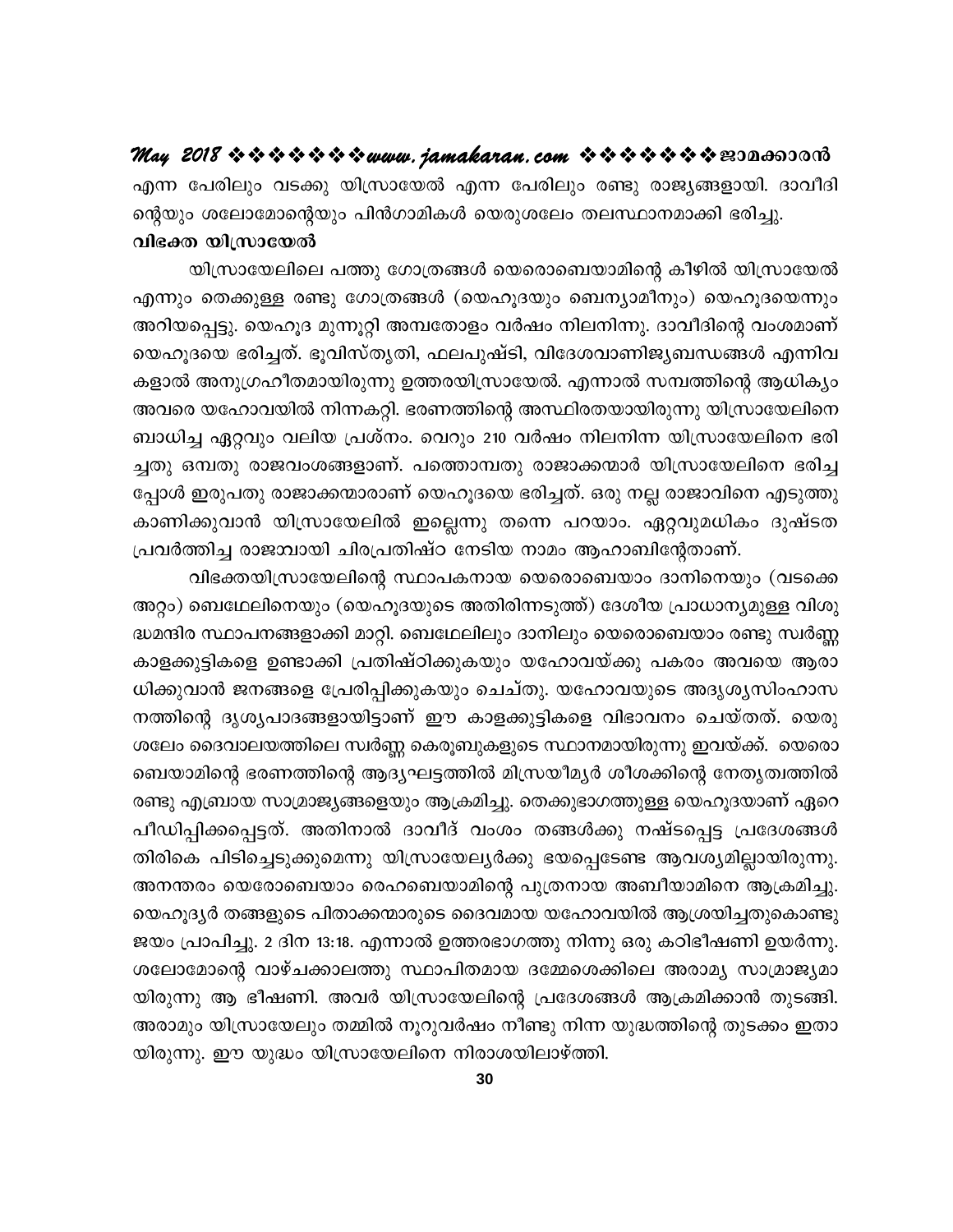# എബ്രായൻ

ബൈബിളിൽ ആദ്യമായി എബ്രായൻ എന്നു വിളിക്കപ്പെട്ട വൃക്തി അബ്രഹാമാ ണ്. (ഉല്പത്തി 14:13). അനന്തരം അബ്രഹാമിന്റെ പുത്രനായ യിസ്ഹാക്കും സന്തതി കളും എബ്രായൻ എന്നറിയപ്പെട്ടു. (ഉല്പത്തി 40:15, 43:32, പുറ 2:11). എബ്രായ അടി കളെ സംബന്ധിക്കുന്ന നിയമങ്ങൾ ന്യായപ്രമാണത്തിലുണ്ട്. (പുറ 21:1–11, ആവ 15:12–18) ഫെലിസ്തൃർ യിസ്രായേല്യരെ എബ്രായർ എന്നു വിളിച്ചു. 1 ശമു 4:6,9; 13:3, 14:11, 29:3. നീ ഏതു ജാതിക്കാരൻ എന്ന ചോദൃത്തിന് 'ഞാൻ ഒരു എബ്രായൻ' എന്നു യോനാപ്രവാചകൻ (1:9) മറുപടി നല്കി. യിസ്രായേല്യർ തങ്ങളുടെ ജാതിനാമത്തിൽ അഭിമാനം കൊണ്ടിരുന്നു. പിതാക്കന്മാരുടെ പാരമ്പര്യങ്ങളും ഭാഷയും നിലനിർത്തി വംശത്തിന്റെ പരിശുദ്ധി കാത്തുസൂക്ഷിക്കുന്നതിൽ എബ്രായർ ജാഗരൂകരായിരുന്നു. പൗലൊസപ്പൊസ്തലൻ തന്നെക്കുറിച്ച് 'എബ്രായരിൽ നിന്നു ജനിച്ച എബ്രായൻ' എന്നു പറയുന്നു. (ഫിലി 3:5).

എബ്രായ ശബ്ദത്തിന്റെ ഉൽപത്തി വിവാദവിഷയമാണ്. മൂന്നു വിധത്തിലുള്ള നിഷ്പാദമാണ് പൊതുവെ ഉള്ളത്. അബ്രഹാമിന്റെ പൂർവ്വികനായ ഏബെരിൽ നിന്ന് (ഉല്പത്തി 10:21, 24, 25, 11:14–16, ലൂക്കൊ 3:35). ഏബെർ എന്ന പേര് എബ്രായൻ എന്ന അർത്ഥത്തിൽ പ്രയോഗിച്ചിരിക്കുന്നതും ചിന്താർഹമാണ്. അബ്രഹാമിനു ലഭിച്ച നിയ മവാഗ്ദത്തം ശേമിനോടു ബന്ധിപ്പിക്കുന്നതിന് ഈ പേർ സഹായകമാണ്. ശേമിന്റെ വംശത്തോടു യഹോവയെ ബന്ധപ്പെടുത്തിയുള്ള നോഹയുടെ സ്തവം (ഉല്പത്തി 9:26) മല്ക്കീസേദെക്കു അബ്രഹാമിനെ അനുഗ്രഹിക്കുമ്പോൾ ചെയ്യുന്ന സ്തുതിഗീ തത്തിൽ പ്രതിധ്വനിച്ചിട്ടുണ്ട്. (ഉല്പത്തി 14:19–20. എബ്രായ – ശേമൃരിലൂടെയാണ് യഹോവയുടെ നിയമബദ്ധമായ അനുഗ്രഹം വരുന്നതെന്ന് വ്യക്തമാക്കി.

കടക്കുക എന്നർത്ഥമുള്ള 'അവാർ' എന്ന ധാതുവിൽ നിന്ന്. ഇതനുസരിച്ച് എബ്രാ യനായ അബ്രഹാം നദി കടന്ന അബ്രഹാമാണ്. (ഉല്പത്തി 14:13). ഫ്രാത്ത് അഥവാ യൂഫ്രട്ടീസ് നദി കടന്നാണ് അബ്രഹാം കനാനിലെത്തിയത്. (യേശുവ 24:2,3).

ഹബിരു എന്ന പേരിൽ നിന്ന് ബി.സി.15,14 നൂറ്റാണ്ടുകളിലെ നൂസി–ഹിത്യ, അമർണാ രേഖകളിൽ പ്രത്യക്ഷപ്പെട്ട ഒരു ജനവിഭാഗമാണ് ഹബിരു. ബി.സി.14–ാം നൂറ്റാണ്ടിൽ 'ഹബിരു' ജനത പലസ്തീനിൽ പ്രവേശിച്ചതായി കരുതപ്പെടുന്നു. എബ്രാ യർ 'ഹബിരു' വിന്റെ ഒരു വിഭാഗമായിരുന്നു എന്ന ധാരണ ഇനിയും വിവാദതലത്തെ കടന്നിട്ടില്ല.